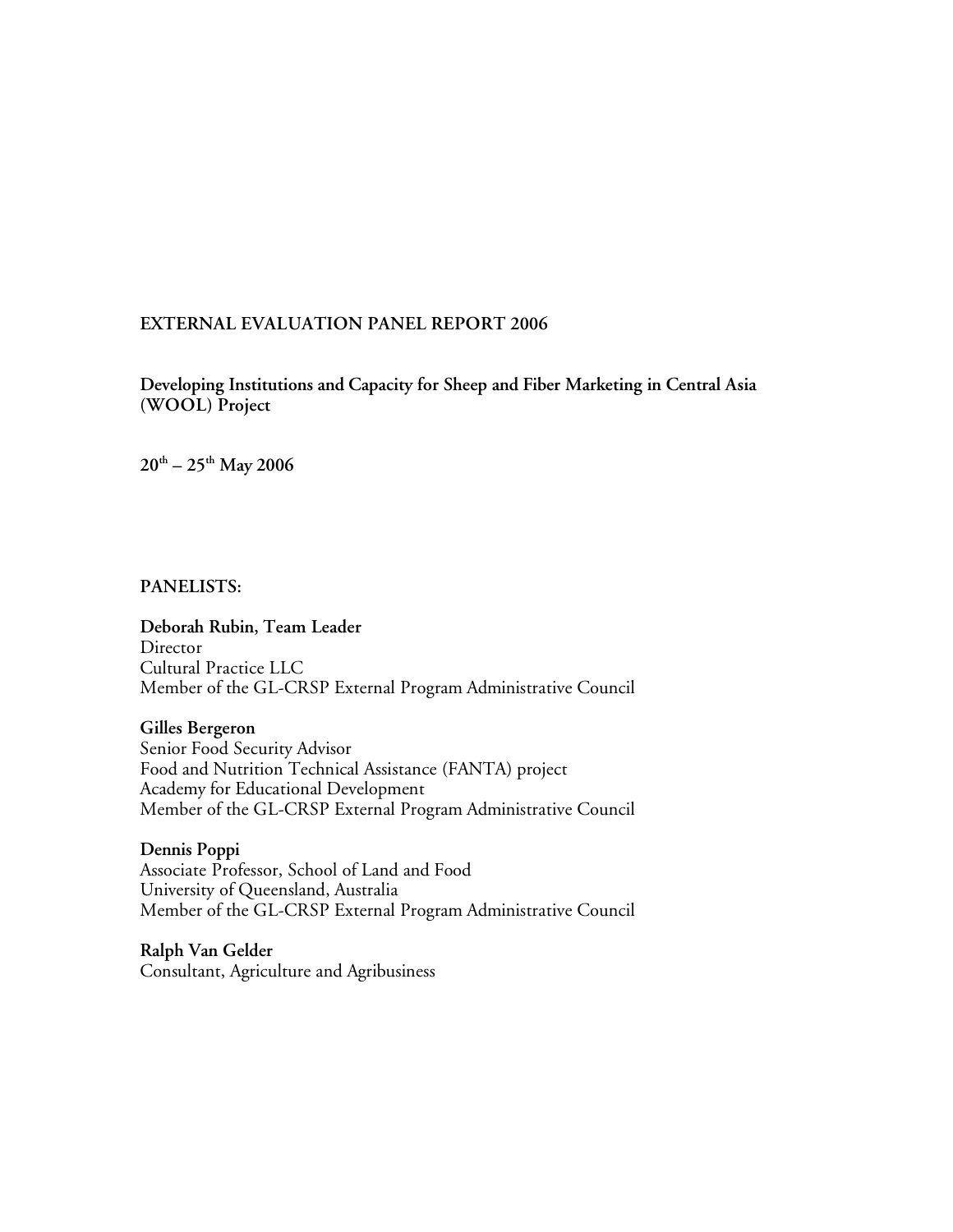#### **ACKNOWLEDGEMENTS**

This External Evaluation Panel report was possible only because of the hard work and generosity of many other people, particularly our hosts and assistants in Central Asia. The team would like to thank the staff of the Management Entity of the Global Livestock Collaborative Research Support Program based at University of California, Davis, for providing a wealth of background information and the organizational and logistical support that started the review off on the right track. In particular, the team thanks Susan Johnson, Associate Director of the GL-CRSP, who had the difficult task of coordinating the review and arrangements for the team, and who traveled with us, keeping us on track and on time.

The team also recognizes with thanks the WOOL project Principal Investigator, Prof. Robert Stobart of the University of Wyoming, and the researchers of the WOOL project components, Liba Brent of the University of Wisconsin and Carol Kerven of the Macaulay Institute. All of the WOOL project participants were eager to share the results of their work with us and patient with our many questions.

Special thanks are due to the many people of Kazakhstan and Kyrgyzstan with whom we met. In Kazakhstan, we were fortunate to be able to meet with Murat Otynshiyev, Director and Asel Imasheva, Head of Fiber Laboratory of the ST Group who came in on a Sunday to meet with the EEP. Also giving up their Sunday, Bishtai Seidaliev, Director of the Mynbaevo Institute of Sheep and Goat Breeding and the other members of the Institute, including Serik Aryngaziev, Deputy Director, Berik Aryngaziev, Head of Wool Lab, and Mukhan Nuraliev, Head of Goat Department, and Timirkhan Bennebaev, Scientist. In Kyrgyzstan, we had the opportunity to meet Baitemirov Baialin Janishevich, the Deputy Minister of Agriculture and Water Resources, as well as many members of the Krygyz Sheep Breeding Association, including Akylbek Rakaev, General Manager, and members of the Board of Directors. All, including those too numerous to name here, were extremely generous with their time and their knowledge, and provided us not only with an understanding of the project activities, but also with a memorable introduction to the food and culture of the region.

We would have been lost without the assistance of Aidos Smailov and Nurgul Zhumasheva in Kazakhstan and Akylbek Rakaev in Kyrgyzstan, interpreters extraordinaire, who translated our questions and responses with unfailing grace and good humor, whether on the floor of a herders' *yurta* or the board room of an international research institute.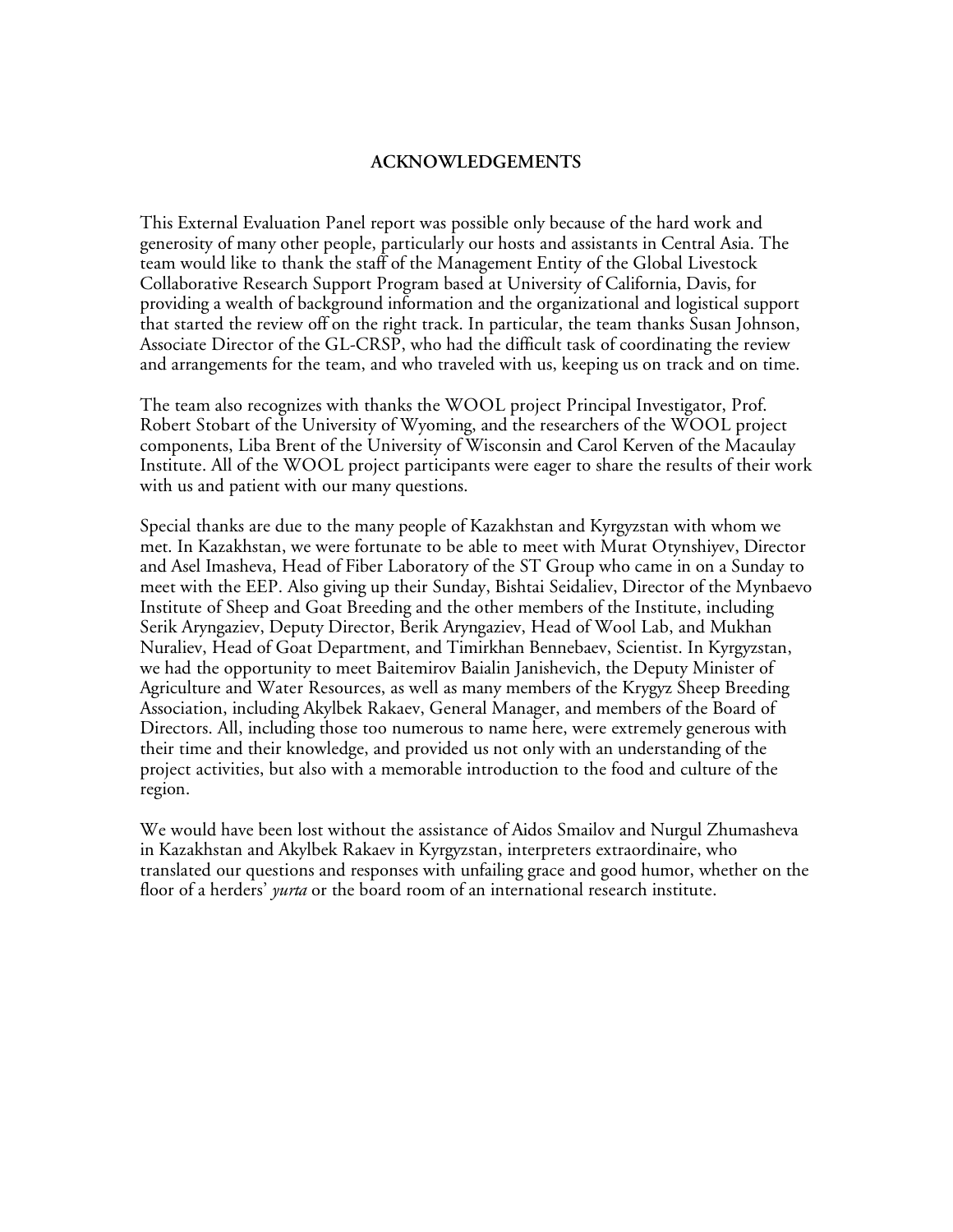## **TABLE OF CONTENTS**

| Appendix |
|----------|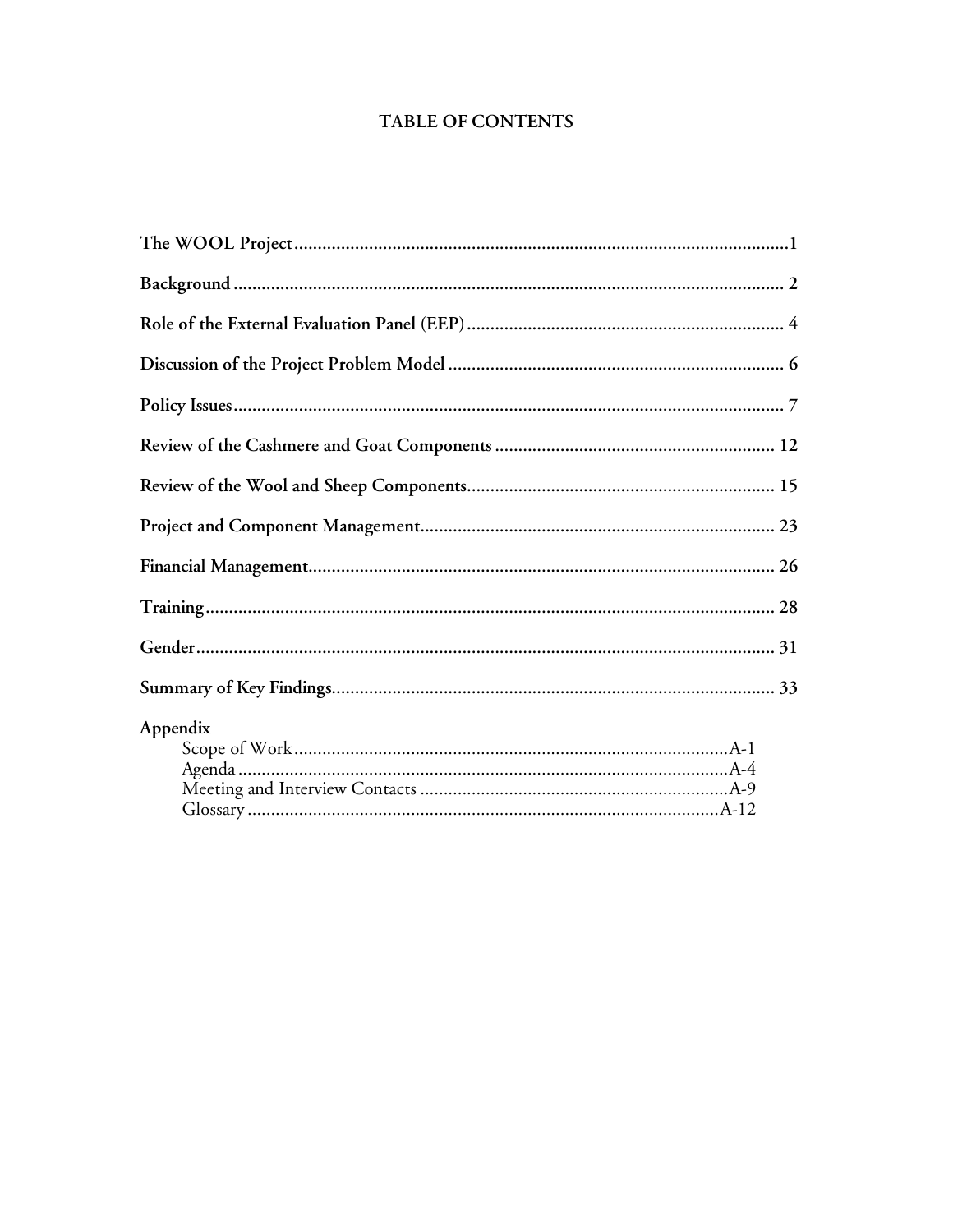# **THE WOOL PROJECT**

The "Developing Institutions and Capacity for Sheep and Fiber Marketing in Central Asia" (WOOL) project has been carrying out a range of activities on wool and cashmere production, processing, and marketing in both Kazakhstan and Kyrgyzstan. The project began in 2003 following the end of three small grants in the same region that were funded by the Global Livestock Collaborative Research Support Program (GL-CRSP) during 2002-3. According to the GL-CRSP procedures, the project is eligible for review in its second or third year of operation, and depending on the results of the review, is either given the opportunity to submit a proposal for an additional two years of funding, often with modifications, or it is closed at the end of its original three-year grant period.

In this report, the External Evaluation Panel (EEP) recommends that the WOOL project be closed on its originally scheduled date of September 30, 2006, and that a new competition be held for additional research on a limited and focused set of topics that can be completed within the next two years in the same region. This recommendation is offered despite positive accomplishments by the individual researchers and by the Host Country researchers, particularly in an environment which is so new to market-led development practices According to the GL-CRSP evaluation procedures, the EEP makes a recommendation, but the ultimate decision is the responsibility of the Management Entity.

In making this decision, the EEP took into account not only the successes of the research activities, but also, as directed in the Scope of Work (Annex 2), issues relating to policy relevance and project management, among others. It is the position of the EEP that the management issues and team dynamics burdened the research program with difficulties that could not be overcome in the short period remaining. These issues were interfering with the progress and cross-fertilization across the research components. It is hoped that greater impact will be achieved by holding a new competition for a differently focused program and reconstituted teams. As the EEP envisioned the process, the researchers currently involved in the WOOL program would be eligible to compete under the new grant with equal but not preferential treatment in the evaluation.

Specifically, the various components of the project have succeeded in, among other tasks:

- establishing excellent working relationships with organizations in both the private and public sectors in Kazakhstan and Kyrgyzstan;
- creating a baseline of data on wool and cashmere fiber quality in Kazakhstan and Kyrgyzstan;
- providing numerous farmer and professional training opportunities, including study tours and training workshops in-country and overseas;
- distributing market information publications;
- initiating producers' groups, including for handicraft production;
- completing household surveys and analysis of the results;
- holding shearing schools;<br>• modeling fiber production
- modeling fiber production and livestock sales.

The team makes its recommendation to close this project and to have an open competition for additional research in the region because: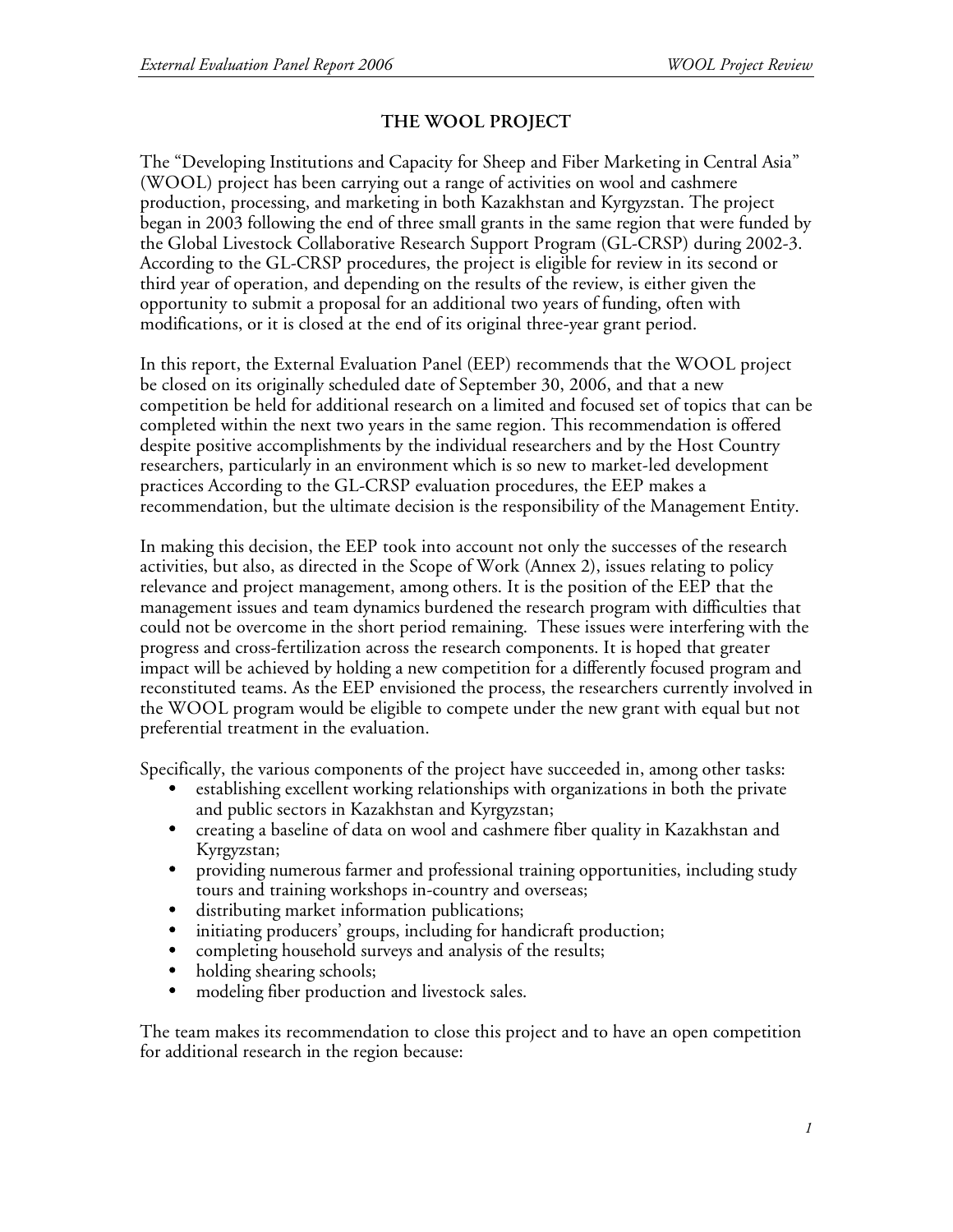- management issues and team interactions became more difficult as time progressed and now affect the ability of the project researchers to expand together into needed new areas of work;
- the current project's tasks have been essentially completed and have established the necessary baseline information;
- the project has not been able to add expertise and focus on macro-economic and policy analysis of the two fiber industries;
- the student training component expected in projects supported by the CRSP has been weak;
- there has been insufficient attention in the current project to the market analysis needed to achieve a more beneficial market outcome for herders/producers; and,
- extension-related activities have been over-emphasized in relation to research for a CRSP project.

After completing a first draft of the EEP report, the researchers had an opportunity to respond with their comments and identification of errors.<sup>1</sup> The material provided was helpful and, in some cases, clearer and more persuasive than the explanations provided in the project literature. In addition, some supplementary materials were supplied by the ME. In this final report, the EEP has reviewed all of the comments and the supplementary material that was provided and the team leader had additional conversations to clarify some points. However, it is unlikely that the revisions made here will fully satisfy the researchers or the Management Entity, because, as in any evaluation situation, the project and the evaluators have different goals and different perspectives, and each reader may see a different emphasis than what was intended, as words are often imprecise and interpretations differ.

# **BACKGROUND**

Three small grants were funded by the GL-CRSP to initiate research on the production, processing, and marketing of fiber and other livestock products in Kazakhstan and Kyrgyzstan in 2002-2003. The three grants were:

- ° *Linking Sheep Producers and Markets* under the direction of Malcolm Childress at the University of Wisconsin. Robert Stobart of the University of Wyoming was a researcher on this activity. Research under the grant was expected to compare the production economics and marketing environment for different breeds of sheep raised to produce fine wool, meat, or both meat and wool. An analysis was planned on the marketing opportunities for each of these three production strategies. Extension materials for local producer groups were going to be prepared about the research results.
- ° *Feasibility of Market Development and Support Services for Livestock Products in Kazakhstan and Kyrgyzstan* under the direction of Kathleen Galvin at Colorado State University. Carol Kerven, an independent researcher associated with the Macaulay Institute in Scotland, was a researcher on this activity. Research under the grant was intended to investigate the developing markets for fine wool and cashmere in both Kazakhstan and Kyrgyzstan. The goals for the grant included identifying ways to

<sup>&</sup>lt;sup>1</sup> The EEP team received comments from Stobart, Kerven, and Brent.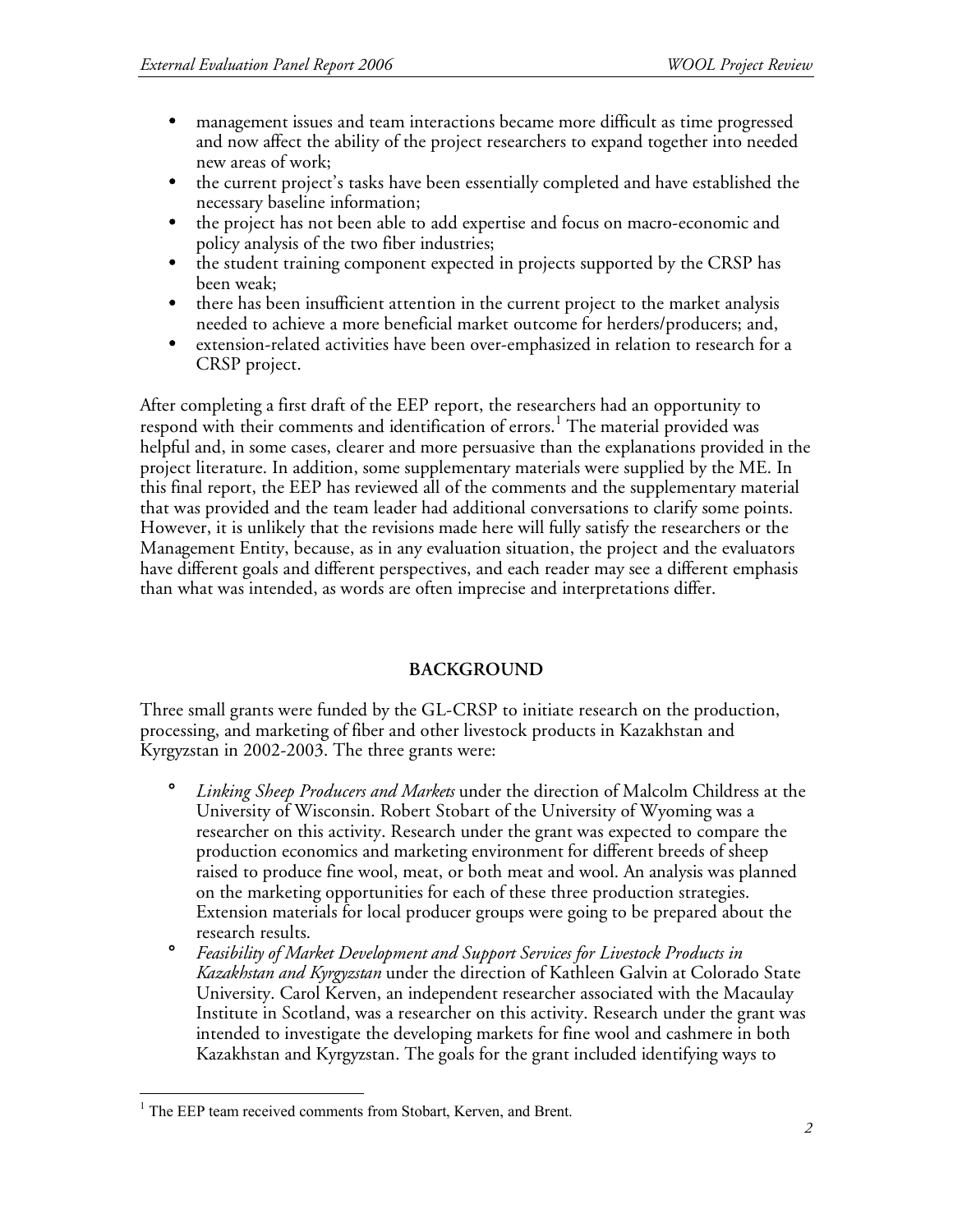improve marketing from the perspective of producers, traders, domestic processors, and researchers.

° *Research on Wool Production and Marketing in Kazakhstan and Kyrgyzstan* under the direction of David Thomas with Liba Brent as another researcher on the study, both of the University of Wisconsin. Research under the grant was to support a study of the marketing chain for wool in Kazakhstan and Kyrgyzstan and to propose methods, technologies, and policies to improve production and marketing of wool.

At the conclusion of the pilot period, the GL-CRSP ME gave the researchers involved in these projects the opportunity to work together to prepare a proposal for a larger grant. The Program Director felt there were synergies among the small grants that could be captured by a larger activity for potentially greater impact. The GL-CRSP regular projects are funded at the \$750K level for three years. The GL-CRSP does not provide long-term small grants. The options were either to work together or to decline to continue.<sup>2</sup> Under the leadership of Malcolm Childress at the University of Wisconsin, a proposal revising and combining these topics into a single project dated November 2002 was submitted to the GL-CRSP for funding, but it was initially rejected. Suggestions for revisions included, among other points, adding a market specialist, increasing attention to the policy environment and the gender implications of market operations, including training, and developing a vision for scaling-up local achievements to achieve regional impact. The proposal was revised further and resubmitted in March 2003.

The revised project proposal,<sup>3</sup> "Developing Institutions and Capacity for Sheep and Fiber Marketing in Central Asia," was accepted in 2003. Even before signing the subgrant, however, the project experienced management difficulties and funding complications. Childress left the University of Wisconsin to take a position at the World Bank and as a result was unable to continue as Lead Principal Investigator for the project. 4 ). A new lead Principal Investigator (PI), Robert Stobart of the University of Wyoming, was chosen by the project team. Stobart had worked as a researcher under Childress' small grant in Kyrgyzstan. Stobart inherited a nearly final work plan for Year One but with a team that lacked expertise in key areas of its implementation, particularly the marketing and economic competitiveness topics that were to have been under Childress' purview.

Over the next two years, the project lost additional researchers and some expected supplementary funding, and reduced the number of countries in which it planned to work (e.g., Tajikistan). Kathleen Galvin, Colorado State University (CSU), and others at CSU withdrew after the second year of the project. Dave Thomas, who was initially slated to take

<sup>&</sup>lt;sup>2</sup> Several researchers indicated that they felt pressure to develop a joint proposal, despite a lack of

experience in working together and some question as to how the collaboration would be enacted.<br><sup>3</sup> Research on meat marketing identified in the first proposal was deemphasized in the revised proposal, although it was apparently to be addressed as part of the analysis of multiple pathways of competitiveness: "Within each of our sites, we will analyze the characteristics of a range of production units and develop a stratification system based on breed characteristics of sheep and goat produced in the region, ecological conditions, producers' resource endowments, production technologies, proximity to main markets and marketing channels…..For example we will evaluate the options of specializing into fiber, dual purpose or meat production system for sheep and goat producers in various zones, estimate the relative profitability of these systems for different strata of producers, and propose investments in production and marketing to

increase profitability" (in the revised proposal, Childress et al 2003: 4).<br><sup>4</sup> In the Annual Reports of 2003-4 and 2004-5, it states, that Childress will "provide consultation and backup on project management and specific activities."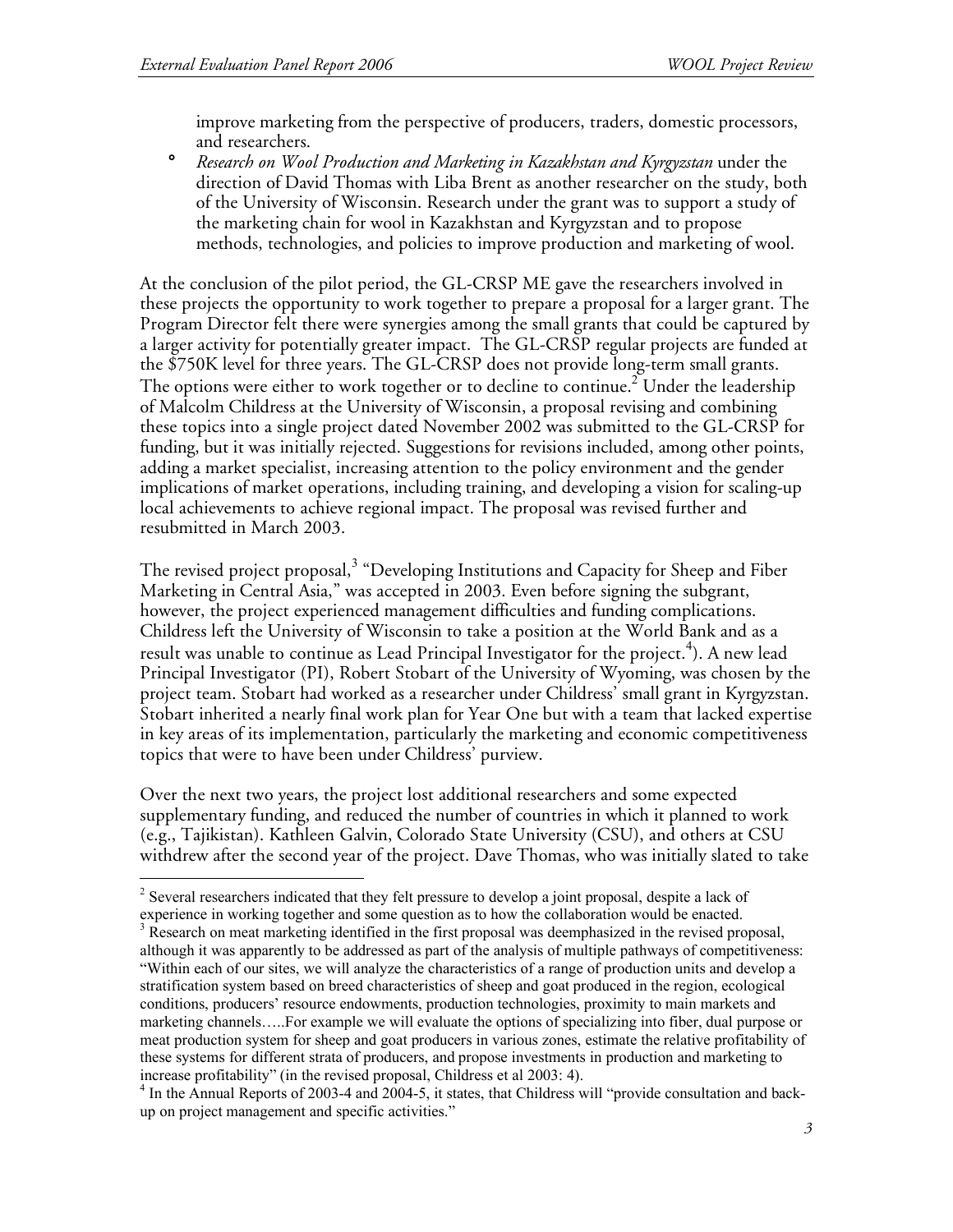a larger role, reduced his involvement to a more advisory position. Shifts also occurred among the Host Country (HC) personnel. In 2005-6, responding to these changes, some research areas were deemphasized or stopped, such as Galvin's planned work on fibers of other animals such as camel and yak.

Now in its third year, the project is carrying on as three separate components primarily engaged in descriptive research on the fiber processing chain, following relatively narrow lines of inquiry, organized by type of fiber and country location: wool and cashmere in Kazakhstan and in Kyrgyzstan. Each of these three components is discussed below as a relatively independent activity, as that is how they have *de facto* been managed, despite overlap among the institutions and personnel. The wool fiber investigations are mostly carried out by Stobart in Kyrgyzstan and Brent in Kazakhstan. Work on cashmere production, processing, and marketing is carried out mostly by Kerven and primarily in Kazakhstan, though some testing has also been conducted in Kyrgyzstan.

Each of the activity leaders (Stobart, Brent, and Kerven) has developed excellent working relationships with their HC colleagues. Institutional support, in the form of access to scientists and laboratory facilities, has been enthusiastically and generously supplied by the host country counterparts.

Overall, although the activities that have been completed are consistent with those laid out in the work plans and many activities have been completed in a satisfactory manner, the project as a whole has not maintained the broader vision of the revised, accepted proposal, and several key components of the revised proposal have been abandoned or repeatedly postponed. This has occurred despite efforts by the External Program Administrative Council (EPAC) and the Management Entity (ME) to encourage their integration, particularly the inclusion of graduate degree training, an analysis of "multiple pathways of competitiveness" in the two countries, and a component on policy analysis; one of these efforts included the offer of an additional \$50,000 to support an economic agriculturalist in 2005-2006, even though the inclusion of such a skill was already an important part of the revised proposal. Furthermore, the project increasingly suffered from internal tensions over research and funding priorities, leading to difficulties in establishing and maintaining an effective management structure. The combination of these problems has led the EEP to recommend that the WOOL project be allowed to end on September 30, 2006, without an opportunity for submitting a proposal for a two-year extension.

#### **ROLE OF EXTERNAL EVALUATION PANEL (EEP)**

To achieve a dynamic, effective, and responsive project, the Global Livestock CRSP (GL-CRSP) incorporates a results-driven framework, the keystone of which is a continuous cycle of evaluation. Project progress is monitored on an ongoing basis, and budget allocation decisions are based on performance. While the nature of the evaluation process varies from project to project, the performance of each GL-CRSP project is assessed as part of routine management; continuation of the project is contingent on each research team's ability to deliver results. Projects are reviewed in the second or third year of activity.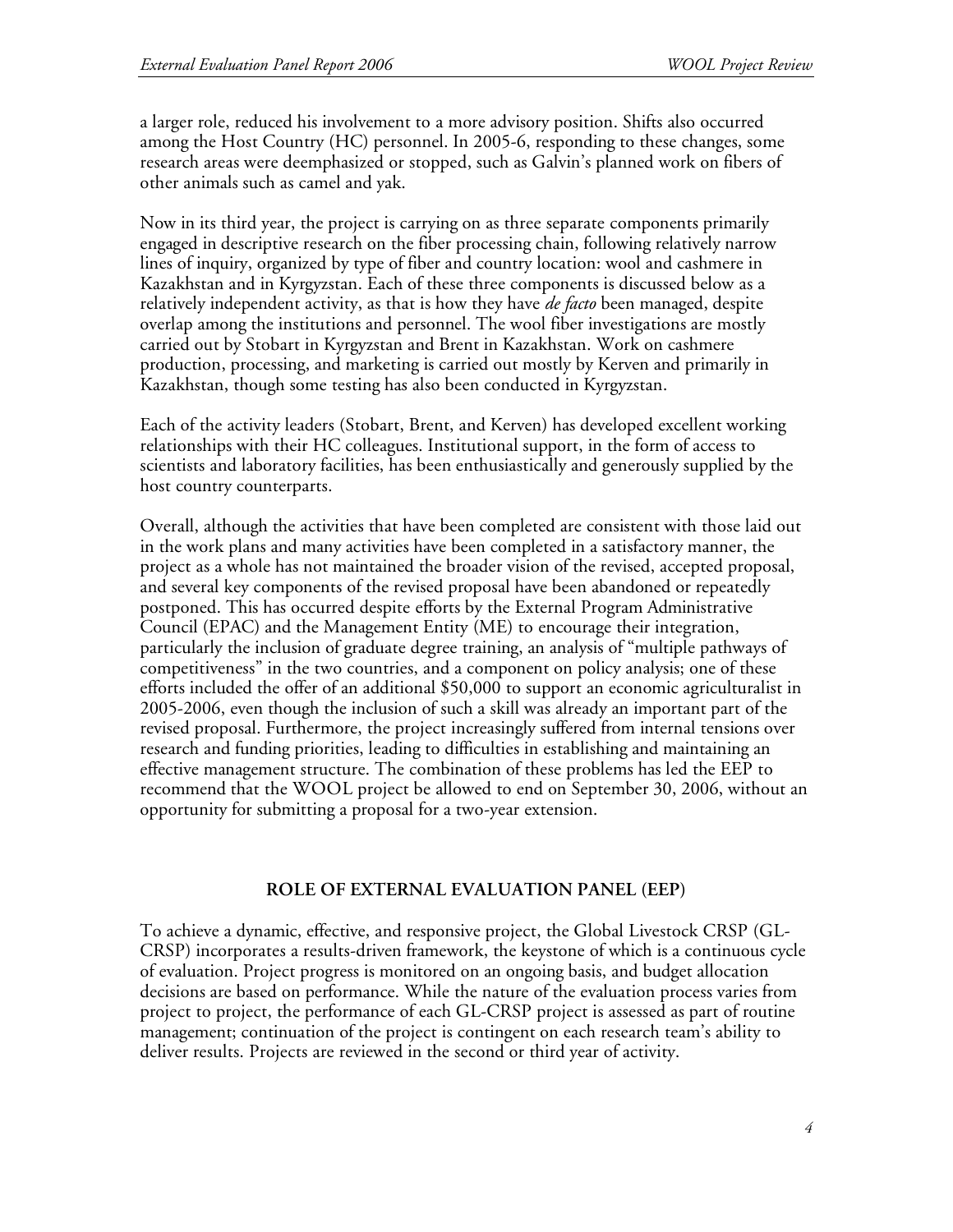External evaluations are carried out by independent reviewers who can offer a critical and impartial view about the quality and progress of the research projects. They provide evidence for objective decision-making about project components and can help to address difficult institutional issues or biases. To carry out these evaluations, an External Evaluation Panel (EEP) is convened.

Members of the evaluation teams are senior scientists recognized by their peers and selected for their in-depth knowledge of a research discipline relevant to the CRSP and experience in research and/or research administration. At the Global Livestock CRSP, expertise is drawn from the External Program Administrative Council (EPAC) and the Pool for External Evaluation of Research, a pool of accomplished research scientists and faculty members with expertise in disciplines complimentary to the EPAC. Candidates for the EEP are nominated by the Management Entity (ME), in consultation with the EPAC and are subject to approval by USAID.

According to a Scope of Work (SOW) developed by the ME in consultation with the EPAC and USAID, each external evaluation will, as needed:

- Assess whether the research project is well-balanced, whether the different activities are progressing adequately, and whether they are relevant and helping to achieve the larger project goals;
- Identify inadequate performances;
- Gauge effective balance between research and training for development of institutional research capability;
- Assess the balance of domestic versus overseas research in terms of effectiveness of solving constraints in developing countries;
- Evaluate the performance and the productivity of each institution on each project;
- Assess the appropriateness of projected resource allocations; and,
- Evaluate the dissemination of research results, and the effectiveness of utilization (a measure of the appropriateness of the research).

#### *Review Schedule and Limitations*

The ME – in consultation with its own advisory groups and collaborating institutions, including the WOOL Project PI, as well as USAID and the evaluation team – developed an appropriate work schedule for the external review of the WOOL project. The review includes site visits and meetings with project participants and collaborators. The WOOL review did not include visits to the US collaborators, although the Lead US Principal Investigator, Stobart, as well as US-based researcher Brent and British-based researcher Kerven, did participate in the review in Kazakhstan and Kyrgyzstan.

It is however a limitation of the review that the team was not able to speak directly with some of the other US-based investigators, particularly the team from Colorado State University (CSU) that had withdrawn from the project after the second year. Although the documentation provided described the CSU work, they were not present during the incountry review and their work was not presented by the other researchers.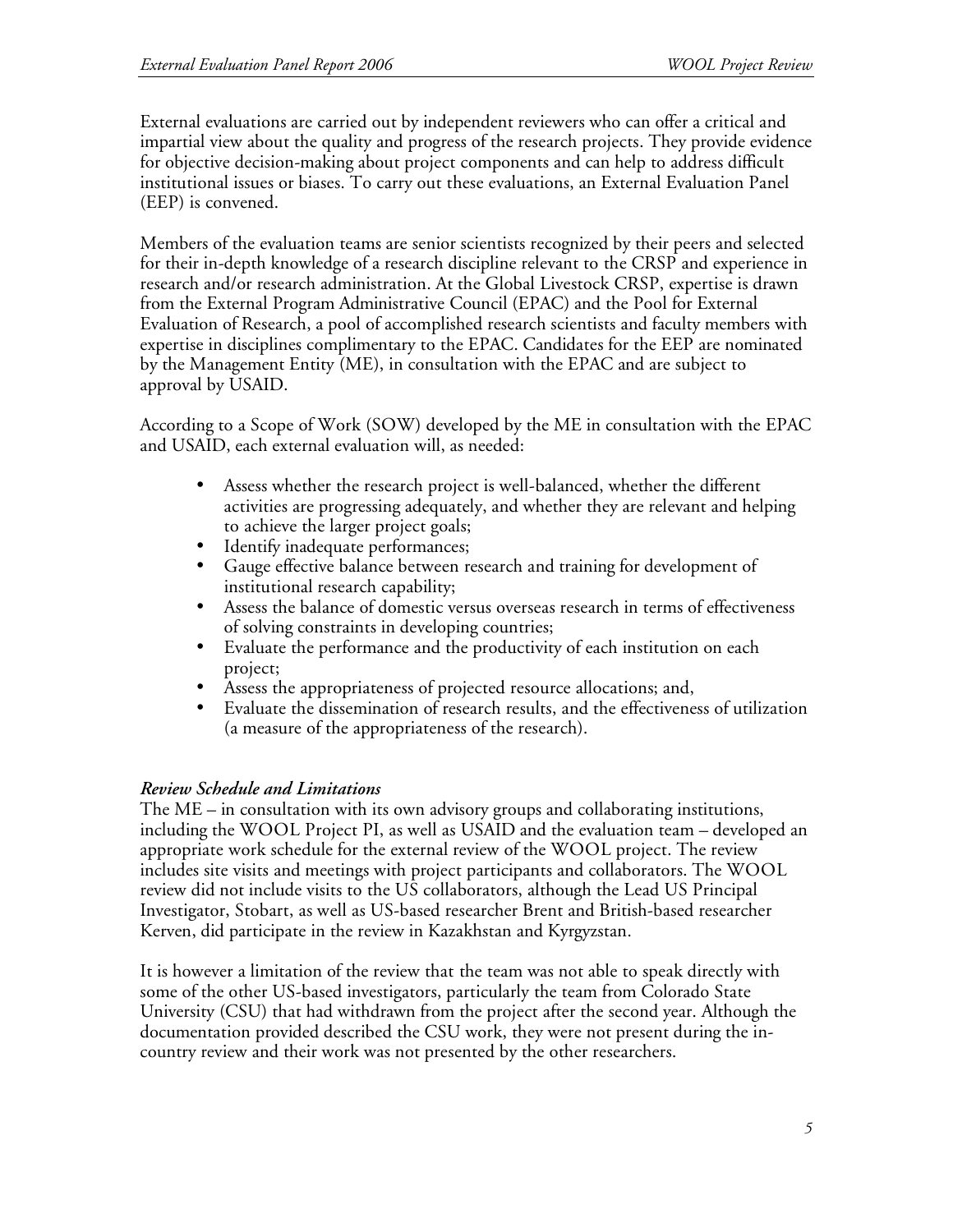#### *Review Team*

The External Evaluation Panel review team for the WOOL project included three members of the EPAC and an external fiber and livestock specialist with extensive experience in Central and East Asia. The members of the panel were Dr. Gilles Bergeron, Senior Food Security Advisor, FANTA project, Academy for Educational Development, Washington, DC, USA; Dr. Dennis Poppi, Associate Professor, Schools of Animal Studies and Veterinary Science, University of Queensland, Brisbane, Australia; Deborah Rubin, Director, Cultural Practice LLC, Bethesda, Maryland, USA; and Ralph Van Gelder, Agribusiness, Livestock and Marketing Consultant, Caboolture, Queensland, Australia. Bergeron, Poppi, and Rubin are all members of the GL-CRSP External Program Administrative Council. Dr. Rubin served as the team leader for the review.

#### *Outcome of the Review*

The EEP recommendations will serve as the basis for bringing about changes in the specific activities of the project, including deciding on its continuance or discontinuance. If the CRSP governing bodies or its ME disagrees with a recommendation, the ME will submit the rationale and justification for such disagreement to USAID. Copies of these documents (both the review and the response) will be made available to the Board for International Food and Agricultural Development (BIFAD) and its relevant committees, the Administrative Management Review Team, and USAID, in their roles in reviewing the CRSP.

### **DISCUSSION OF THE PROJECT PROBLEM MODEL**

The statement of the revised WOOL project problem model is "the challenge of increasing producer value through improved information, quality, and volume of sales." It is followed by a statement of the project objective "to investigate how producers can gain more value from their livestock through improved marketing of these products." The hypothesis underlying the problem model statement is that, by increasing information and preparation of fiber prior to sale, producers of cashmere and wool would be able to achieve better prices for their product. The production, processing, and marketing of fibers are important development issues for both Kazakh and Kyrgyz sheep and goat farmers, since large sectors of the rural population are dependent on the sale of livestock products for the bulk of their farm-based income. In its current formulation, however, the problem model orients the researchers towards a narrow interpretation of the broader mandate suggested by the project's three interrelated objectives:

- To increase the marketability of farmers' products...through proper preparation and description.
- To understand how the global market impacts their local markets.
- To create institutions that can facilitate marketing of their products.

The focus of the WOOL team on the first and third objectives oriented their efforts more towards extension and training and less towards research. In addition, the focus has essentially been on animal fiber, reflecting the disciplinary interests of the researchers, rather than on the broader conceptualization in the revised proposal that also encompassed different livestock products and their comparative market potential (see previous fn 3). The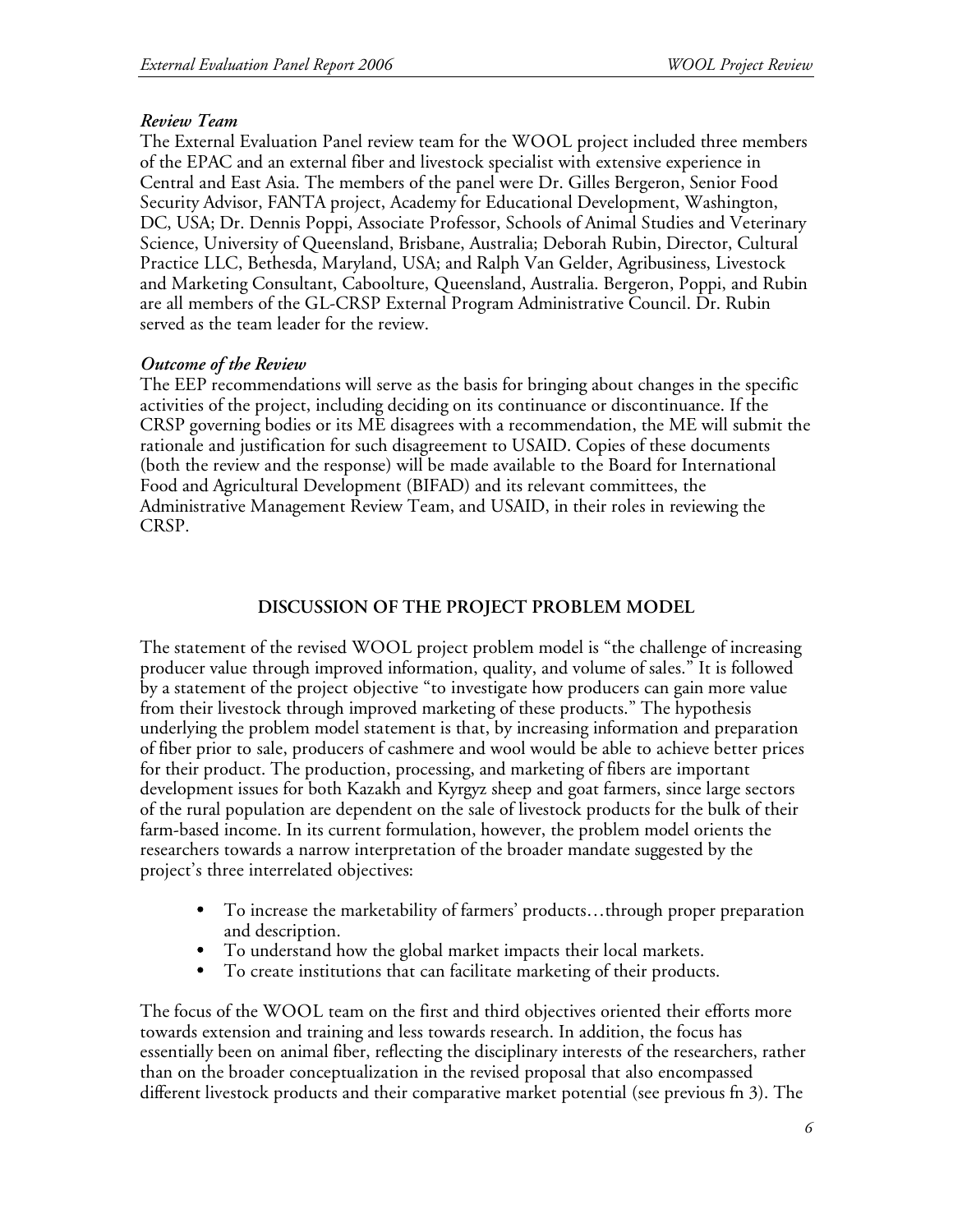core research issue of the relative competitiveness of different livestock products in the Central Asian region and internationally that was presented in the revised project proposal has not been investigated. Thus although clear, the overall problem model is not sufficiently robust to guide a substantive research effort, even though it has helped to direct some baseline work through descriptive analysis towards understanding fiber quality characteristics and distribution. Taking a more global view would have encouraged the researchers to establish baseline economic and quantitative values for their respective industries (both cashmere and wool) at the start of the projects.<sup>5</sup>

The discussion of the problem model and the research activities in the project reports and documentation do not tell a clear and convincing story. The problem model, for example, does not distinguish between the issues surrounding the wool industry on one hand and the cashmere industry on the other. Reports alternately mentioned wool and cashmere in a disjointed manner, such that the reader had little clear idea of the distinction between the two commodities in regard to the activities of the project.

Perhaps most problematical, in the eyes of the reviewers, is that the researchers have not addressed either in the problem model or in the execution of the project, the macroeconomic context or the policy issues at industry or government levels.<sup>6</sup> In addition, they have not thought outside the immediate project budget, as to methods of expanding activities of the project, apart from the cashmere component, where additional funds were leveraged from outside sources. The problem model has not been revised or adjusted in response to the findings of the work carried out.

# **POLICY ISSUES**

This project has clear policy ramifications. This was recognized in the revised proposal and subsequent work plans which included an activity (#1) on "understanding competitiveness for producers and policy-makers." Government policies are also included in the "improved" situation presented in the conceptual diagram in the workplan for 2004-5. On the positive side the review team found that (i) the project already addresses (even if only implicitly) several key policy issues; (ii) the policy/institutional context is favorable for an expansion of the livestock sector in targeted countries; and (iii) some apparently good policy/institutional partners have already been identified by the project.

That being said, the project will have to overcome important challenges if it is to make lasting, policy relevant contributions: (i) the project itself has a weak policy focus; hence (ii) key policy issues are not explicitly identified and articulated; (iii) as important, policy makers are not considered a target audience for education and training, leaving gaps between economic players and policy makers; (iv) no good map exists of the institutional landscape, possibly leading to poor coordination between donors; and (v) many stakeholders

<sup>&</sup>lt;sup>5</sup> The researchers in their responses to the report have expressed their concern that this assessment of the problem model does not reflect the agreement by the GL-CRSP that the revised proposal needed to narrow its focus.<br><sup>6</sup> The researchers assert that there were neither resources nor data to carry out a macro-economic analysis

during the term of the project. In its statement, however, the review team is responding to the lack of attention to this topic.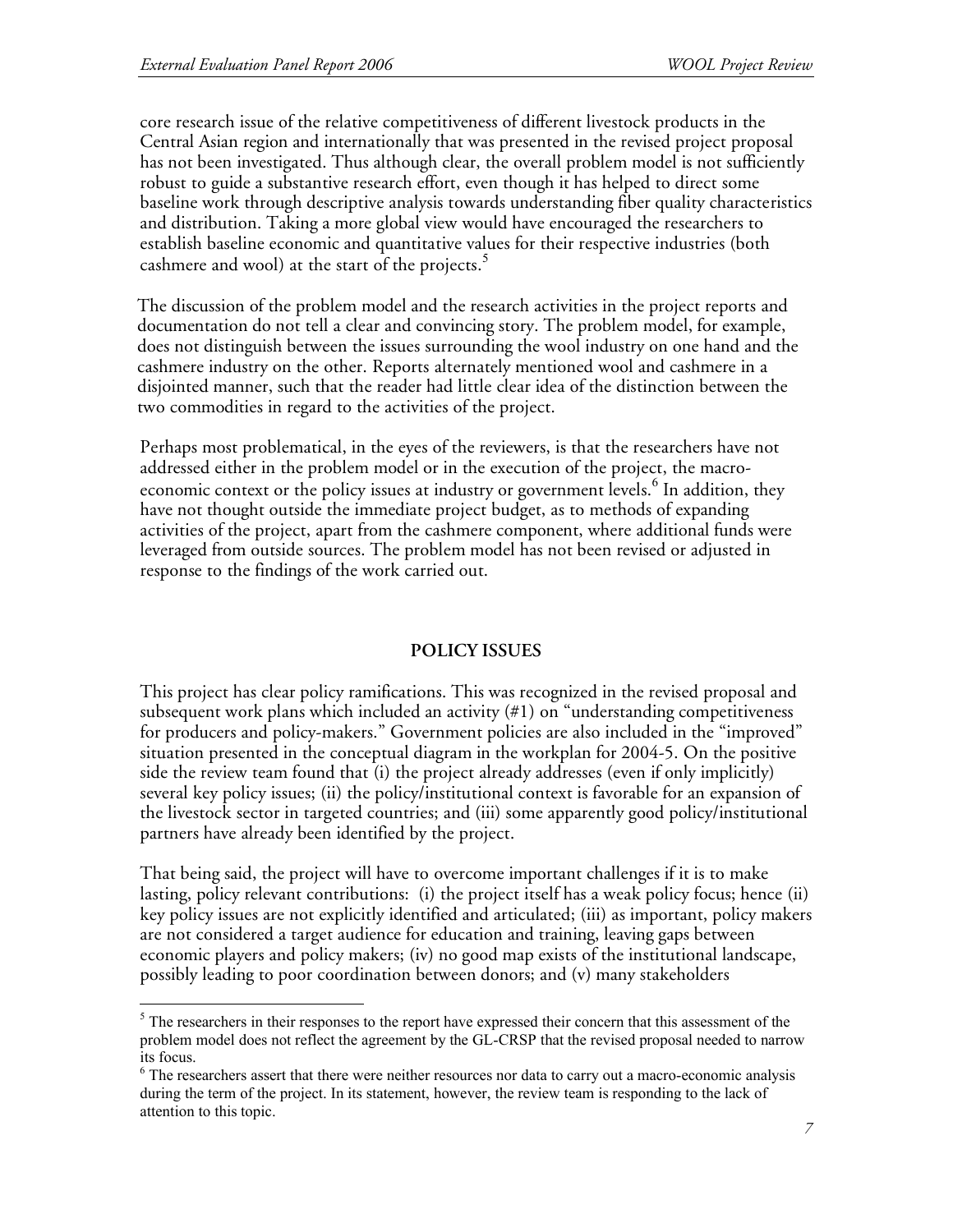misrepresent the project's role and goals as an extension service, rather than as a research undertaking. Key recommendations emanating from this review to improve existing or future projects include: (a) carrying out an institutional mapping exercise to understand what is being done and by whom; (b) identifying key policy issues to be explicitly addressed by this project; and (c) elaborating specific means to communicate to policy makers their domains of decision with respect to the animal fiber industry and available options at their disposal to support this sector.

### *Accomplishments in the Policy Arena*

The following section discusses successes and positive aspects that may be built upon.

**Areas of Policy Importance.** Several policy issues are implicit in the work of the WOOL project. Positive efforts have been made in the following policy areas that may be built upon, either in the wrapping up of the current activities, or in thinking about future work in the region:

• *Poverty alleviation*

Although the project does not specifically target poorer farmers, it has the potential to increase the incomes of all livestock herders, small and large. The cashmere researcher in fact argued that the interest shown by small holders in goat rearing could make them chief benefactors if a surge in demand was to take place (although the evidence presented in this regard was not sufficiently documented to be convincing to this reviewer).

• *Export promotion and expansion of international trade*

Several key activities are meant to improve the quality and quantity of production, which, it is assumed, will lure traders from within and from abroad and thus expand aggregate national revenues. This acquires a special importance in a country like Kyrgyzstan with few exports of economic importance. Unfortunately, the economic and marketing analysis needed to support this contention was not done.

• *Internal economic linkages*

Boosting the quality and production of animal fibers, coupled with supporting value added transformation at the local level (e.g., felting handicrafts, as already promoted by one of the researchers; and many other as yet unexplored avenues such as the processing of raw fiber, production of finished goods, trade, etc.) reveal a strong potential for vertical/lateral linkages to the secondary/tertiary sectors in the economy, and thus for employment creation.

• Increasing national expertise in a sector where the country already has a strong comparative advantage could be a policy objective. This would require that an explicit policy goal be articulated to increase technical quality in key areas and make the country a center of excellence for particular aspects of the animal fiber sector. The aims would be to increase revenues, trade, and employment.

**Identification of Institutional Partners.** The project has identified and worked with several important institutional partners in the region who will be able to uptake and replicate knowledge gained/generated by this project. These include: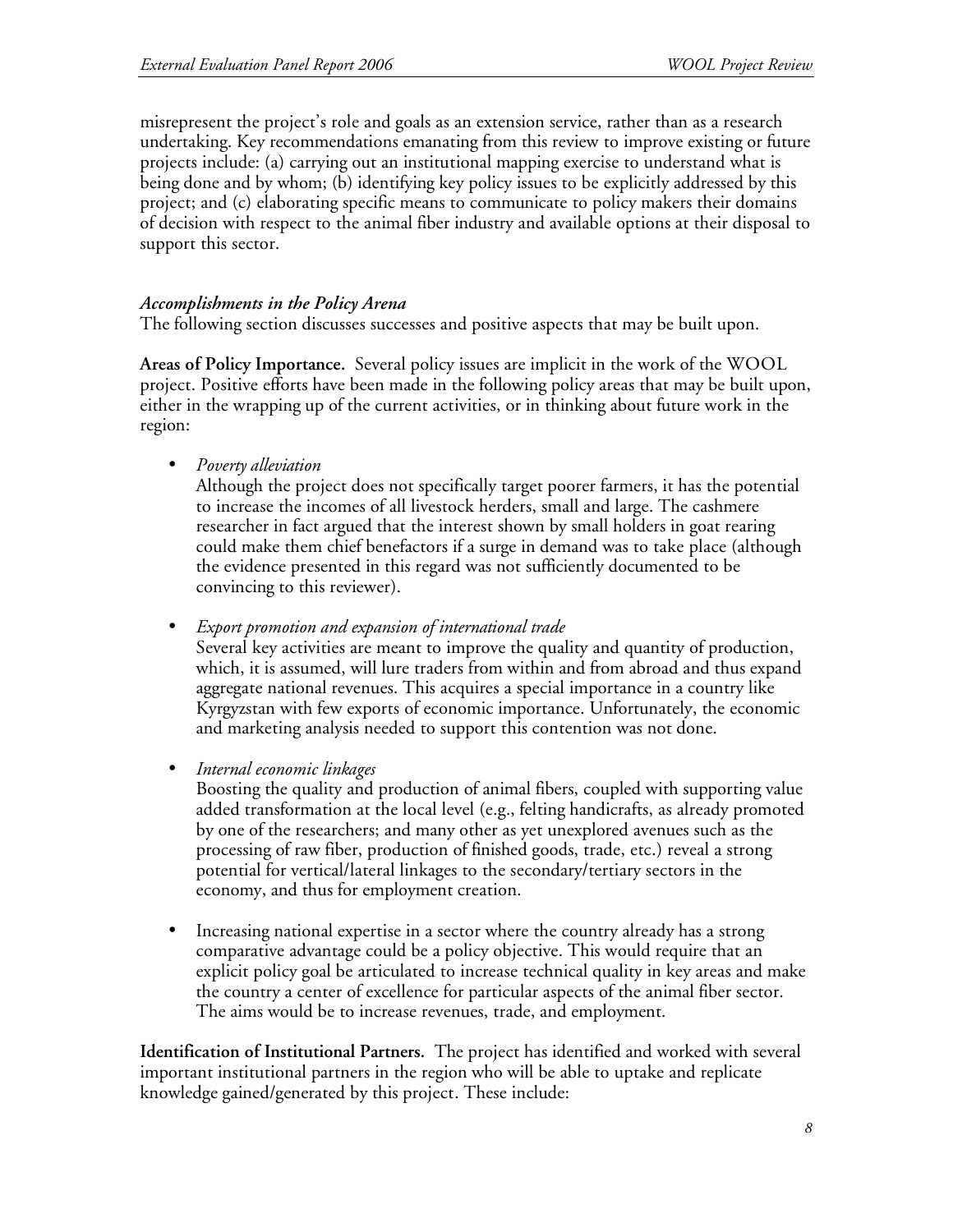- Excellent collaboration with Kazakhstan's Mynbaevo Institute of Sheep and Goat Breeding of the Ministry of Agriculture in Kazakhstan;
- Few but crucial representatives of the private sector already identified (ST Group in Kazakhstan, others through KSBA in Kyrgyzstan);
- Civil society is already engaged (e.g., via KSBA in Kyrgyzstan);
- Links with universities and students are already well established and currently used in training and extension (Kazakhstan and Kyrgyzstan);
- Markets for various products exist, although those markets are not much differentiated now (but this may be due to low differentiation in product itself);
- The KSBA in Kyrgyzstan has helped to design the wool and sheep strategy for the Ministry of Agriculture. The strategy is part of the broader national strategy for agriculture, which, if accepted by the Office of the President, would become part of the poverty reduction strategy for the country that will be used by donors to guide the development of their programs.

### **Conditions Favoring Expansion in the Policy/Institutional Context.**

- The government approach in both countries is to not disturb business. It does not want to intervene, just ensure business can operate in a favorable, unfettered environment (as reported by both the ST Group in Kazakhstan and the KSBA in Kyrgyzstan, as well as by individual herders in both countries).
- The Government of Kazakhstan has already stated its desire to improve the quality of the breeds.
- Some state sponsored credit has been made available to downstream industries (e.g., ST Group in Kazakhstan and the KSBA in Kyrgyzstan) showing official interest.
- According to KSBA, the main obstacle to fuller government support is lack of knowledge on their part, not obstructionism on the basis of, say, a national strategy or other such principles. Hence, a well-designed information dissemination strategy targeting key policy decision makers could rapidly increase support (e.g., put favorable incentives in place, remove hindrances identified to the expansion of this sector, etc).

# *Points of Concern*

The key shortcoming is that despite the promise, the project may fail to leave a lasting contribution in the policy arena, for the following reasons:

# **Weak Policy Focus**

• Although policy implications of project are clear (see above) the project has not explicitly stated any policy objectives.<sup>7</sup> Key aspects that could be discussed, with specific goals and indicators attached, include: poverty alleviation; export promotion; upstream/downstream linkages in commodity chains; policy initiatives to provide microfinance to assist herders aggregate product in a manner attractive to international processors; good land husbandry practices and environmental protection (e.g. watershed management); vocational training policies; etc.

 $<sup>7</sup>$  Few explicit mentions are made with regards to policy, and when done at all it is at a very general,</sup> unspecific level. For instance, the Thomas/Brent proposal states that the Project will provide "Recommendations of governmental policies to improve wool production and marketing" (Point 3, Section IV, p.10-11). No more is said, so the reader has to extrapolate what those recommendations might be.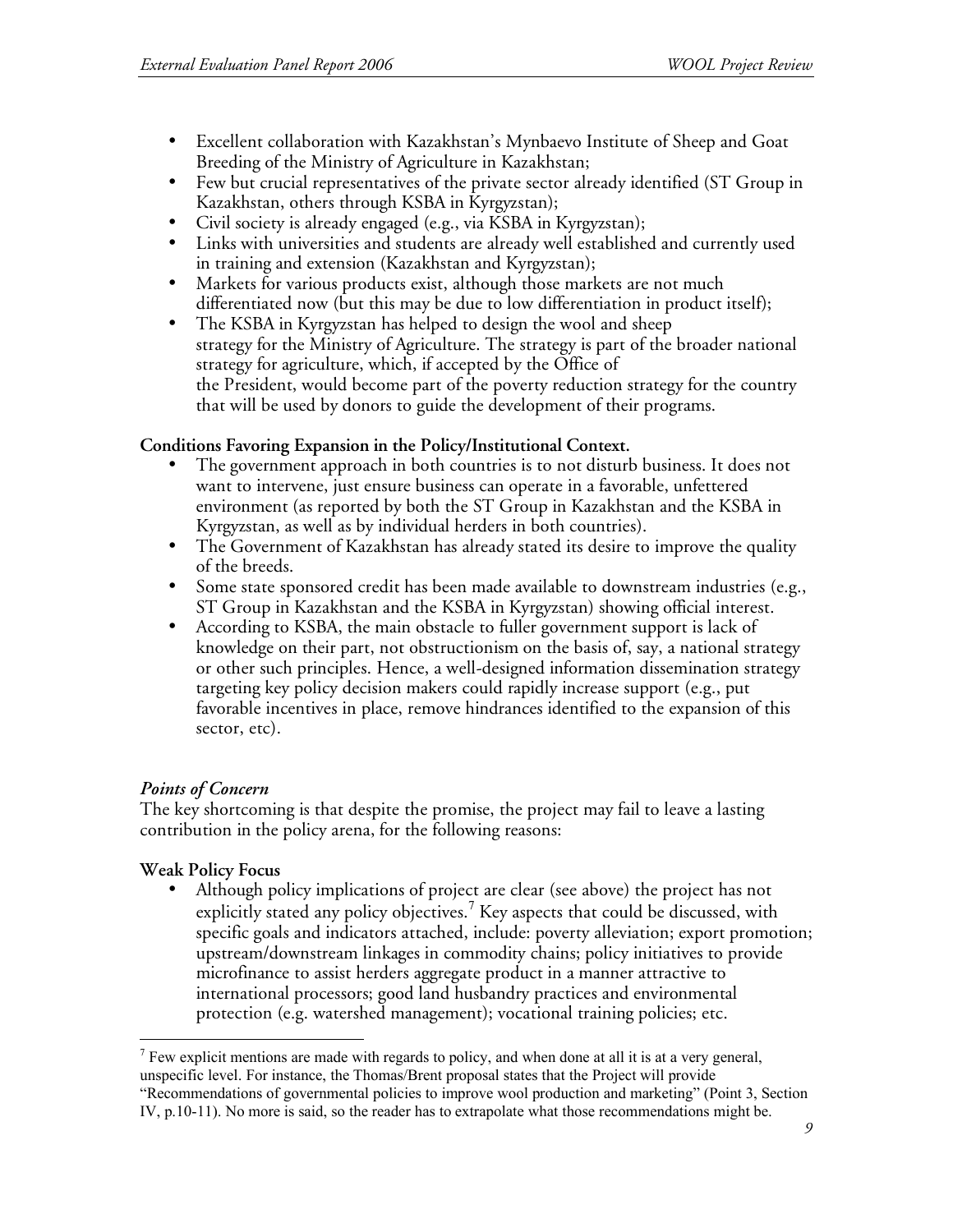- Dissemination of results to policy makers is weak or nonexistent  ${}^{8}$ . No means are envisioned to influence policy making, and no results are to be reported in terms of impact on policy making or on policy decisions 9 . An effort was made to publish in Russian some of the preliminary results but this is very thin, and certainly not sufficient to motivate policy action. Also, not only information is needed, but also the training of policy makers is critical.
- Government support in both countries is limited to "not standing in the way" (which is good), but no particular strategy is in place to support the sector (no credit projects, no incentives, weak and thin extension services, etc.). As currently implemented, the WOOL project will not change this reality, nor create much rationale for putting in place such support systems.

#### **Key Policy Issues Absent from the Discussion**

Key policy issues are absent from the discussion, and some critical issues are not ever mentioned. For instance, there is an apparent lack of concern for environmental issues from all sides. As a result several opportunities are lost to make recommendations that may reduce environmental harm. For instance, in Kyrgyzstan, a tax is now paid by head of animal owned. A better-targeted taxation tool could encourage proper land husbandry practices by pairing the tax to the carrying capacity of the land used. At a lower level of intervention, the negative environmental consequences of indiscriminately increasing goat herds need to be explained to producers as well as to policy makers. The team is not suggesting that all of these issues should have been actively researched at the field level, but that there should be some acknowledgement of them in the discussion of the implications of the on-going research results.

# **The Institutional Landscape**

- Although the project has established good relationships with groups that appear to be key players, the larger institutional landscape has not been adequately described. It does not seem that an "institutional map" exists of the different actors supporting livestock production in Central Asia. People interviewed only referred to the big players (the World Bank, SDC, GTZ, and the Aga Khan Foundation) but no mention is made of other agencies possibly involved (NGOs, large farmer associations other than KSBA, etc.).
- Because of this first point, it is hard to see how coordination may occur between service providers. This hampers a sound division of labor among them, cornering each in a "jack of all trade" role. For instance, many of the stakeholders we interviewed misrepresent WOOL's role and goals as an extension service, rather than as a research undertaking. Better understanding of the institutional landscape would help a future GL-CRSP project define its niche better and concentrate more efficiently on its research objectives.

<sup>&</sup>lt;sup>8</sup> The WOOL team responded that its relationship with government agencies such as Mynbaevo Institute of Sheep and Goat Breeding demonstrates their close relations with policy makers. The review's comment,

however, is concerned with the lawmaking policy elites, not with the sheep and goat breeding scientists. <sup>9</sup> The WOOL team responded that the review did not take into account the profound state of disruption of the policy environment in both countries, and that government resources were insufficient to address any of the issues suggested by the review. This may be true. If so, however, adjustments should have been made to the problem model.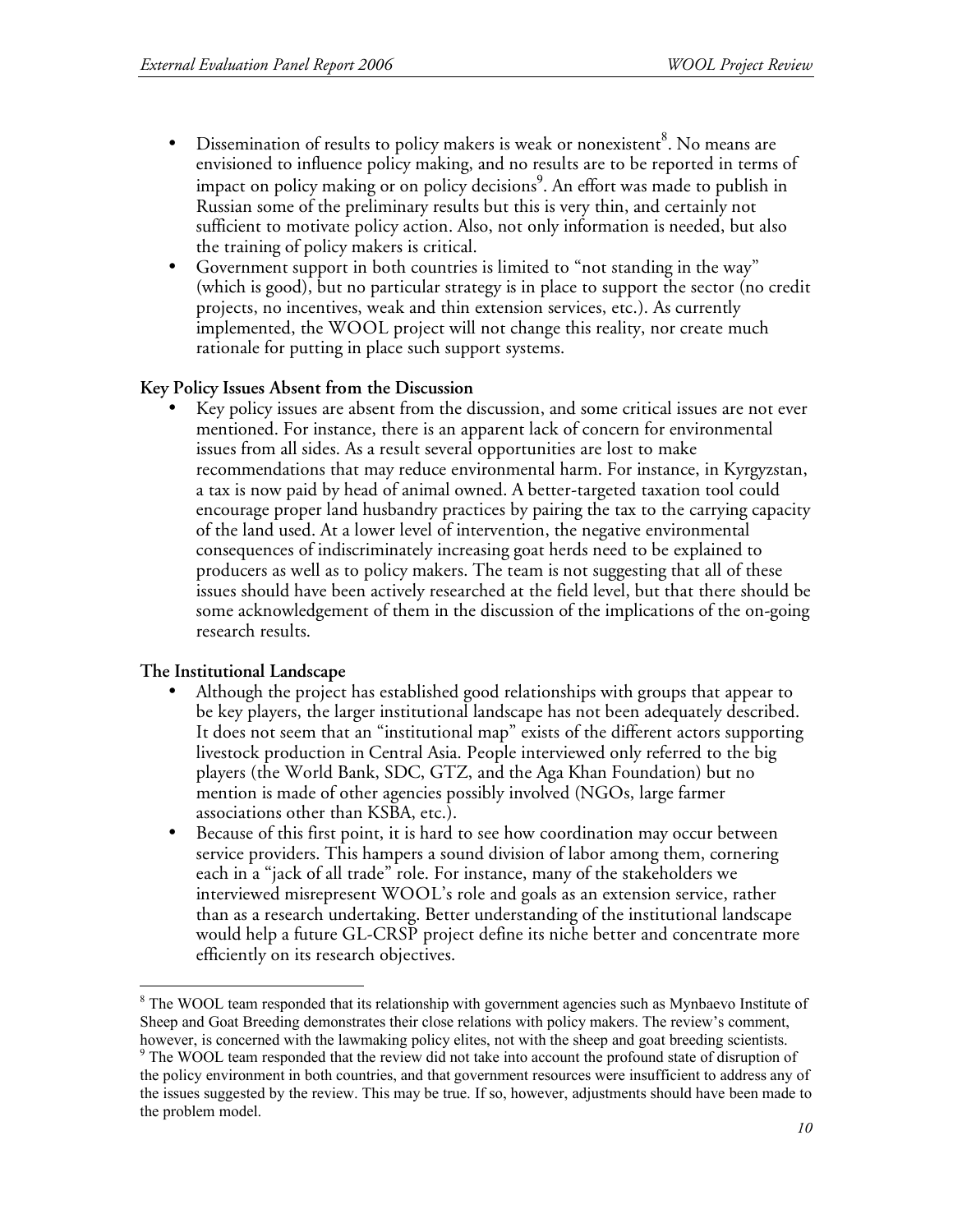#### **Scale of Operation Too Small**

The scale of operation is too small to matter for policy makers. The number of persons/institutions touched by the project is relatively small. Likewise, the samples drawn represent very small proportions of the target population. This offers weak evidence when presenting solutions to policy makers. It may be better to reduce the number of policy relevant research goals, but make sure that all goals included produce fully supported recommendations.

#### *Recommendations*

Policy aspects that may be considered in a future request for GL-CRSP proposals in Central Asia might include the following:

#### 1. **Carry out an institutional mapping exercise**

It was largely agreed by the review team members that the marketing and economic analyses promised in the initial proposal should be the *sine qua non* of any continuation of the WOOL project. This "marketing activity" will require a good understanding of the various parties involved, from the production of animal products to the transformation and value adding activities; then to the market operators at the local, national, and international levels. A preliminary to this exercise is that there exists a good understanding of who the various actors are in each sphere, of the various institutional arrangements under which they relate and operate and of the gaps that may exist along the relevant commodity chains. This institutional mapping would be of great benefit, not only to the GL-CRSP, but also to all parties involved in the field: our interviews with key operators were only too telling in their lack of awareness of the upstream/downstream linkages that may exist in both countries.

#### **2. Identify key policy priorities and issues to be addressed by this project**

No effort has apparently been made so far to tap policy makers' intentions with regards to the meat and fiber sectors in either Kazakhstan or Kyrgyzstan. This may be due to the absence of a national strategy in this respect (itself possibly proceeding from a lack of understanding by policy makers of the options and possibilities in those economic sectors and/or to the generally chaotic situation in public affairs). In any event, the elaboration of a revised project in Central Asia should ascertain whether this is the case, link up with existing policies and identify its own strategic space, taking into account national, regional and local priorities, and the lessons learned from the institutional mapping exercise suggested in the first recommendation above.

#### **3. Elaborate specific means to communicate to policy makers their domains of decision and available options at their disposal to support this sector.**

According to our interviews, the policy climate would be favorable to an expansion of the meat and fiber sectors, if only policy makers were aware of the options, issues, and potentials of this economic area. Both the KSBA and the ST Group directors for instance, mentioned the receptivity of policy decision makers to the new ideas provided by the current WOOL project. A special effort should therefore be made by any subsequent GL-CRSP project to prepare materials specifically tailored to a policy making audience, bringing them the facts and advocating for (if the economic and marketing analysis demonstrates this is warranted) policy investment in those areas.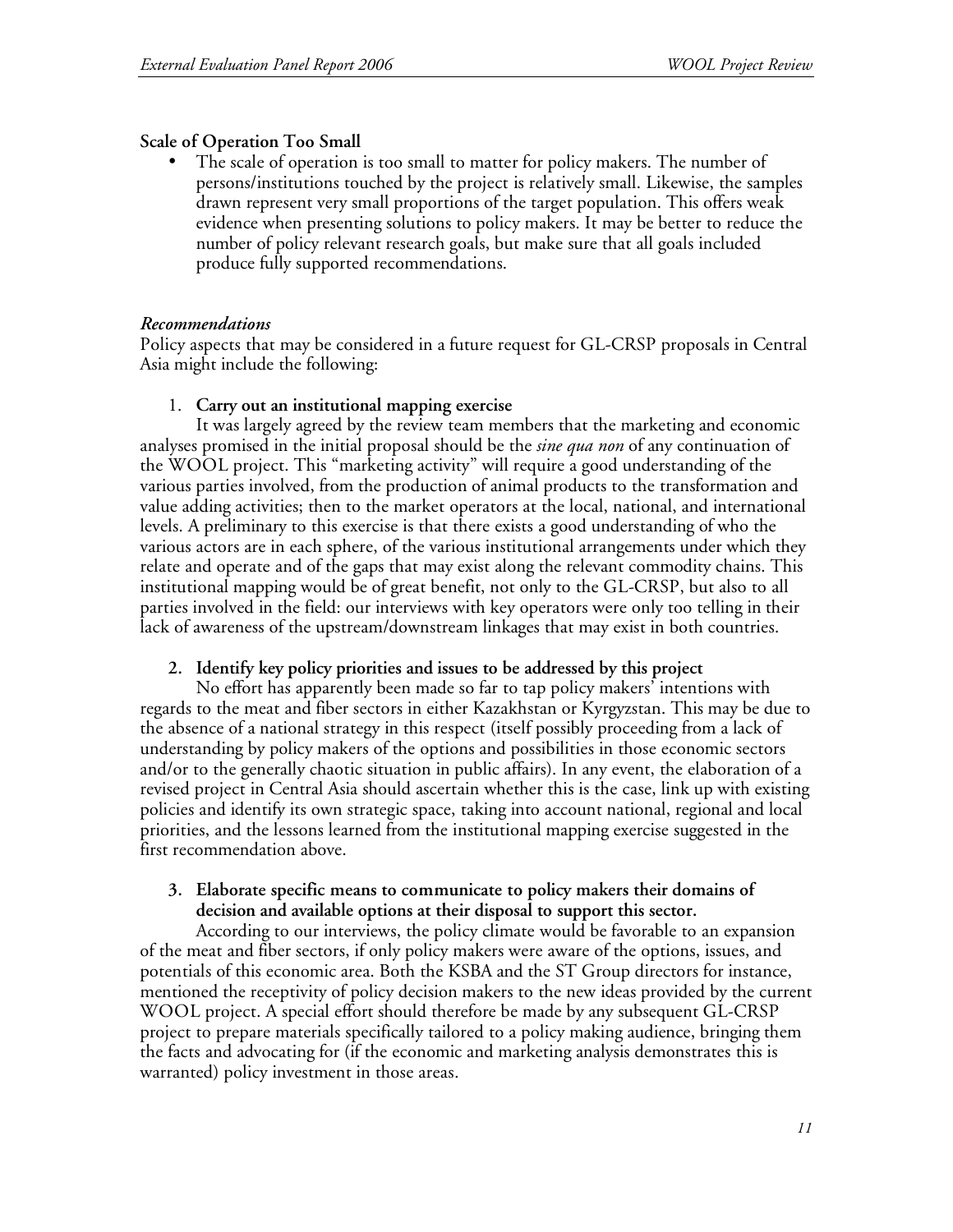### **REVIEW OF THE CASHMERE AND GOAT COMPONENTS**

The majority of the work on the cashmere component has been carried out in south central Kazakhstan, in the Zhane Kurgan district of Kyzl Orda Province, 1,200 km distant from Almaty. Although the team was not able to visit these activity sites because of the distance, they visited with herders in the Ay Darly in Jambul district of Almaty province, some 300 km northwest of Almaty city. Ay Darly is in the semi-desert (150 mm annual precipitation) and range-fed livestock are the only means of livelihood. There are several small villages of less than a thousand people each, as well as outlying livestock farms on the rangeland. Residents keep semi-coarse wool and coarse wool (fat-rumped Kazakh meat type) breeds of sheep, and two types of goats, angora and cashmere-producing Kazakh goats. Ay Darly is on the edge of the Taukum sand desert, where some pastoralists with whom the project has also worked move for winter with their animals.

In Kyrgyzstan, contacts were apparently made with the GTZ office in Osh, which, in October 2003, imported a number of cashmere males and females from the Bayan Oglii Aimag in western Aimag, Mongolia. Information has been exchanged between the two projects.

The objective of the activities under the cashmere and goat components of the project is to investigate how producers can gain more value from improved marketing of livestock products, including meat and cashmere. According to the proposal, there are six umbrella "research" activities that were to be carried out:

- 1. Understanding competitiveness for producers and policy makers;
- 2. Organizational development for marketing and quality assessment;
- 3. Fiber quality management and handling at farm level;
- 4. Outreach for marketing innovation among producers in Kazakhstan (and Kyrgyzstan);
- 5. Advanced training in fine fiber; and
- 6. Joint workshops for researchers, policy makers, and investors.

Specifically, the work plan for the cashmere and goat component has included activities to increase incomes for herders by:

- increasing the quality of the cashmere produced on the goats;
- identifying the goats which produce quality cashmere;<br>• associating goat production with agro-ecological regio
- associating goat production with agro-ecological regions in Kazakhstan; and
- trying to increase the value and marketability of cashmere, through better shearing/combing and sorting procedures.

#### *Accomplishments*

There have been a number of positive developments resulting from the activities on cashmere production, processing, and marketing. These are notable accomplishments given the geographical distribution of animals and budget of the cashmere component. They have been achieved by the component activity leader on a relatively tight operations budget through active leveraging of in-kind resources from host country institutions, international agencies, and personnel.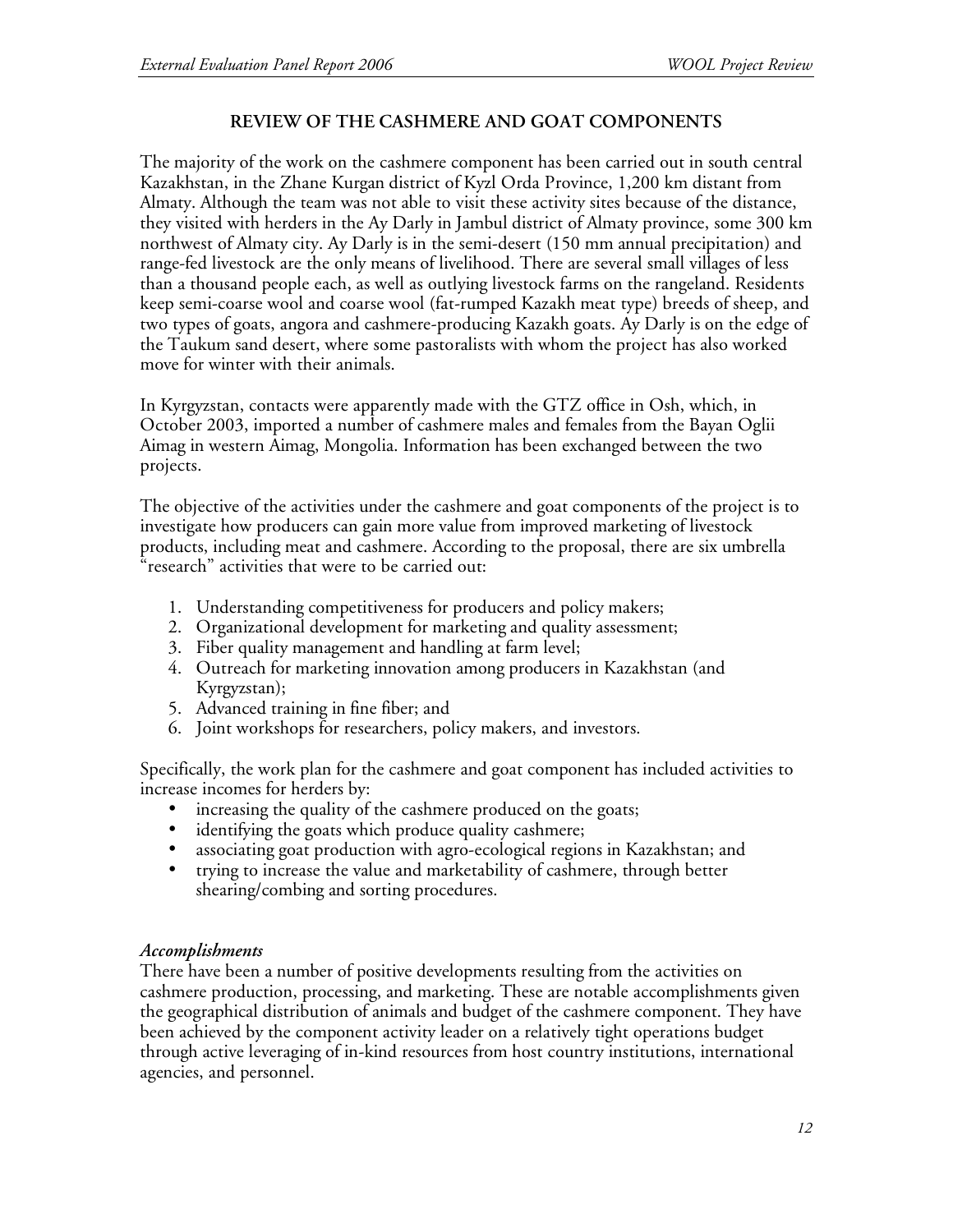- The researchers and their clients have established excellent social relationships and those encompass all sectors of the market chain, including local business (ST Group), government institutions (Mynbaevo Institute of Sheep and Goat Breeding), farmer groups (KSBA), women's groups, and individuals. The cashmere component leader has enormous enthusiasm for the project's work that encourages and motivates the host country colleagues.
- The component confirmed that native Kazakh goats could produce world class cashmere in commercial quantities. There has been a realization at industry level that cashmere could contribute to export income for Kazakhstan and Kyrgyzstan.
- The component activities have done much to create awareness in the herding population of the potential value of cashmere in desert areas and of cashmere's value as a secondary income to meat production in the more favorable areas.
- The project activities have supported the commencement of a market-based approach to knowledge development on cashmere.
- The component activities have helped to accumulate an objective database of cashmere fiber sample information that provides information on the range of fiber diameters of Kazakh goats in distinctive agro-ecological regions.
- The component supported the introduction of the OFDA equipment for objective measurement of cashmere samples.
- The component provided low to moderate training activities at the industry level for fiber handlers and women in cottage industries. It has helped to create awareness in herders of the need to sort cashmere at combing time in order to produce lines of cashmere attractive to buyers.
- The component has initiated a process to link country production and processing to international buyers and processors. A dialogue has opened between Kazakhstan and Italian cashmere mills, although this has not at this stage led to commercial returns.
- The component produced information bulletins in Kazakh and Russian for Kazakh herders in the main cashmere producing regions.
- The component produced instructional videos for Kazakh herders in the main cashmere producing regions.
- The component identified native cashmere goat herds in various agro-ecological regions of Kazakhstan.
- The component has also established links to the Kyrgyz cashmere industry through the GTZ programme in Osh Oblast, Kyrgyzstan.
- The component supported a study tour to Mongolia.
- The component has leveraged funds from other donors and institutions.

# *Points of Concern*

Despite its significant accomplishments, the component as a whole does not meet the expectations for a CRSP research activity. This is not because of a lack of quality or care in the activities completed, but rather because of a difference in orientation between CRSP research goals and the more applied, extension approach pursued in this component.

• This review has found that the component activity leader and researchers have generally taken a narrow perspective when applying themselves to their work. The research that has been undertaken supports the problem-solving objective through providing an assessment of the phenotypic range in fiber diameters for goats in the regions sampled. Although this provides a base for developing selection programs for goats, it is not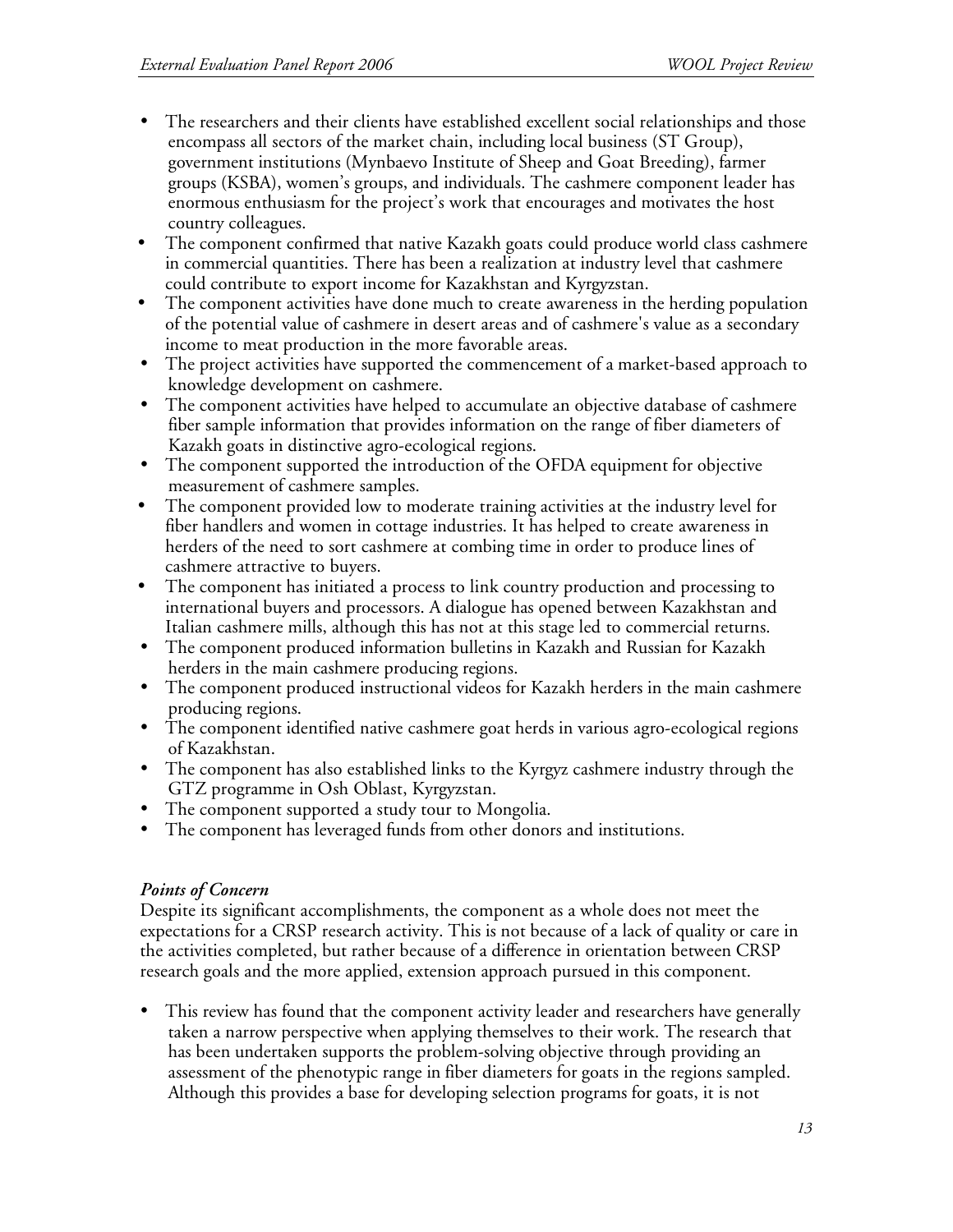genetic research of major value. Analysis of the fiber samples allows herders to cull from the herd those animals which produce fiber that is too thick in diameter to be classed as cashmere. Thicker fibers are termed "cashgora" and are generally worth one-tenth the value of cashmere. Culling these animals from the herd provides the herder with a more commercially acceptable fiber production unit. The fiber diameter information can be used to select which females should be mated to which males by other groups (such as the local scientific institutes or by the producers) who are engaged in genetic research and animal breeding.

- There has been little development of descriptive, qualitative, or quantitative models applicable to the cashmere fiber industry in order to place subsequent research into commercial reality, either at industry, or farm management levels, although such effort would be consistent with the Problem Model statement.
- There has been no critical assessment of the competitiveness of cashmere in comparison to other livestock products nor any modeling of the economic importance of cashmere in either country.
- There is no evidence of increases in herders' incomes through the marketing of cashmere, nor is there likelihood of this in the near future. In addition, there has been a lack of farm management information clarifying the relative values of cashmere and wool to meat and skins, within the herder's product mix. Finally, there is no apparent organizational structure or finance to encourage herders to aggregate their cashmere into lines attractive to buyers nor has there been significant attention given to establishing receival and/or aggregation points for cashmere.
- The research conducted to date has not been planned to further future scientific analysis.
- There has been limited attention to research on industry policy or national government policy regarding livestock products production, processing, or marketing and limited meaningful contact with official government departments or agencies to initiate advice to policy makers. No policy issues have been addressed during the nearly three years of activity.
- The encouragement of goat production for cashmere has been undertaken without consideration of the potential environmental hazards of increasing goat herd numbers.
- There have been no peer-reviewed publications from the project to date.
- There has been a lack of attention to the commercial possibilities in the USA by sale of appropriate livestock, e.g., Rambouillet rams (or semen or embryos) for sheep and similar items for goats and fiber handling and preparation equipment, such as fiber sorting tables, designs for animal handling yards, etc.
- Although not supported with GL-CRSP funds nor a part of the WOOL project, it was noted that the Mynbaevo Institute animal breeder is intent on crossing Angora goats and cashmere goats with the aim of replacing cashmere guard hair with Angora fibers. This is likely to be a long-term failure and has the potential of causing an increase in fiber diameter in herds involved and hence of lowering the commercial value of the whole fleece.
- The number of samples tested for cashmere fiber diameter has been minimal.

# *Recommendations*

1. The cashmere activity should not be continued in its current direction. It should be stopped and, as also suggested below for wool, a new proposal requested with significant redesign and/or realignment with a marketing and policy focus.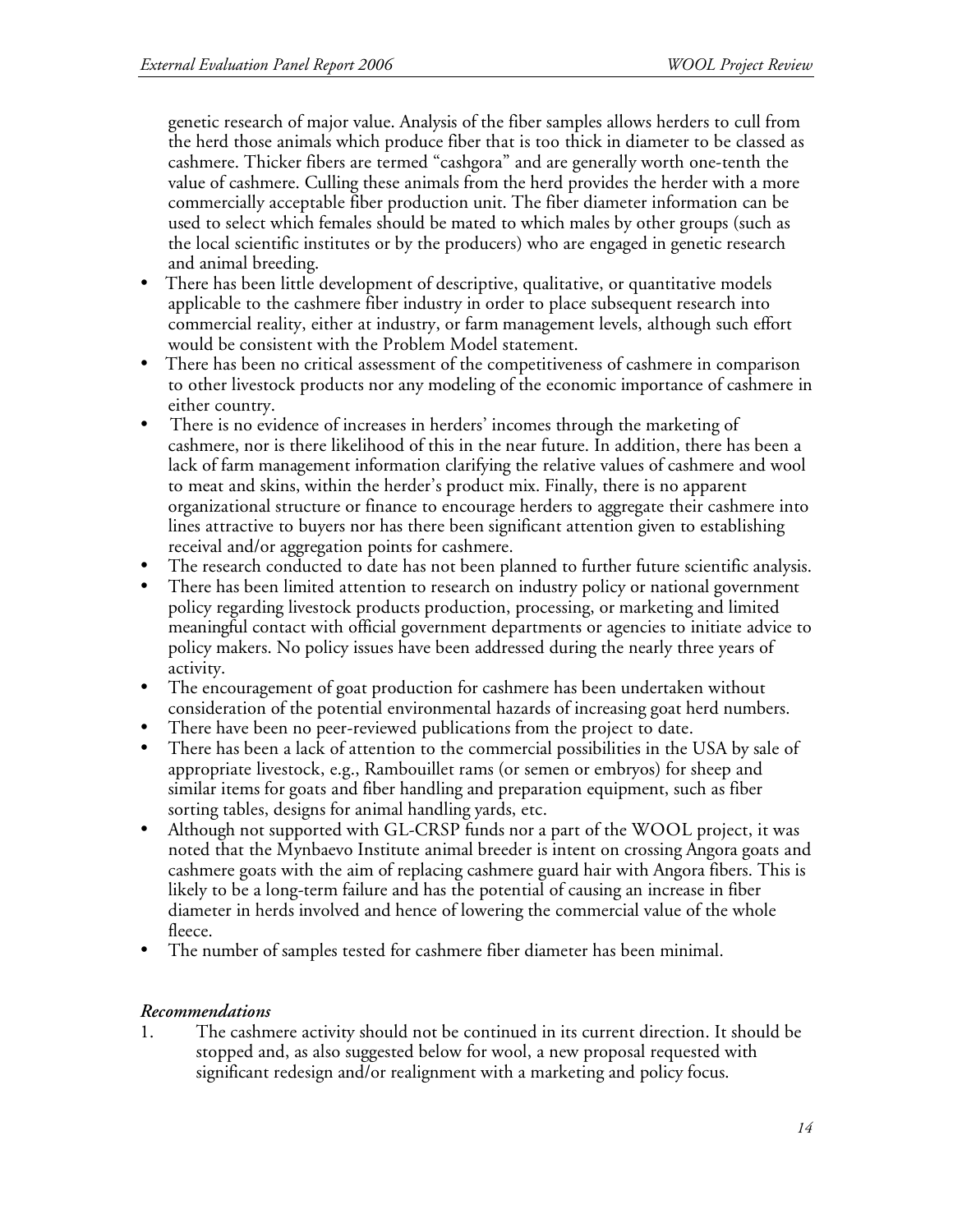**2.** Research into breeding program should not be funded by GL-CRSP as there is little short-term return by such intervention. The development of a marketing system, however, leading to aggregation of cashmere into sorted lines attractive to larger buyers, particularly early stage processors, would be of immense value to the herders, although it is not clear that the current researcher has this interest or understanding of how to achieve this result.

### **REVIEW OF THE WOOL AND SHEEP COMPONENT**

The wool and sheep component was well founded with respect to the problem model. The activities are being carried out in both Kazakhstan and Kyrgyzstan, led respectively by Brent and by Stobart, but there are overlapping activities across countries and between the two wool components.

In both countries, however, the idea -- to add value at the farm level and to empower farmers with market information to better position them with respect to obtaining a fair and reasonable price for their product -- is excellent. A basic requirement for this is to know what the market requires and also to produce products that meet the market requirement(s). The production of a product required by the market needs farmers to identify the wool quality they are currently producing, to make changes to produce a product within the preferred wool quality ranges (if that is not being done at present), and to grade and sort the variety of product currently being produced at the farm level into wool quality ranges that can be marketed for a better price.

A major impediment at present is that the quality of wool being produced is not known and secondly that the skills to grade and sort into defined lines to enable buyers to buy with confidence (and hence perhaps pay more) are not available. The project set out to address these issues with both wool and cashmere.<sup>10</sup>

The project achieved its objectives with wool with mixed success. At the farm level, they were very successful in engaging farmers and advisors and in their training. This was a major activity of the team and has generally been successful. The KSBA activities (in Kyrgyzstan) stand out as an excellent example of the organization of farmers by which to achieve these objectives. The engagement of the ST group (in Kazakhstan) is also an excellent example of engaging a major buyer and processor into the process. These are the ways forward to best engage farmers and processors and are more successful than a top-down Government-led approach. There is however a need to engage the Government organizations if only to get cooperation from all levels. The evaluation team was told repeatedly that the Government bureaucracy still had many features of the old Soviet system. The approach adopted by the WOOL team with respect to farmers, buyers, and processors was commendable, although and with greater engagement of the Government bureaucracy they would have also helped to

 $10$  Cashmere (as noted in the previous section) had an additional issue in that it was a novel fiber for the region. It had only recently been determined that some goats had cashmere and essentially a new industry needed to be created. Thus, a significant education campaign at all levels (farmers, buyers and policy makers) was needed to produce, sort, and attract buyers for cashmere.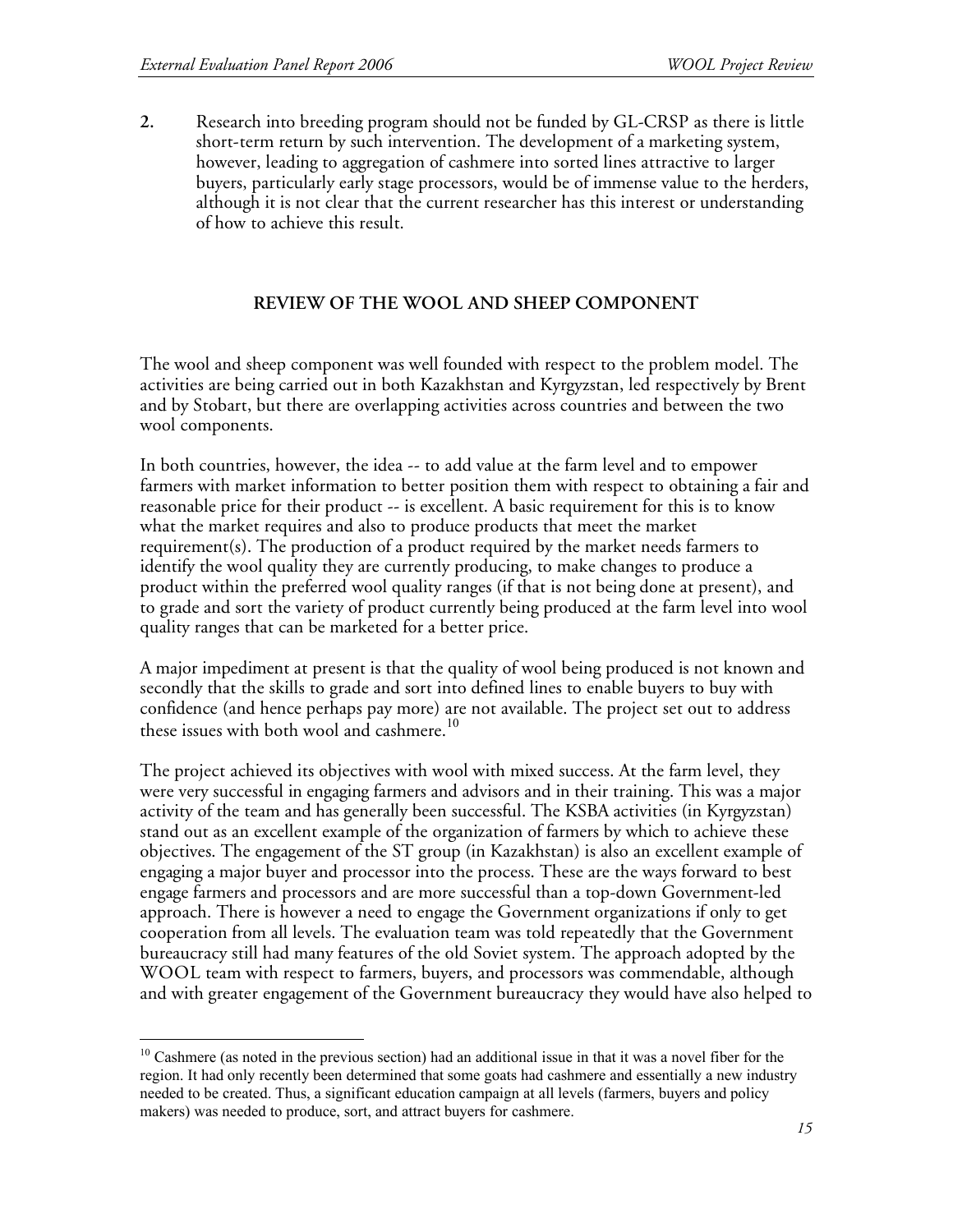change this aspect of the marketing chain. These issues are expanded upon in the previous Policy section

There were excellent relationships established with the farmers, KSBA, and the ST group who are the main co-operators in the project. It was apparent that there was wide support and enthusiasm within these groups for the project. The communication lines worked well with these groups and there was evidence of various forms of communication and media that were used such as lectures by CRSP staff, videos, brochures, seminars, training workshops (e.g., hands-on experience in wool shearing), and overseas visits for key personnel (e.g., at a fiber testing laboratory Denver, Colorado (USA), at the International Grassland Conference, Dublin (Ireland), and at the International Wool Textile Organization (IWTO) meeting, Italy). There was a strong emphasis on training with these groups which was well advanced in numbers and key personnel for the trainers. There were fewer farmers involved in this training. This is to be expected at this stage of the project and one might expect these numbers to markedly increase in this latter phase of the project.

Progress in some areas, however (see below), was not great and did not meet the original objectives. Much work remains at a preliminary aspect of analysis and the team did not advance many ideas as to their in-depth analysis of some of these issues. There were many missed opportunities as to how to extend the interpretation of the data. There were many interesting researchable issues and many have arisen as a result of the current work. Yet, there appeared to be no work plans written or verbally communicated as to publications or ideas on these aspects. Some of these which are expanded on later are the analysis of the wool data from flocks, the outline of an action research activity with respect to artisans, and the testing of the organizational framework for classing and sorting wool to get better prices at the farm level.

The central theme of the project was centered on the market, yet there was little evidence of any meaningful activity in this area. There were general statements about connecting producers and processors to markets but little evidence of this except for the good and strong connection to the ST group in Kazakhstan. The external international markets were not engaged in any way. Central to the project model was to engage external international markets with the process which was being set up in order to provide more competition in the buying of wool. These external markets were not identified in any systematic study nor were any engaged except in an *ad hoc* manner.

As noted above, the same activities in the overall proposal also directed the wool component, each of which is addressed in turn below:

- 1. Understanding market competitiveness for producers, policy-makers and investors
- 2. Organizational development of centers for fiber quality measurement
- 3. Training on fiber quality handling at farm level
- 4. Outreach for marketing innovation among producers in Kazakhstan
- 5. Advanced training and advice on wool and specialty fine fibers.

#### *Understanding Market Competitiveness for Producers, Policy Makers and Investors*

This was a central theme of the project and the hypothesis upon which it was based. It is a laudable objective and one which underpins the marketing strategy of major international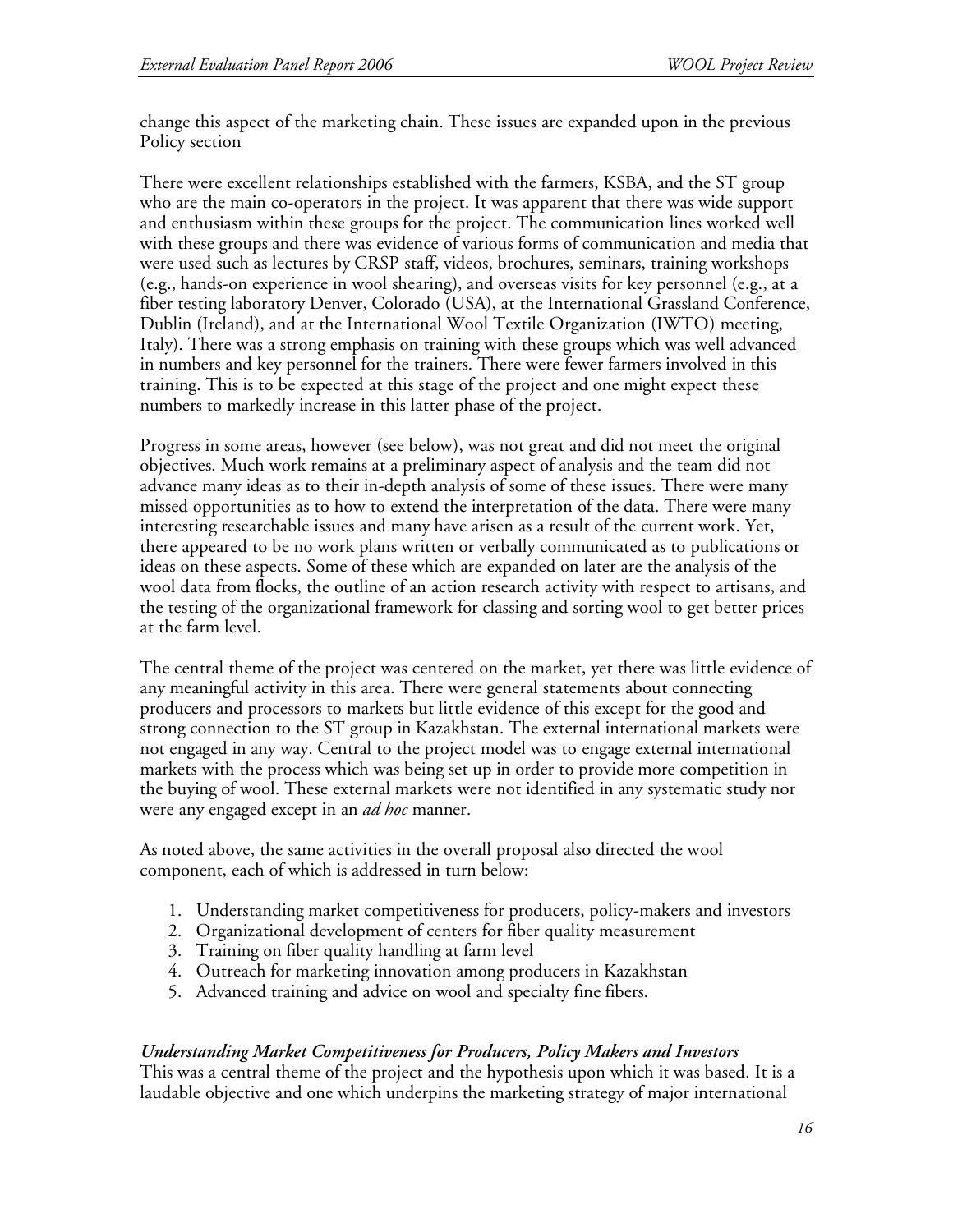producers of wool. It might be expected to be successful and seems commonsense. However, a more recent analysis of the Chinese wool industry outlines why there are limitations to this simple concept in an environment of many buyers and middlemen and a processing industry with variable requirements, not all of them based on quality.<sup>11</sup> This contrasts with the more established international market.

Given this scenario, an in-depth analysis of the international and regional market and the role of Kazakhstan and Kyrgyzstan within that was required. Such an analysis requires three aspects:

- The role of Kazakhstan and Kyrgyzstan in the world wool market, its potential contribution and market competitiveness
- The role of Kazakhstan and Kyrgyzstan in the regional wool market, its potential contribution and market competitiveness
- An analysis at the farm level for the role of wool, cashmere, and meat using common farm management principles, especially with respect to modeling onfarm activities and providing sound advice as to which activity farmers should commit their resources, the relative proportions of goats and sheep, and the risk analysis of these activities.

Some of these aspects were addressed by Childress in his small grant report, but the current larger project (i.e., WOOL) was supposed to build on that. It was the main theme and activity of the original proposal. In that proposal and subsequent EPAC reviews, there was a continual requirement to address this issue with the appointment of a suitable person and/or team. This was not done. It was unfortunate that Childress had to withdraw from the project and this no doubt has contributed to the lack of activity in this area. The EEP recognizes that the team tried to find a relevant economist in response to ME requests. This has proved to be difficult to set up. However, the EPAC is of the view that after the first year, this should have been a top priority for the project, which for various reasons did not occur.

The current "future" proposal and identification of an economist to work on this at this stage is good but a bit too late (see also section on program management). The comments about the possible work on this topic are not very coherent nor address contemporary analysis in this area, such as Brown et. al. 2005 (see fn 3). It is disappointing that the major activity underpinning the whole project was not addressed despite continual requests from the ME and EPAC.

The team has, however, done much groundwork upon which such an analysis could take place. In Kyrgyzstan, they have done extensive farmer household surveys; in Kazakhstan, there is also some household data but it is more limited. Unfortunately, the team does not have the expertise to analyze these in any depth and the data remain a rich field in which to investigate. It is noted that in Kyrgyzstan, one PhD thesis has looked at this aspect. However, other than general collation of data, neither the wool or cashmere household data have been analyzed in depth. The team appears to have done a good job in the collection of

 <sup>11</sup> Colin G. Brown, Scott A. Waldron, and John W. Longworth, Modernizing China's Industries, *Lessons from Wool and Wool Textiles*, 2005, ISBN 1 84376 591 8, Edward Elgar Publishing, Inc, Massachusetts, USA.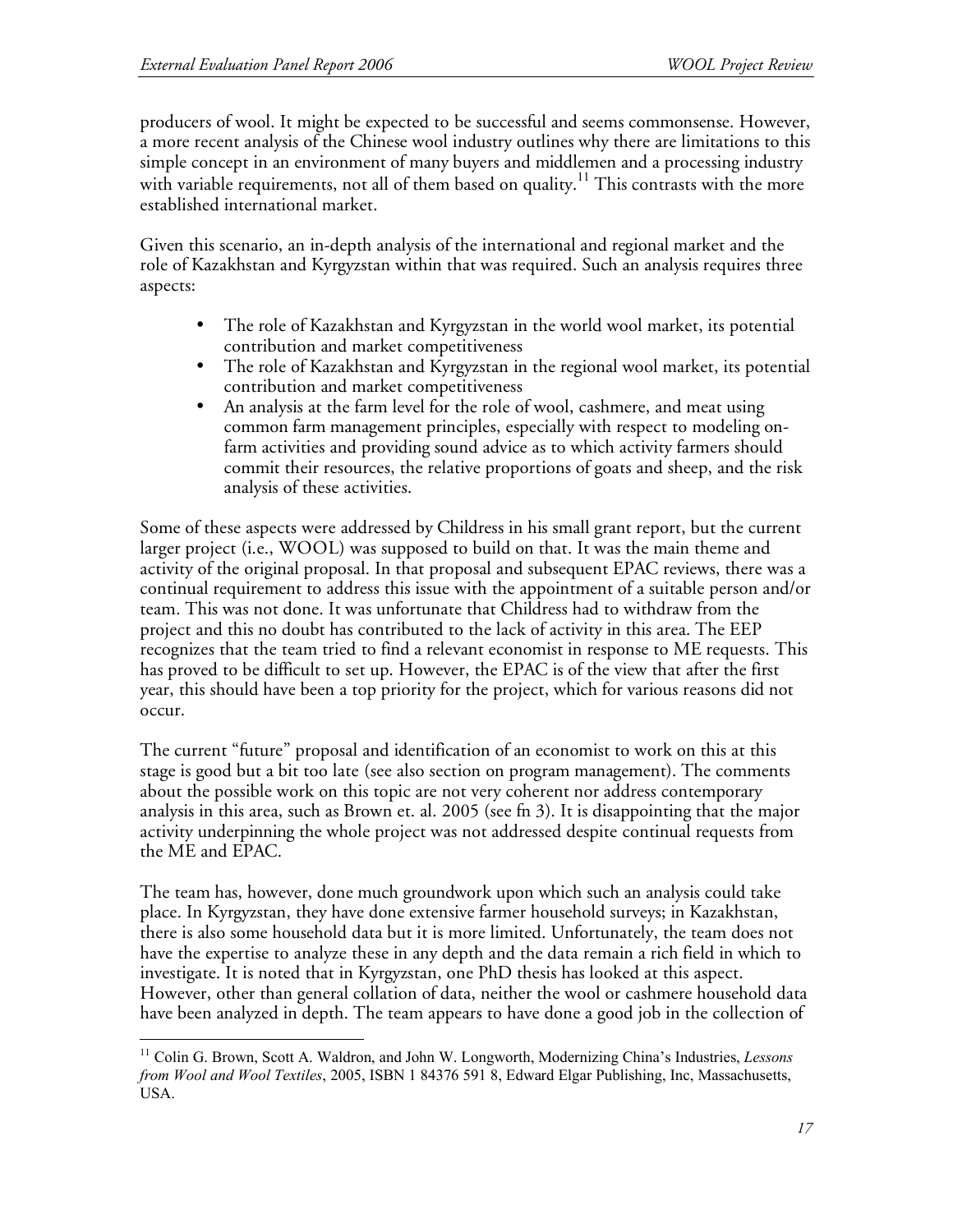this data and the involvement of students from various institutions in both countries in its collection.

This market economic analysis still needs to be done by an experienced market economist in this field. It is central to assessing the adequacy of the problem model which at this stage remains a good idea but which has never been tested from both an international and regional market analysis and a practical action research test of organizational development. The latter is the second activity which will be commented on in the next section.

### *Organizational Development of Centers for Fiber Quality Measurement*

The concept of developing organizations with the capacity to carry out fiber quality measurement is a good idea. It is essentially a development plan to put in place at the farm and regional level a system of classing and sorting wool into lines that the market requires and by which farmers could achieve more value for their product. Such a system is in place in most advanced wool producing countries of the world. However the role of the Kazakhstan and Kyrgyzstan wool industry in the world market and the regional market is different both in terms of the volume of its trade (and hence the interest generated by international buyers), the type of wool produced given the variability in diameter and staple strength, and the market process chain. It was essential to set up this organizational structure to test the problem model within the Central Asian region and, assuming the concept had some credence, to put in place a scheme which would help farmers realize more value for their product.

#### *Accomplishments in Organizational Development*

- The idea of involving a major commercial wool-processing firm (ST Group-Kazakhstan) for the region is excellent.
- The idea of using a farmer co-operative (KSBA-Kyrgyzstan) is excellent.
- This approach of farmer and processor organizations being intimately involved in the development of such an organizational structure is based on the best practice of organizational theory and the team is to be congratulated on this. It should be noted that these initiatives operate in separate countries.
- OFDA machines of two different types for field work and lab work were purchased by ST Group and KSBA (not with CRSP funds) to put in place the necessary testing of diameter and staple length of wool but not its staple strength. The latter appears a deficiency given the break observed in the wool we examined and to which the team continually referred, presumably due to poor under-nutrition in winter. This aspect was also mentioned in the original grant proposal as an activity but which was cut from the final proposal. It may need to be resurrected.
- Extensive work has been done measuring diameter and length from individual sheep, particularly in Kazakhstan, and from bales in Kyrgyzstan. This is good baseline data and the group has accomplished their objectives.

#### *Points of Concern*

• Skill acquisition in skirting, classing, and sorting was necessary if the scheme was to be set up. Skirting appears to be well defined and training was supplied on it, but classing and sorting has not yet started at any meaningful level.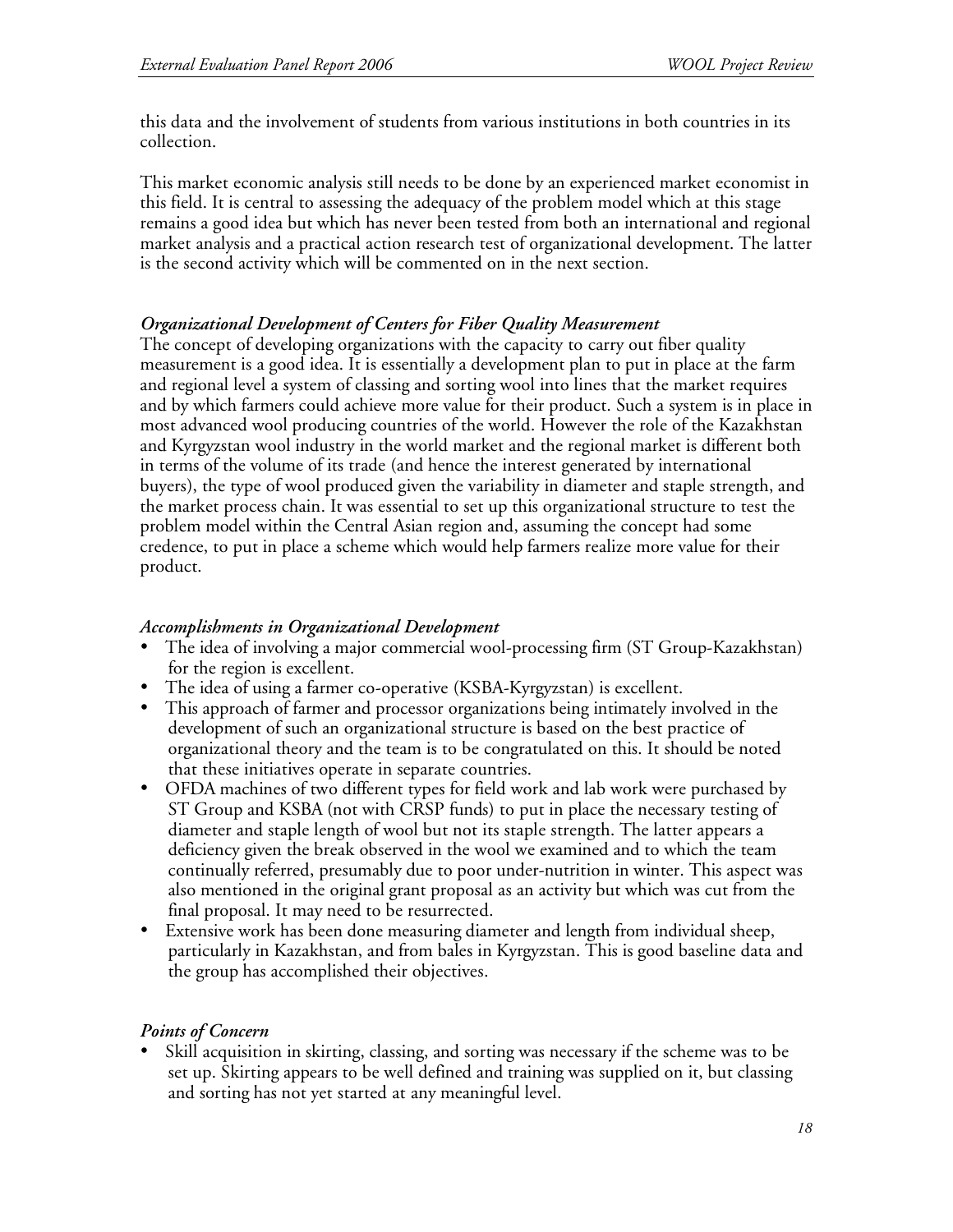- Classing and sorting are skills which were present under the old Soviet system (although using a different grading system) and at least KSBA were confident they could do this. They did in fact seem to have a system in place on the farm visited in Kuttubai, Kyrgyzstan. Classing, sorting and bulking are central to the objectives of this activity of the project and it is expected that this would be much further advanced than was observed. It would be expected that by year two the process would be under trial and that by year three it could be more extensively evaluated as an action research process by which to evaluate the original problem model and hypothesis. This is a long way from being done at present.
- There was little appreciation of the difference between individual sheep data on wool diameter and length and bale data on these parameters.
- Individual sheep data were extensive and they successfully achieved their objective of benchmarking wool quality across Kazakhstan in particular. Although, the data are very useful, there is no evidence of how they were going to analyze this data, nor of a publication process. There was no link to animal breeding and they did not appear to have engaged the animal breeders in a meaningful way by which to take the data forward. They seemed to be concerned that the animal breeding objective was requested to be removed from the original proposal (which it was). However, the current data are not very meaningful unless they can be taken forward to alter the wool produced. This is an example of drawing in other groups and using them to build on the outcomes of the project to have a much wider impact and is an opportunity missed. The ST Group had bought Australian merinos as part of the process to improve wool quality but perhaps selection within existing lines or similar ecosystem regions of the former Soviet Union might be a more effective way to go. The project should not get into animal breeding but they should be influencing the animal breeding process being carried out by other groups by the data they have collected on individual animals.
- Bale data are very useful for the marketing of wool, a major objective of the project. It is different from individual sheep data and they cannot be correlated except in a loose fashion. The bale data provide a quality assurance value for buyers even though the process to be used is not a certified IWTO laboratory. In the circumstances it is an appropriate first step. Once again it provides some benchmark value so that the objective is reached. However, this process is essential to the marketing of wool by a process of classing, sorting and bulking into lines, a major objective of the organizational objective of the project. KSBA wants to do this but there was little evidence of a large scale formal approach by the group and one might have expected that this would be well in place with a group as enthusiastically committed as this group. ST Group also analyzed bale and processed sliver data and espoused a view that it wanted farmers to enter this process (as promoted by the project) yet it did not have an aggressive approach by which to entice farmers to do this particularly by way of price incentive (the project objective by which farmers would benefit). The ST Group data appeared to be more useful to the company than the farmer.

# *Training on Fiber Quality Handling at Farm Level*

Training on fiber quality handling was well done at all sites. It was a major activity that was essential to the conduct of the project and the group has achieved its objective. It should be noted that this is an ongoing activity that is continually increasing the numbers of farmers being reached. The group made a concerted effort to address all members of the supply chain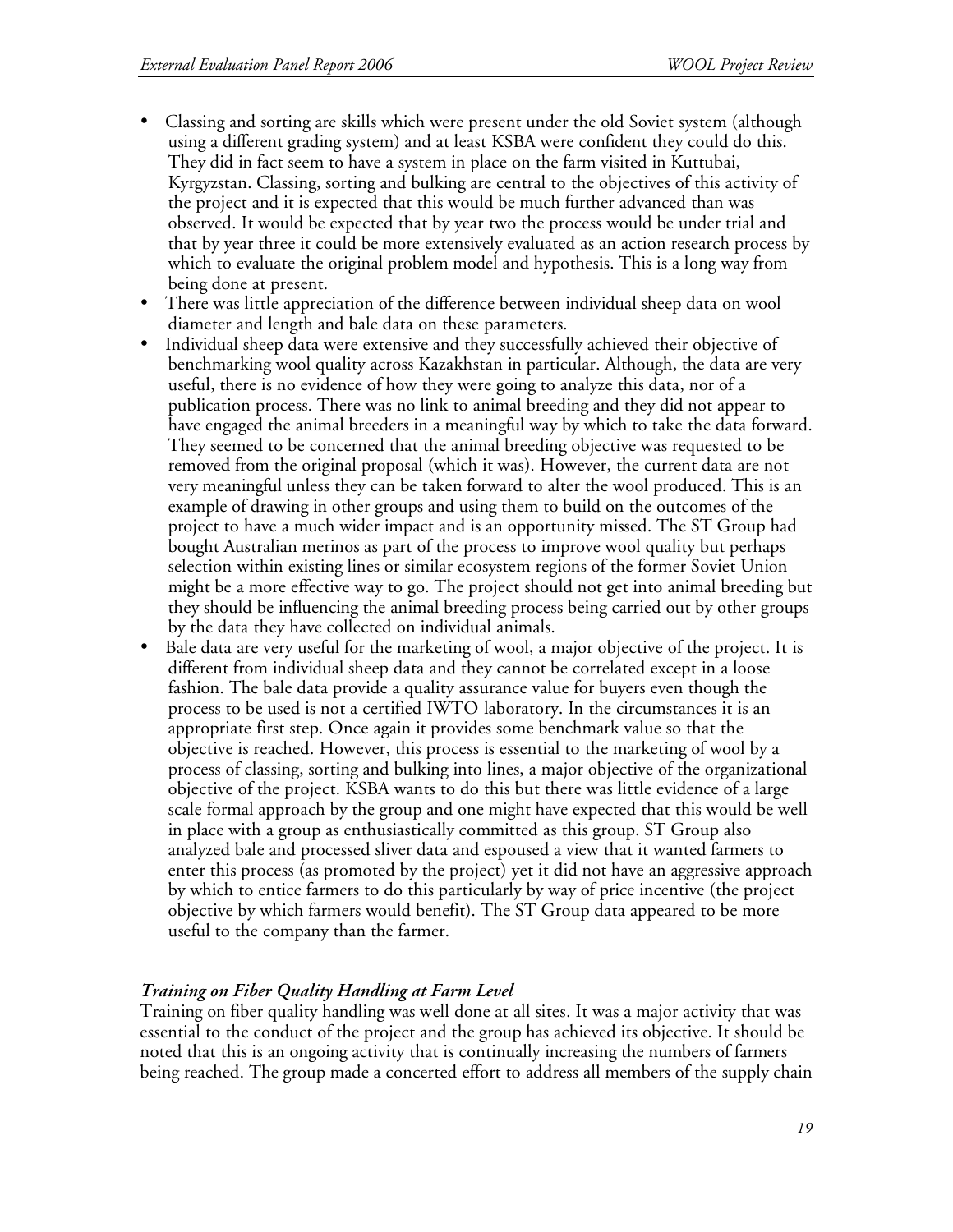i.e., farmers, buyers, and processors. A more detailed comment is given in the report on training.

A lot of information has gone to farmers, middlemen, buyers, and processors about what is meant by quality in the international wool market. Farmers appeared much more aware that there were aspects of wool quality that they needed to meet if they wanted to get better prices.

One feature is that both ST Group and KSBA have conducted training in addition to the GL-CRSP program and is an example of the wider impact the project has had.

Training in classing, sorting and bulking is not as advanced as it should be at this stage of the project. This has created problems in implementation of the organizational structure necessary if farmers are to capitalize on this approach. The team observed at the Kuttubai collective farm in Kyrgyzstan that group members put wool aside to do this but the absence of an experienced wool classer at the time of shearing creates organizational problems and missed opportunity for immediate feedback to farmers about their wool quality. It also increases double handling of the product. These are all issues to do with the successful implementation of the organizational structure that was proposed in the project. It was stated that people have skills in preparing wool for sale learned under the Soviet system but they need to be trained to discern international standards of wool quality. More effort should have gone into this activity.

There was no formal plan of how the organizational structure would proceed using on-farm wool classers and factory OFDA testing of wool bales for further sale and processing.

Staple breaking strength should be covered as part of the process. Significant wool break was observed on a number of farms and this was explained by the recent severe winter (undernutrition) such that a break occurred in the middle of the staple thus increasing variability in HAUTEUR in the processed sliver, which increases processing problems due to wastage and noil. The original proposal had a section on this relating to the fact that animals no longer moved to better areas as occurred under the Soviet system. This aspect of quality needs to be better incorporated into the project and a system of farm management devised to overcome this. Without attention to this aspect the good work on wool quality to date may be undone if processors find they still have a problem despite having more even lines to buy. All sectors of the current project recognized this as a problem.

#### *Outreach for Marketing Innovation among Producers in Kazakhstan*

This was an interesting activity which was enthusiastically endorsed by participants. Essentially it set out to connect a small group of artisans with markets in the USA and other groups who could help in marketing (e.g., Central Asian Craft Support Association). It was an extremely important activity for the women who were involved.

However it was limited in its scope. This was also mentioned in the initial assessment of the project. The challenge therefore was how to take this limited project in terms of individuals and give a wider result for the region. This has not been done in any meaningful way. There are no plans for how to publish this work and it is seen as a training and development process. It is, however, an action research process. The outcome of this process should be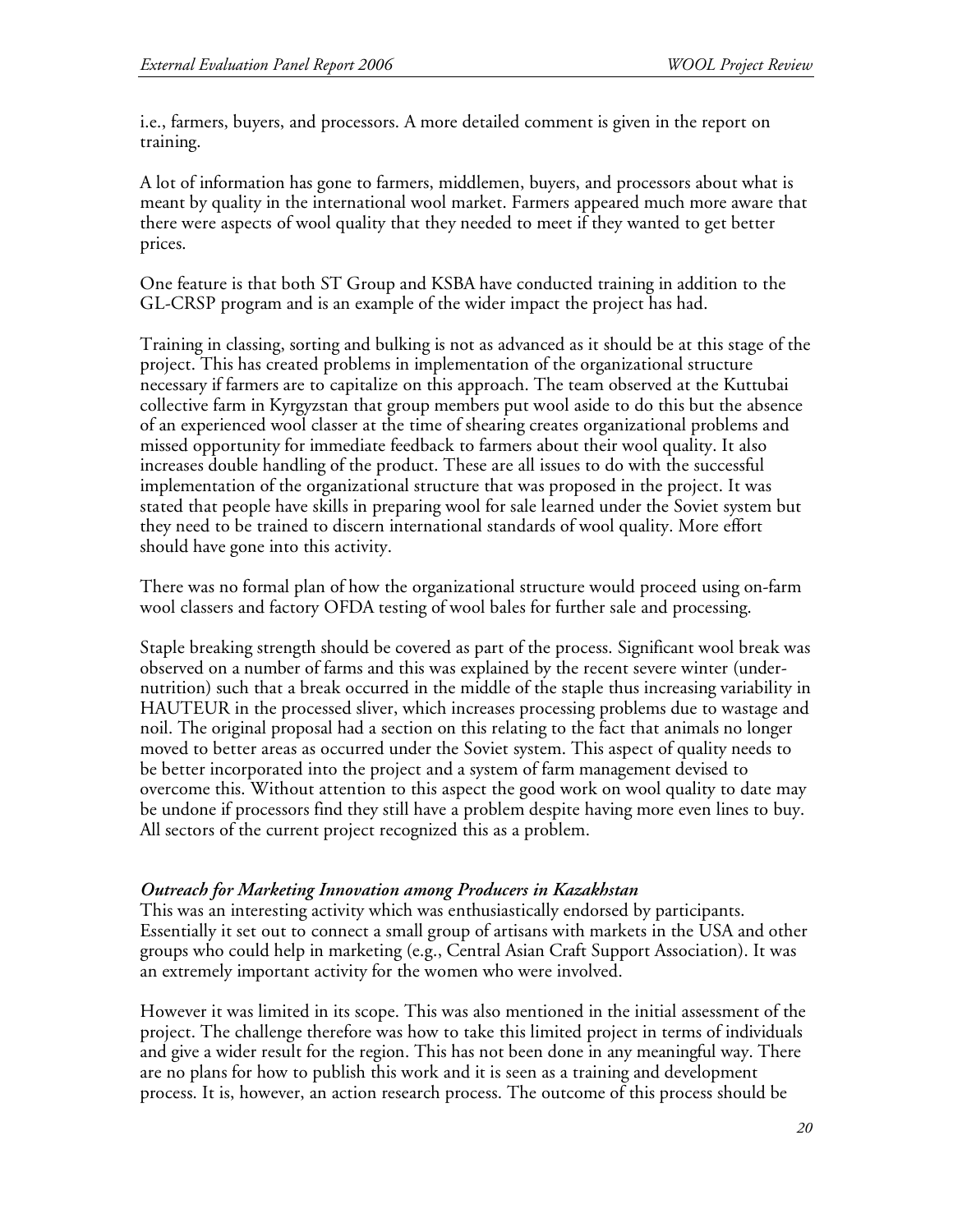the publication of a manual outlining what needs to be done to start such an artisan group, what quality aspects are important in terms of the initial wool and the final art product, a checklist of do's and don'ts, and a comprehensive list of contact names and organizations. Such an outcome would ensure that the lessons learned during the current process are extended to other groups and that a wider group of individuals would benefit. The market economic analysis (activity #1) should also investigate the reality of such an industry other than small localized groups. None of these suggestions nor any others are part of the current plan.

It is noted that a wider analysis of twelve felt making artisan groups was undertaken. Aspects of their production and marketing were collated yet there were no plans on how the information was to be used other than the potential to be involved in such an activity.

### *Advanced Training and Advice on Wool and Specialty Fine Fibers*

This was an activity which was well done. It essentially sought to train technicians and senior managers on the parameters of wool quality and also the technical skill to measure this. They sought to make them aware of IWTO requirements and what is required in the international market. Our discussions with senior managers and technicians indicated that this was successful and all expressed a high awareness of the issues. This is a substantial achievement of the project given that all previous training was under the Soviet system which bore little relationship to international market requirements.

OFDA machines (OFDA 2000 and OFDA 4000) have been purchased as part of this process and leverage was obtained by getting ST Group (in Kazakhstan) and government funds by KSBA (in Kyrgyzstan) to purchase these. Unfortunately these are different machines, with different operating requirements (temperature and humidity), and the results have differed. Some calibration is necessary between both instruments in order to compare data. This is not a fault of the project but rather the differing wishes of two groups. This, however, introduces complications in setting up the organization of this activity. The technicians in charge of these machines were well aware of their operational requirements and were adept at using them. Activities that formed part of this process included training at Yocom McColl laboratory, Denver and the attendance of people at the IWTO meeting in Italy.

#### *Accomplishments by Site*

#### **Kazakhstan - the Monitoring of Wool Quality**

- Good connections with the largest processor factory in the region, the ST Group.
- Good and extensive monitoring data, covering in a strong statistical basis the diversity of the fine wool growing areas of Kazakhstan. An excellent outcome for the activity.

#### **Kazakhstan and Kyrgyzstan – Artisan Activity**

- This is an excellent scheme with a committed enthusiastic team of women. We saw only one small group with whom the team was actively working.
- There were twelve felt making groups surveyed across both countries.
- Additional effort should go into the production of a manual based on the action research process that was used so that other groups may be set up based on the experiences of this group.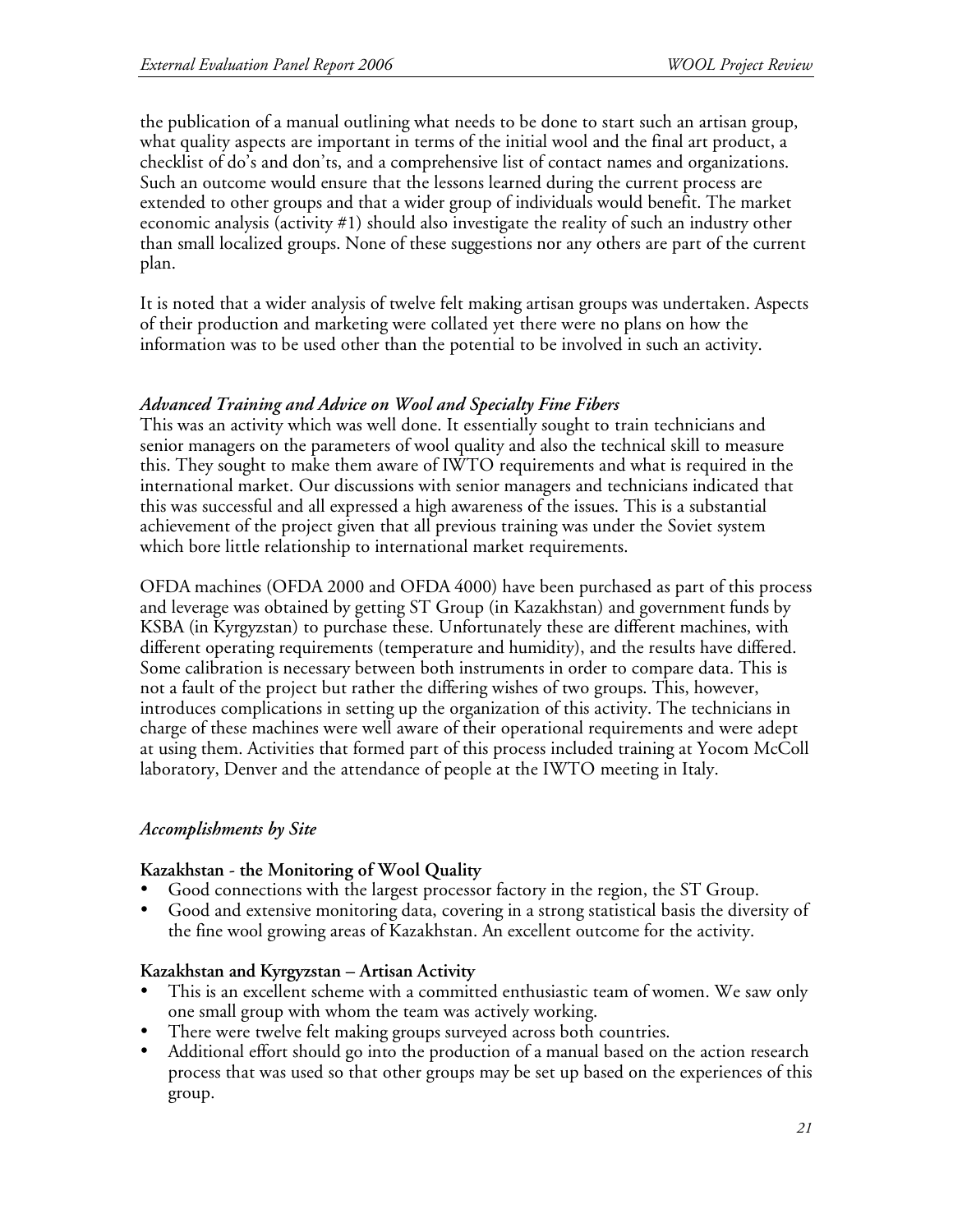# **Kyrgyzstan – Work with KSBA**

- This is a dynamic organization with great promise. Although it has only a small percentage of the total farmers within its association, it covers all areas of Kyrgyzstan. It is a grassroots organization and its mode of action fulfills exactly the objectives of the project in achieving a better price for farmers. This association between the project and KSBA needs to be encouraged further. The leader of this group has benefited by the advanced training activity (trips to USA Yocom McColl laboratory Denver and IWTO meeting in Italy) and the project has provided some support along with the earlier small grant for this individual to submit a PhD thesis to the local University.
- KSBA has recently initiated good links with the Kyrgyzstan Agrarian University in training students and providing work experience opportunities within the activities of the project.
- KSBA in association with the WOOL project has produced a wide range of publications and media releases on the topic of wool quality directed at farmers.
- The WOOL project has initiated training of trainers and used the resources of KSBA to extend this to their farmer base. It was stated that farmers were much more aware of wool quality and its requirements as a result.
- KSBA has an extensive database on household activities (income, gender, time) part of which has been analyzed by Mr. Akylbek Rakaev for a PhD at a local University. However, it was stated that there is much more data and many more issues which could be explored with the data.
- KSBA in addition to project activities has also collected individual sheep data similar to the work of Dr. Brent in Kazakhstan but likewise nothing substantial has been done with the data.

# *Points of Concern by Site*

The wool components were not integrated across sites. The activities for wool in Kazakhstan and Kyrgyzstan were different but had little interaction until recently.

# **Kazakhstan – the Monitoring of Wool Quality**

- There have been no formal connections with Government nor any active plans for connection with animal breeders who would benefit by using the data and continuing the process.
- There has been no plan for publication and limited ideas on the use to which the data could be put. Similarly, there is little connection with the household survey data and farm types. There is a good connection to regional distribution of wool types but little progress in GIS mapping of such.
- There is no connection to the bale data being collected in Kazakhstan nor any clear view as to how both activities interconnect. There were some isolated bale sampling activities. They are not involved in the development of an organizational structure plan (Activity 2 of the project) for this region but their expertise is used by the ST Group. The ST Group appears to have such a plan and at least in one region, a large co-operative breeding farm (Uzumbulak farm, Annual report 2005) this was utilized to achieve a higher price. However the ST Group approach has more to do with helping the ST Group than in helping farmers (especially small farmers) achieve a better price. This is understandable but does not achieve the objective of the project.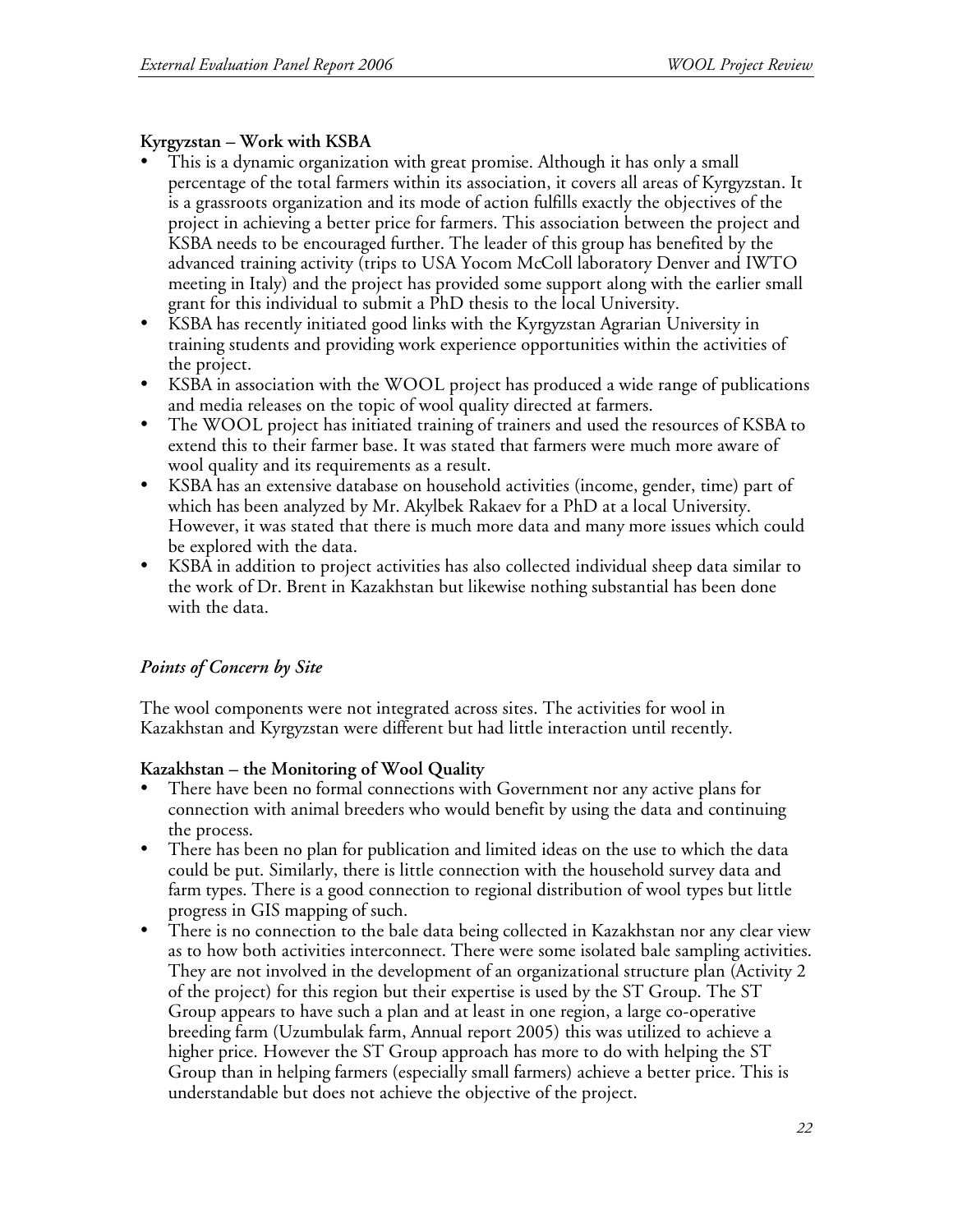### **Kyrgyzstan – Work with KSBA**

- There are no formal Government links with the project.
- The numbers for training at the farm and/or advisor level seem low but as explained by KSBA this train the trainer process is expanded upon substantially by the process by which they use these people within the KSBA system to reach out to many more farmers.
- The activities have not advanced very far. The major activity, that of setting up an organizational framework for skirting, classing, sorting and bulking, is only in place to a very limited extent. It is not apparent why this should take so long to set up given the aims of KSBA and the objectives of the project. It was stated that the skirting process was now well in place but this is a very simple exercise. The much more important activity, that of classing, sorting and bulking has yet to be set up in a comprehensive way. This was the major activity and outcome proposed in the original proposal and this objective has not been met.
- There is a lack of education of herders in the relationship between fiber testing of samples from the animal for on-farm herd selection purposes and fiber testing of baled fiber in relation to the value of the fiber to the buyer and processor.

# **PROJECT AND COMPONENT MANAGEMENT**

### *Project Management*

Management of complex CRSP programs is a challenging undertaking. Even though the range of activities in the original proposal was reduced in the final work plans, the issues surrounding the implementation of research activities on two quite different fibers for two different types of animals in two different countries would be difficult. It appeared that over the past three years, these challenges became, in some cases, serious management problems that affected the flow of funds and the preparation of work plans and project reports.

However, the lack of a clear overall project management structure and communication system in the WOOL project has hindered the project in achieving greater overall accomplishments, and, at times, created misunderstandings, particularly among the researchers outside of the host countries. In short, the higher levels of project management did not function effectively, even though the management within each component of the project, particular with the HC partners, was fine.

The EEP believes that both the WOOL project and the GL-CRSP ME share a responsibility for developing and maintaining a good working relationship and good communication. The ME expects the PI to follow the requirement in the grant document and the instructions prepared by the ME for its budget, work plan, and annual report submissions. These are not negotiable. They can be very time-consuming and, at first, confusing. The ME has a responsibility to provide clear and timely direction, and the PI has the responsibility to seek guidance and to act on it in a timely manner.

The Lead PI faced a steep learning curve in overcoming his lack of experience with the often burdensome CRSP procedures and regulations, sometimes leading to delays in document submissions and revisions. The first year, for example, required several revisions that delayed approval of the work plan and the project's fieldwork. Other deadlines set by the ME for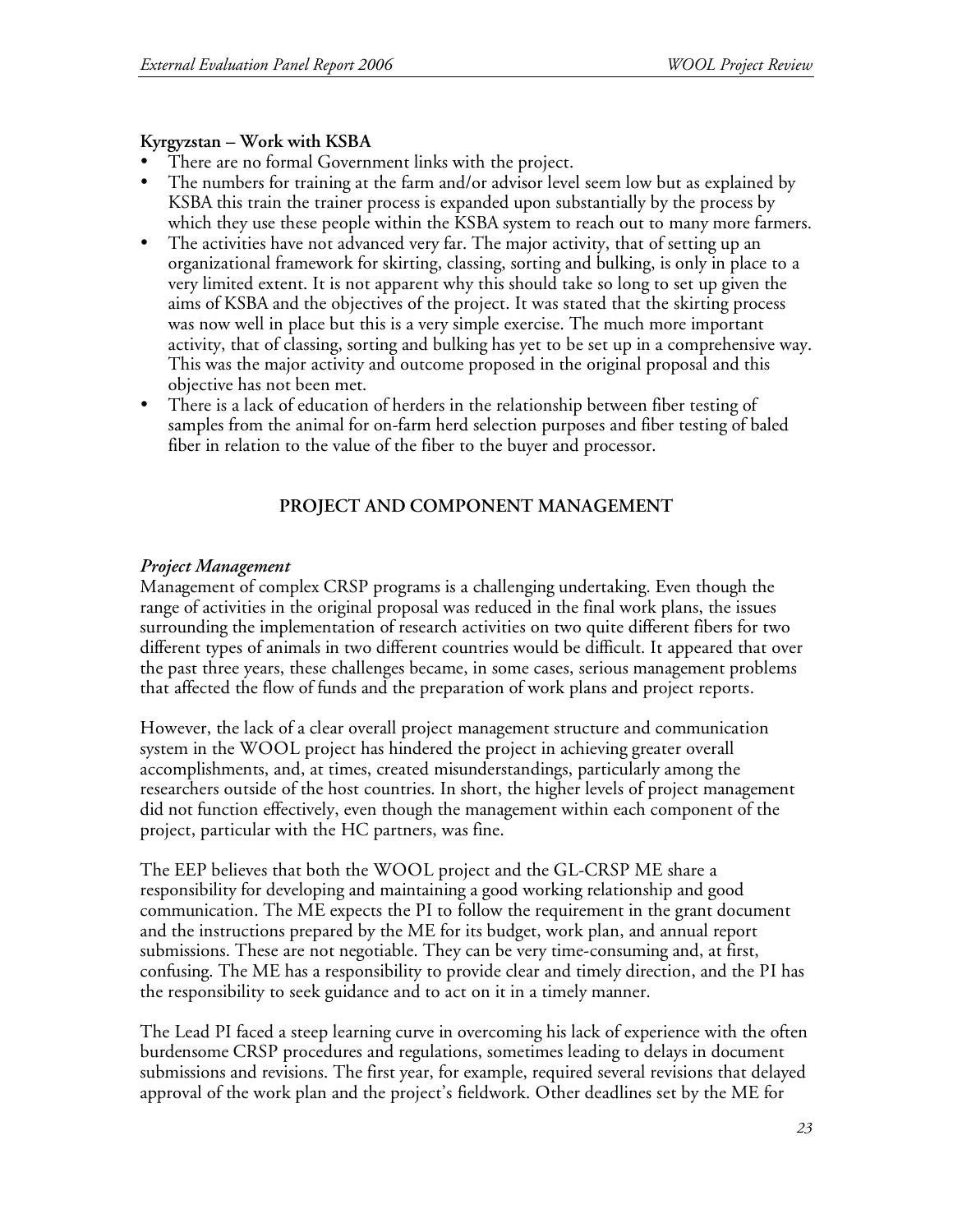responses in subsequent periods were also missed, such as the submission of sections of annual reports, materials for PI meetings, plans for the EEP review process, and the selection of an economist to join the project.

The ME provides guidance about CRSP procedures in the form of instructions for its various forms and clarifications, in meetings, by email, and by phone. Responding to a wider need to clarify its operations, the CRSP ME also prepared a new, consolidated manual of procedures and policies in January 2005 that was distributed to PIs, with encouragement for them to pass the information along to their research teams.

Other GL-CRSP projects are subject to the same requirements but most have been able to comply without experiencing the degree of difficulty related by the WOOL project.

The PI and other team members, however, both in the early days of the project and more recently, stated that they did not feel they received the guidance they needed to prepare the work plans and budgets in a form that would be acceptable to the ME. They expressed relatively high levels of frustration with the CRSP procedures, with one researcher stating "that it was not able to meet all the deadlines and fully satisfy all the requirements."

Timeliness of responses on all sides repeatedly surfaced in discussions with the EEP as an issue between the project and the ME. The consequences of late or partial submissions by the project were sometimes exacerbated if the ME was unable to respond quickly due to its own work load and/or travel schedules. In retrospect, this pattern reflects a larger problem of communication between the WOOL project and the ME. It contributed to delays in finalizing and approval of annual work plans, slow progress on requests by the ME and EPAC for revisions in the project, and delays in both the identification and the approval of an agricultural economist for the project team.

#### **Communication among WOOL researchers**

- Communication among the current component leaders is minimal and some members of the WOOL project team expressed a belief that not all information is shared equally. The Lead PI communicates directly with each of the other component leaders, previously Galvin and Brent; more recently Kerven and Brent. These dyadic relationships vary greatly in quality and frequency. However, the Lead PI has not coordinated communication between the components, for example, by holding regular meetings or conference calls among component leaders. Apart from the schedule set out by the GL-CRSP for submission of budgets, work plans, and reports, there is no WOOL project calendar for communicating whether face to face, by phone, or virtually to discuss the progress of each component and to share experiences, contacts, or results.
- The PI communicates primarily by phone (with Brent) and email (with Kerven) as individual component leaders. There is no clear system for commenting and feedback; the PI does provide guidance on work plan development to some component leaders and not others.
- There were three opportunities for bringing WOOL researchers together as a group to discuss overall project goals and objectives. The first was to develop the content for the original proposal at a meeting in Colorado; the second was in Almaty in April 2004; the third time was at the Dublin conference in June 2005. Potentially key participants, however, were unable to attend the various meetings, affecting the dynamics of teambuilding and the ability of researchers to learn about each others' activities. For example, Kerven was not involved in the Colorado meeting; Childress did not attend any meetings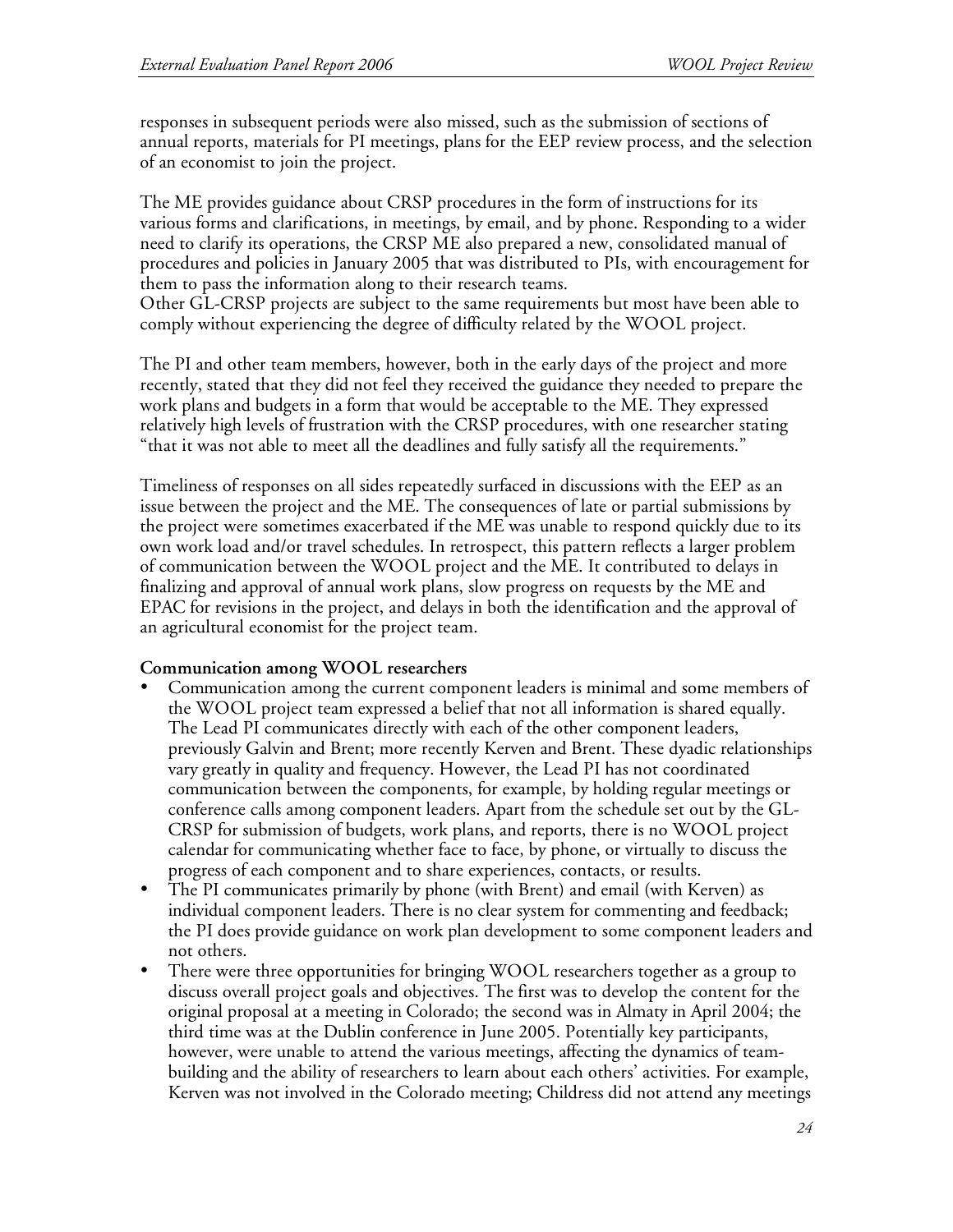after that one; Galvin was not present at the Almaty meeting but was represented by Randy Boone. At the Almaty meeting, a discussion about plans for information-sharing and collaboration was held, but the ideas that were generated – e.g., to put materials on a website and to exchange information among collaborators – do not seem to have occurred.

- The involvement of Host Country (HC) researchers in the WOOL project has been limited to each of their respective components. There have been no significant opportunities for all the main project participants to address the goals and objectives of the project as a whole, even when they have been physically together (e.g., at the Dublin conference in June 2005). This means there have been many missed opportunities for greater interaction either across institutions or across national borders, despite the institutional and spatial overlap of the components (e.g., both Brent (wool) and Kerven (cashmere) use ST Group and KBSA for fiber testing; both are involved with scientists from the Mynbaevo Institute). Thus the inclusion of local, national, and regional needs and priorities appears to be *ad hoc* rather than systematic, and limited to the degree to which each HC institution has a vision for its own activities (and this varies by institution and by country). The lack of a formal process for sharing ideas across activities inhibits the systematic inclusion of local, national, and regional needs and priorities. Instead, activities are developed according to the interests of the individual researchers and/or their institutions.
- The lack of communication across components means there is also no system for evaluation of on-going work or periodic review of each component's progress against its work plan indicators.
- Only minimal effort had been taken prior to the EEP's visit to develop a vision for future directions for the entire project, despite the quickly approaching deadline of July 15, 2006 for the potential submission of an extension proposal. Apparently no discussion occurred among the group prior to the review as to the future. No formal plan was presented other than an outline of possible work by an economist in the wool area. Reflecting the lack of integration across the WOOL project's different components, the brief statement on WOOL's future prepared by the Lead PI had not been shared with all component leaders.
- There did not appear to be a publication plan, in the sense of a justified set of materials to be targeted towards key audiences through key journals or other outlets. There is a minimal set of publication deliverables for each activity, "research briefs," and outreach/extension materials.

# *Component Management*

To its credit, the project has, within the individual components, successes that have been noted above. In particular, each of the individual components and their respective leaders appear to have established good communications with their HC partners.

Many aspects of administration are handled by each of the three component leaders independently, and these appear to have been done well. Each component leader works directly with his or her HC and US-based counterparts, developing initial drafts of work plans and budgets.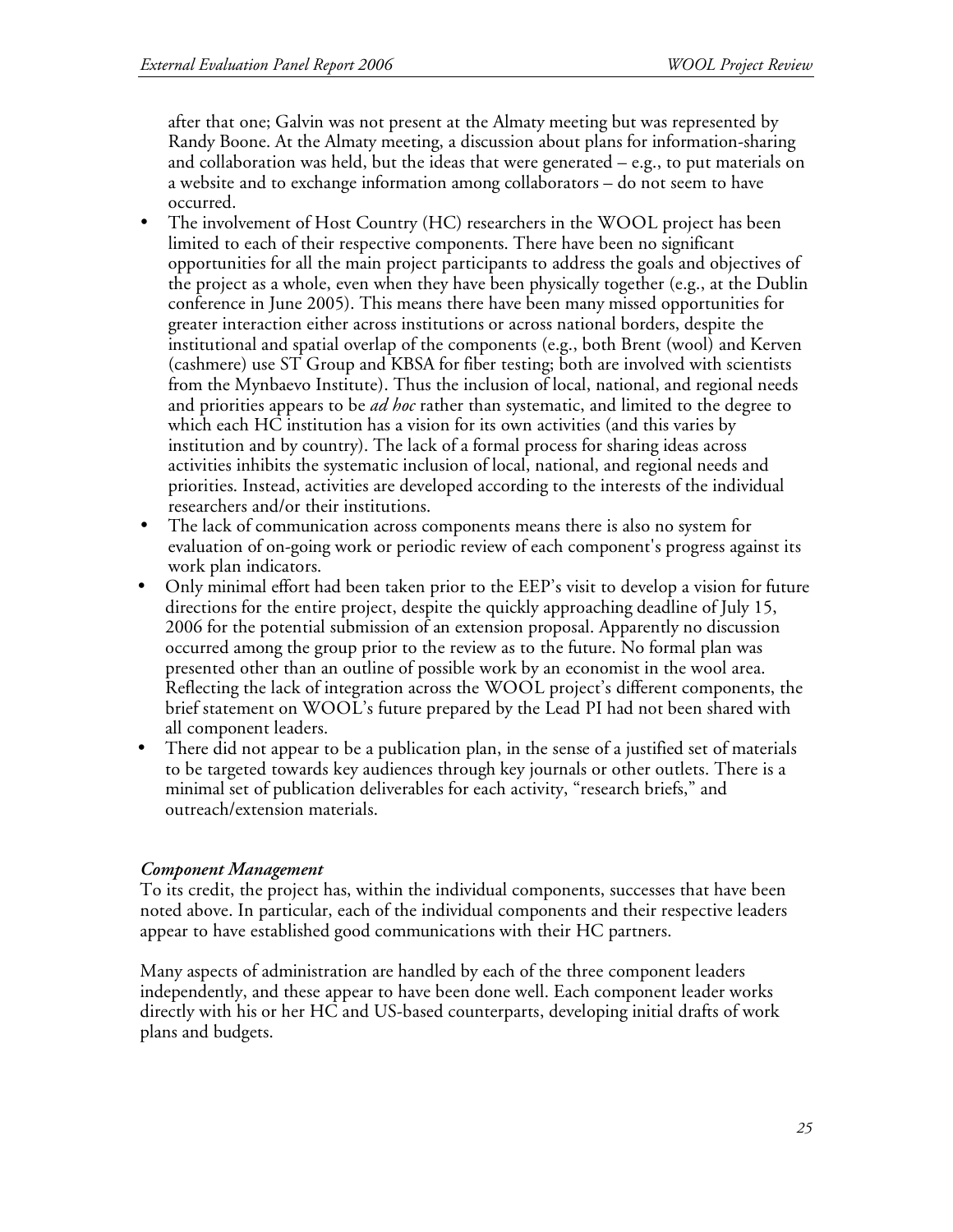### *Recommendations*

For the time remaining to complete the WOOL project, it would be helpful for the project management to:

- Establish a calendar for the completion of all written reports and data sets from project work.
- Develop guidance for a publication and dissemination plan for future descriptive and analytical work to be completed under the project.

As guidance to the ME, the team recommends that in situations where PIs are exhibiting signs of difficulty:

- the ME provide additional support for new PIs on issues related to administration and finance, such as in the form of an "orientation package."<sup>12</sup>
- the ME issue requests and respond to queries in writing to maintain a record of correspondence on work plans, budgets, and other key decisions such as interim evaluations and recommendations offered by the EPAC, including sending summary emails of decisions or new deadlines agreed to by phone.
- the ME state its expectations for responsiveness and set both deadlines and consequences with the PI and the project and maintain a system of follow-up to be sure that the project is clear how these requests will be handled within the budget provided by the CRSP.

# **FINANCIAL MANAGEMENT**

- The Lead PI has encountered difficulties in managing the GL-CRSP financial management guidelines. There are no serious mismanagement problems, but rather the submission of work plans and vouchers has been very slow, delaying the movement of funds from UC Davis to Wyoming and then out to the component leaders and to the HC participants.
- Financial issues are not transparent. Activity leaders prepare budgets but are not involved in the final decisions for allocations of funds, which is made by the PI ostensibly without explanation. There is the apprehension that different standards are being used for different components (e.g., cutting data analysis on one activity to pay for EEP vehicles) either when allocations are made at the start of the work year, or when changes may be made mid-course. The review team only had access to work plan budgets and not expenditure data, except at the overall project level.
- Overall control of the budget is managed by the PI in a manner that has created tensions among some of the component leaders to the extent that some team members have indicated that they cannot work together. Although budgets were allocated on an initial agreed upon basis, as time passed different team members viewed the distribution of funds differently, leading to a breakdown. Expectations of the ME and EPAC and the team members about what could be achieved on the budgets that were approved also appear to have varied. All parties, the ME and the project, should have formalized the milestones they were working towards, as without these both sides have had expectations that were not realized.
- There is a perception that budget allocations are not handled equitably and that

 $12$  The idea for an "orientation package" was suggested by Susan Johnson, GL-CRSP Associate Director.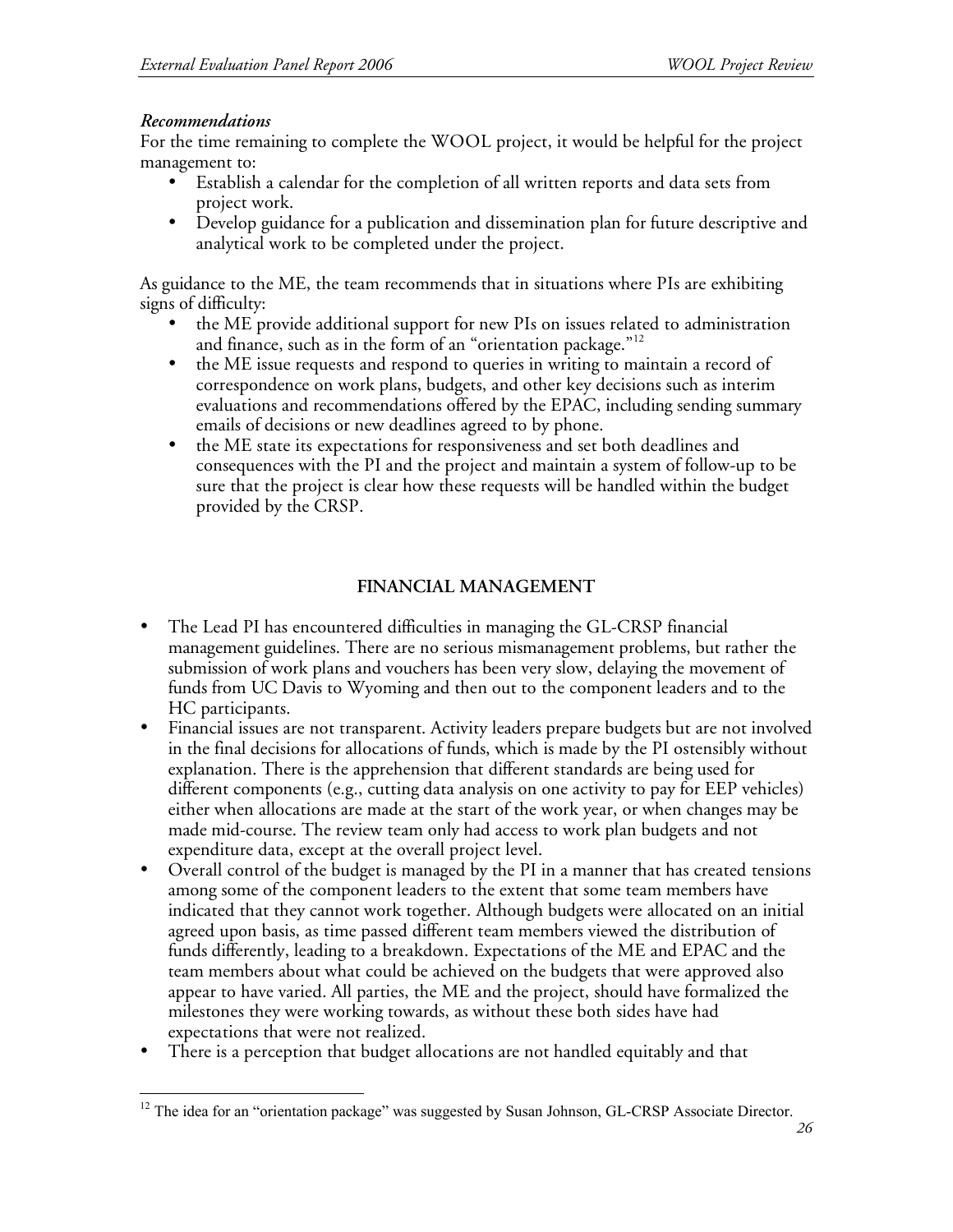reimbursement procedures are not consistent across components. Each component leader submits a budget that he/she has developed, usually after some consultation with HC partners. According to the component leaders, the PI then tells them what their final budgets will be. There is little opportunity for negotiation and little explanation about how the allocations are determined. The communication breakdown was sufficiently serious that efforts were made by at least one component leader to engage the ME in the process during the last budget cycle in the fall of 2005.

- The HC project costs are significantly lower than those in the US although the CRSPs strive for a 50:50 US:HC allocation. This may be the result of some costs (such as travel costs for a Kyrgyz researcher or some materials costs) being allocated to the US side instead of the HC side.
- Because of the way the budgets are constructed (see comments below on matching) and annual reports are written, it is impossible to determine the level of support by the lead US university to the project.

### **Cost-sharing**

- There is a lack of understanding by the PI about matching requirements. In discussion, the lead PI was not aware that costs incurred in the host country by HC researchers were not subject to matching. The lead PI informed the EEP that he had been trying to match at the rate of 25% for all project expenses. If this were the case, the University of Wyoming would be overmatching. The funding record, 13 however, shows a matching rate against expended funds of 15.7% in the first year and 25.9% in the second year, which averages out to a lower than needed 25%. The project should review its procedures for matching to ensure that appropriate HC costs are subtracted from the calculation of the needed amount to be matched.<sup>14</sup>
- It is very difficult to tell from a single document what the source of and the calculations are to determine the amount of the cost share that is listed in the budget justification narrative. The annual report for 2003/4 and 2004/4 indicate match of several days time from both Malcolm Childress and Dave Thomas, but there is no part of the work plan budget that shows an activity against which this contribution is matched. There are no trip reports that are prepared by either Childress or Thomas; nor do other trip reports refer to them. It is therefore difficult to document their involvement in the project. The annual report 2005 lists Childress at the same rate and activities as in 2004.
- Matching contributions for 2004-2005 is given as follows by institution:

| Institution            | Cost share  |
|------------------------|-------------|
| Colorado State         | \$7,935.65  |
| Univ of Wisconsin      | \$21,414.00 |
| Univ of Wyoming        | \$22,852.00 |
| Macaulay Institute, UK | \$8,215.00  |
| Total                  | \$60,416.65 |

This total figure does not match that noted in the funding history (\$69,080.95).

<sup>&</sup>lt;sup>13</sup> Provided to the EEP by the ME in an Excel spreadsheet, "Funding History" in Section 6 of the

EEP CD.<br><sup>14</sup> GL-CRSP guidance for cost-sharing is documented in its policy and procedures manual and in the subgrant.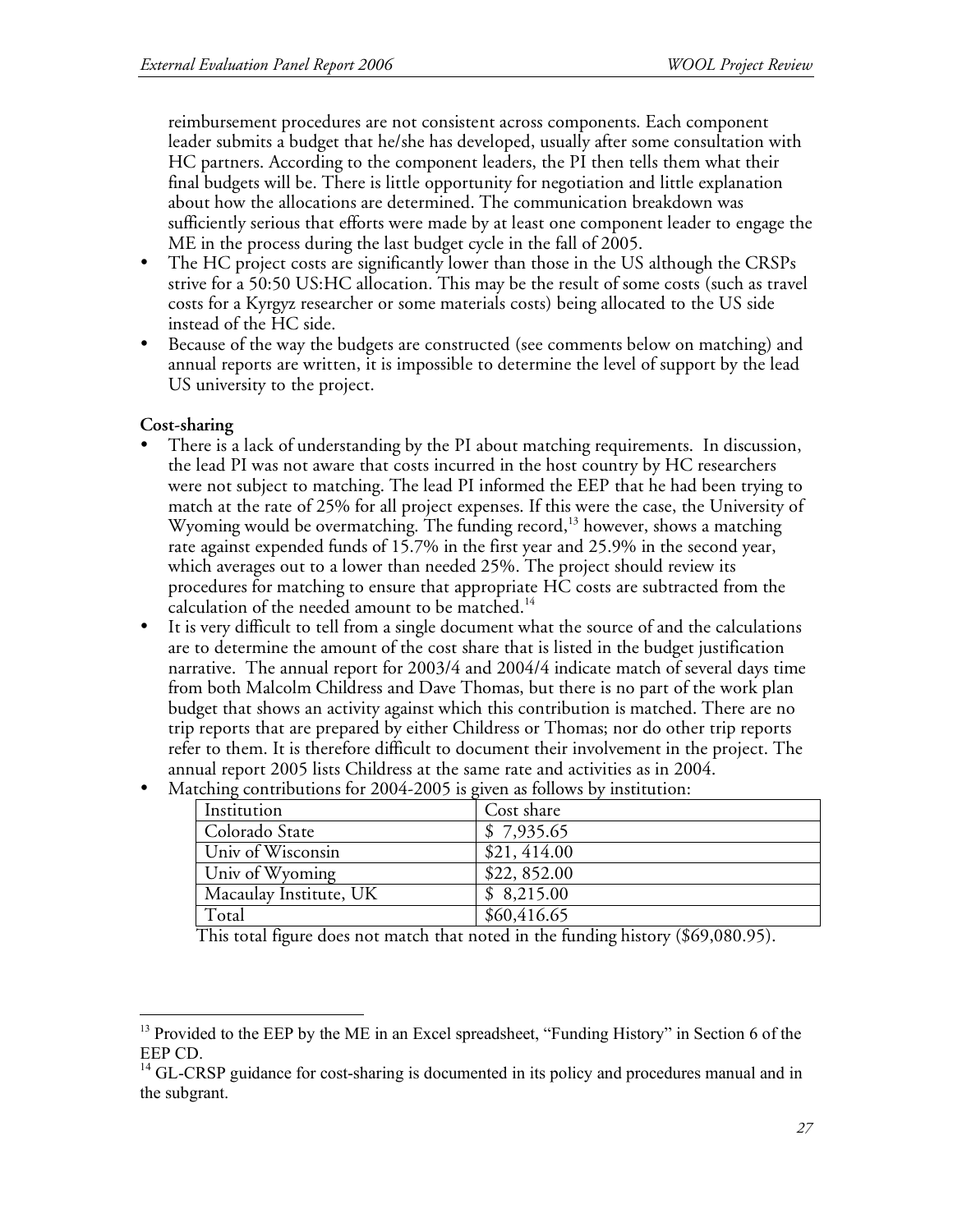## **KSBA Financial Management**

- The KSBA in Kyrgyzstan is the only HC partner to receive institutional funding through a subgrant. Their records are excellent; each transmittal of funds is welldocumented and the files are accessible and orderly. Receipts are collected and kept at the institution and notes are made about any expenses for which receipts are not available.
- There are some delays in the receipt of funds from the University of Wyoming each year. In the first year, funds were not received until April 2004 for a work plan that was supposed to begin in October 2003. In subsequent years, funding was received in January 2005 for a work plan beginning in October 2004, and then in October 2005 for that years work plan.
- In the case of KSBA, US and HC research leaders speak several times per year and meet when possible at international meetings to discuss their plans and the budgets for the coming year of work. They identify relevant work plan tasks and build up the budget accordingly.
- According to the Kyrgyzstan co-PI, information about the entire project budget is shared by the lead PI with the HC co-PI. This practice differs from that described to the team by the other researchers who say they are not given access to information on the entire project budget. Whatever is the "truth" of this situation, the perception that information is not freely shared has created tension and mistrust over budget issues.

### *Recommendations*

For the time remaining to complete the WOOL project, it would be helpful for the project management to:

- Establish a calendar for the completion of all written reports and data sets from project work.
- Review the matching procedures and recalculate required cost-share amounts showing their relationship to the work plan budgets.
- Document the amount of leveraged funding and in-kind contributions provided by HC partners.

# **TRAINING**

Training in the context of the GL-CRSP needs to be viewed at three levels: at the operator level (farmer, middlemen buyers and processors), at the professional level of scientists and technical staff, and at the student level (graduate and undergraduate training). Gender opportunities are especially important in this activity. Training was very successful at the operator level but less successful or lacking at other levels.

# *Operator Level Training*

Training has been a large focus of the activities of the project. To achieve the project objectives, it was necessary to train people at all levels from farmers to middlemen buyers to processors. The type of training was similar for both cashmere and wool fibers in both the type of people to whom it was directed and the nature of the material being presented,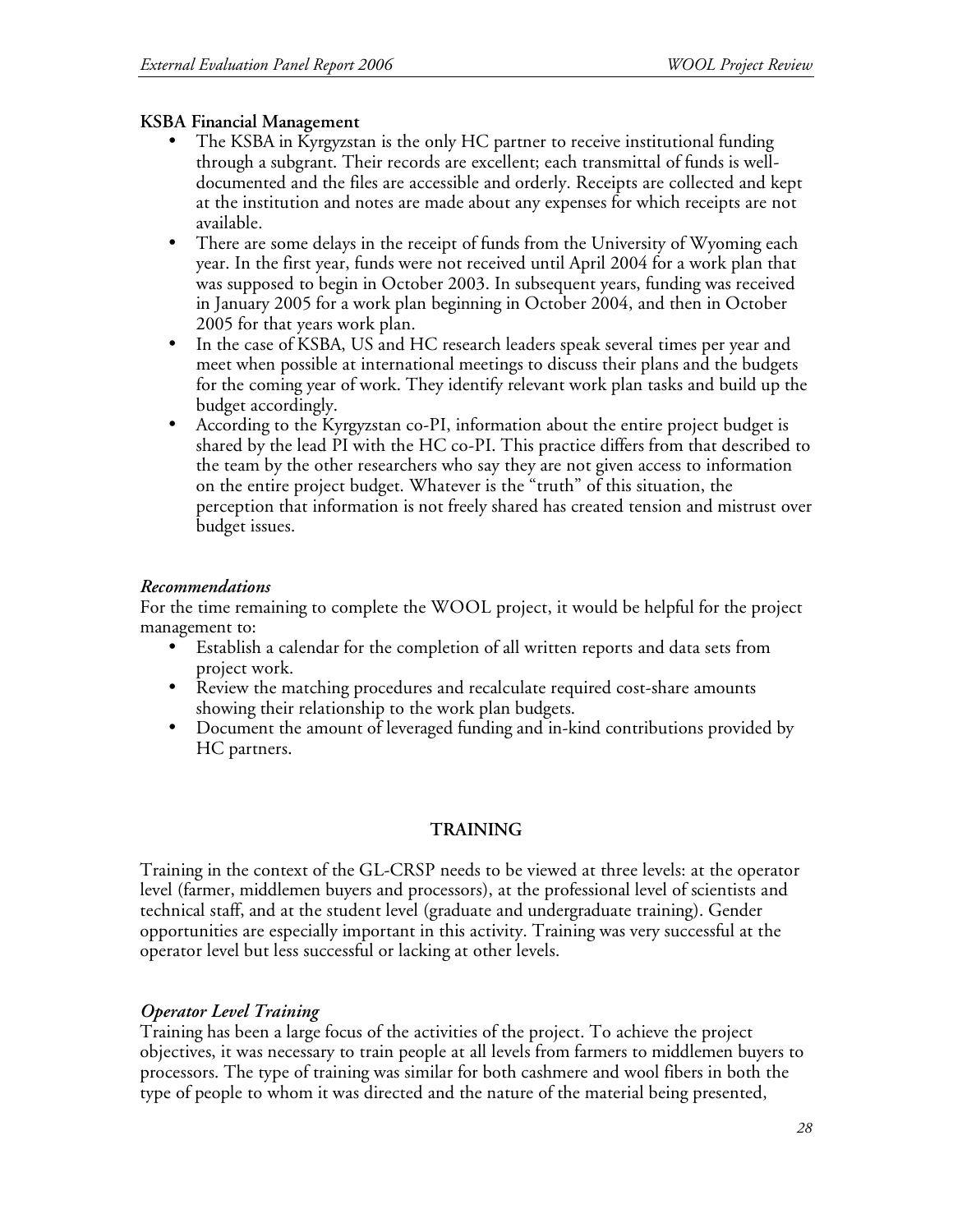although handled separately because of the different characteristics of the two fibers. The review team had no criticism of the separate nature of these two projects.

The cashmere activity is directed towards setting up a new industry with people of little to no experience. In that context they were required to initially raise the awareness of cashmere and its value at all levels from farmers to Government and then to train people in its harvesting and preparation. It has done this successfully: comments were often made to the review team about cashmere, particularly that there was little prior knowledge of cashmere before the project activities. However, the team did acknowledge that they have been involved in this area for a number of years (on other projects) and some other donor projects have been involved in training. Nevertheless, this is still a considerable achievement. The USAID office in Kyrgyzstan was very much aware as a result of project activities that cashmere offered new opportunities for small farmers especially in the poorer areas.

The wool activities were directed towards a mature industry but one which had been disbanded after the collapse of the Soviet system and one which had no knowledge of international market requirements. Once again the achievement of the team in raising this awareness was considerable and at all locations the people interviewed had knowledge that they needed to change to international market requirements. They also had knowledge of what those requirements were with respect to fiber diameter and length but had little knowledge of staple strength.

The approach taken and the groups and individuals that were targeted were appropriate. The numbers of people involved seems on the low side but at least for some groups, eg KSBA, it was explained that there was much further activity based on their own projects and they relied on the train the trainer approach of the project. All participants mentioned that training had enabled them to prepare their fiber correctly and that they had gained better negotiating power with traders. In that context, the project approach was successful. This was not however evident in the setting up of an organizational structure to class, sort and bulk fibers (of either type) for better marketing and so it appears there is still a gap between knowing what to do and actually doing it. Incentives and confidence in the message are still issues that need to be tackled.

One very effective training activity was observed in the shearing school at Kuttubai (Kyrgyzstan). On completion of the activity, the novice shearers were presented with their own handpiece so that they could immediately start their craft and the speeches and formal presentation elevated these young men in the eyes of their community. This was a very powerful, innovative, and effective activity funded by the project. This demonstrates the wide range of methods employed by the team under the training activity and that they were successful at this level.

All parts of the project have prepared extensive material in the form of brochures, CDs, videos and photos. This was a successful outcome.

#### *Professional Level Training*

The provision of professional level training was also a successful outcome of the project. Various professional groups made trips to the USA, international conferences, and Mongolia for various training activities. Success is reflected in the professional and competent manner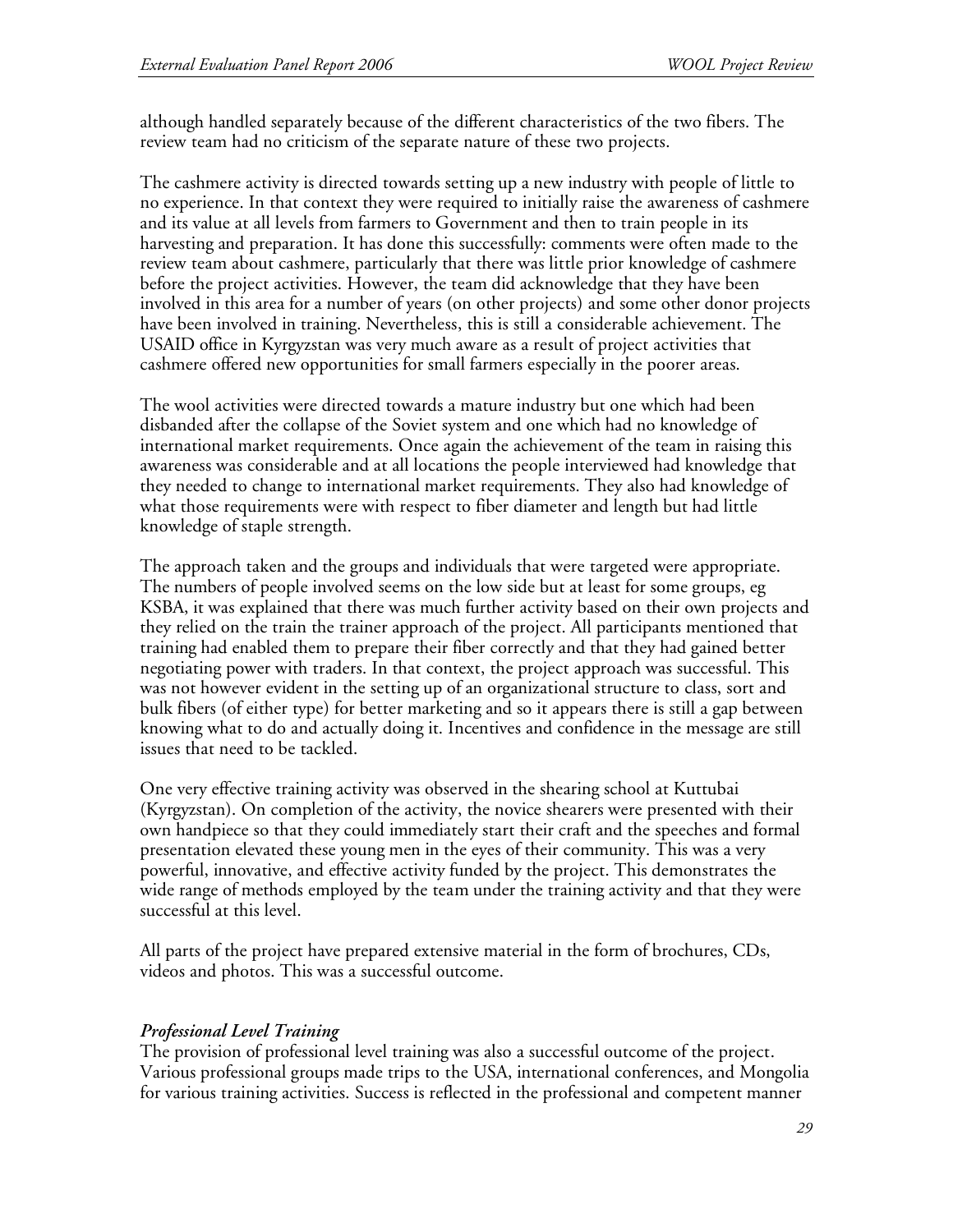in which these senior people from groups such as ST Group, KSBA and some research institutes could talk about cashmere and wool quality and measurement methods. Their enthusiasm for the project in both participating countries and for both fibers may be attributed to this training. Operator competence in the operation of the OFDA machines was apparent despite some problems of agreement between the OFDA 2000 and OFDA 4000. There was a constant message coming from these individuals that, for both fibers to be successful, quality to international standards was paramount. The project was thus extremely successful in getting the individuals who lead the industry to this point. The interaction with Government agencies was limited and not formalized. However the emphasis on training the professionals within the commercial sector was correct and may drag the Government agencies along. Training in marketing and economic analysis of the industry was lacking, probably as a result of the lack of such a person on the team.

#### *Student Training*

Student training at the graduate level was non-existent. Although not part of the original proposal, it had been requested by the ME and the EPAC each year, and is a fundamental expectation of CRSP projects. It is recognized that the priority was the above training to other sectors of the industry. There was a perception in the team that they had never proposed graduate training but correspondence with the ME and EPAC reports have always raised it as an issue. It should have been done even on a limited scale.

There were many missed opportunities for this training. Funding was listed as an issue but there are many ways in which students can be added to a project. There does not seem to have been any interest with the emphasis on other forms of training. One PhD student did his work on the household survey data from the previous small grant but attributed his knowledge and thesis to the current team members and the interaction that he had with them.

The team may have done themselves a disservice with respect to outlining the undergraduate training. They have not listed any achievements in this area but there were some noteworthy examples. The ST Group is located on the campus of one of the Kazakh Technical Colleges and students gained work experience in the ST laboratory on topics closely aligned with the project activities. The students from the Kyrgyzstan Agrarian University were closely associated with the KSBA laboratory and also involved in the project activities. The Head of the Livestock Development Department at this University was extremely supportive of the opportunities provided by the project for his students. Members of the team had given lectures to students groups on various occasions. Students had participated in the household surveys.

The general impression is that these activities should have been started much earlier in the project and that there have been many missed opportunities for graduate and undergraduate student training.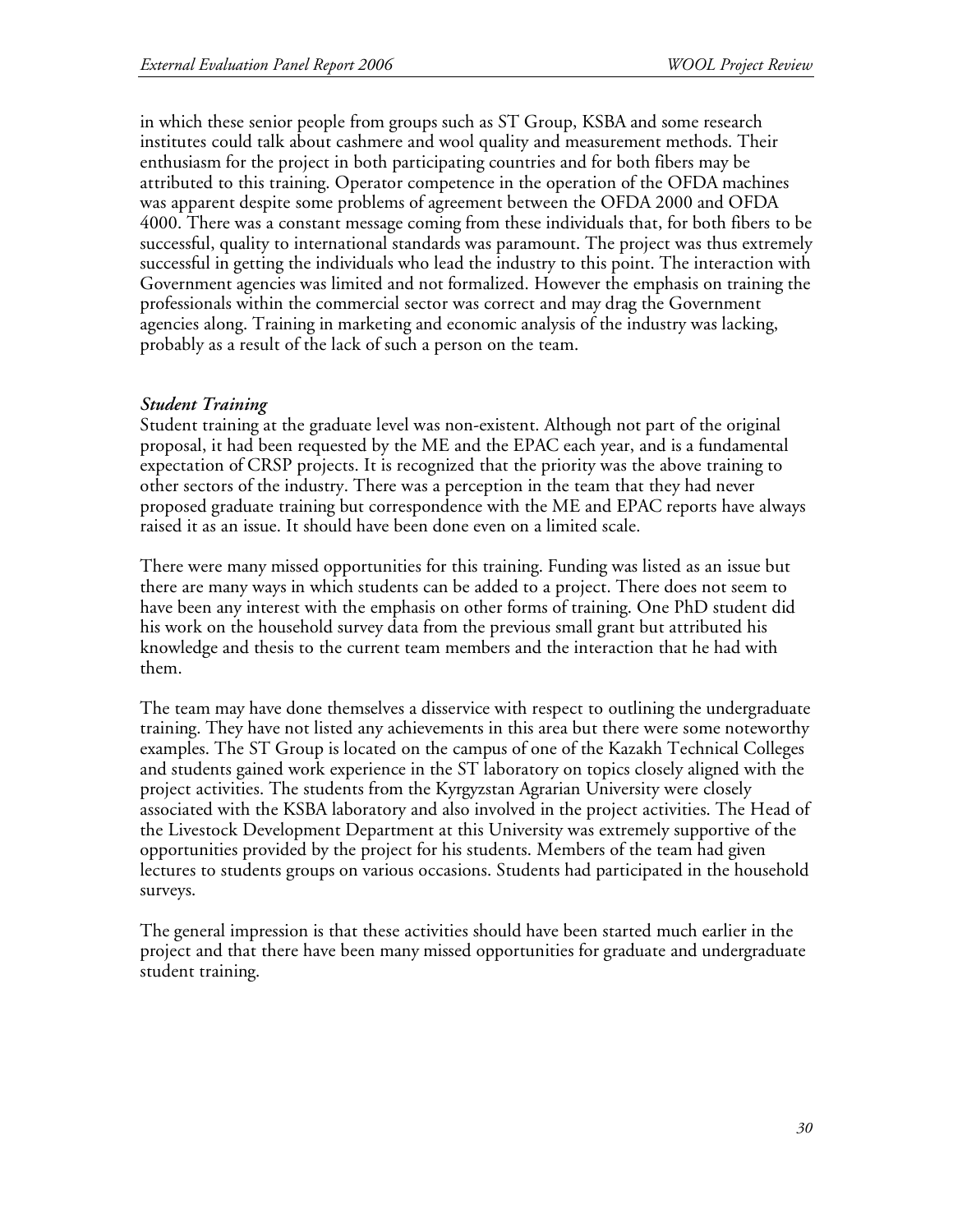### **GENDER**

Gender issues among pastoralists have been less well studied than among other producers, such as agriculturalists and fishers. The English literature on gender relations among the farm and herder households in Central Asia is also less extensive than on other parts of the world. To contribute to filling these gaps, there have been repeated requests to the PI and other researchers from the inception of the research to address gender issues more thoroughly. These requests have been communicated in various ways: through letters from the ME on revising the original proposal, in comments of the gender assessment carried out in 2003, and through the training and subsequent team meeting on gender held in Dublin in 2005.

#### *Research Issues*

Although women have been key participants in a number of the individual activities of the WOOL project and several of the activities aim to encourage women's economic advancement, key opportunities for documenting both baseline conditions and changing contexts of gender issues have unfortunately not been completed as a systematic part of the project's research activities, either at the farm/household level or on a wider scale in terms of relevant educational and economic policies that affect men and women's opportunities.

As has been noted in other sections of the report, the narrow focus of activities on fiber has screened out other useful and related research activities. Gender issues appear to have been understood by the researchers as relating only to women, 15 or as being descriptive of normative patterns of behavior of men and women, 16 rather than looking at relative constraints and opportunities for both men and women or investigation of the fundamental cultural practices and beliefs that shape gender relations as they relate to farm production, processing, and marketing.

One specific and positive effort has been developed under the Kyrgyzstan wool component. A questionnaire was administered to 150 women surveying various aspects of sheep farm management. Although carried out only on women, rather than with both women and men, it begins to document women's perceptions about the gendered division of labor and division of financial responsibility among herding families. The researcher is eager to continue and expand this study with field research on both women and men. Among the provisional findings, the researcher noted that women's roles in the household change significantly at different points in their life cycles and with their different status in the household. Women in general are significantly involved in livestock-raising, especially the milking and the sale of milk and other dairy products. Older mothers-in-law have greater decision-making power than younger daughters-in-law, and participate in decisions about both the purchase and sale of animals. Such findings – particularly if followed up by direct observation rather than only self-reporting – could provide extremely useful information for the design of extension materials and new interventions.

<sup>&</sup>lt;sup>15</sup> This understanding of gender as addressing only women is clear in the following paragraph from the first year work plan: "The project will encourage women's participation in the fiber marketing and training activities, as trainers as well as trainees, and emphasize their role in classing and sorting. Training for Central Asian participants on advanced fiber assessment techniques in Activity 5 will seek to include women."

<sup>&</sup>lt;sup>16</sup> Annual report for 2004.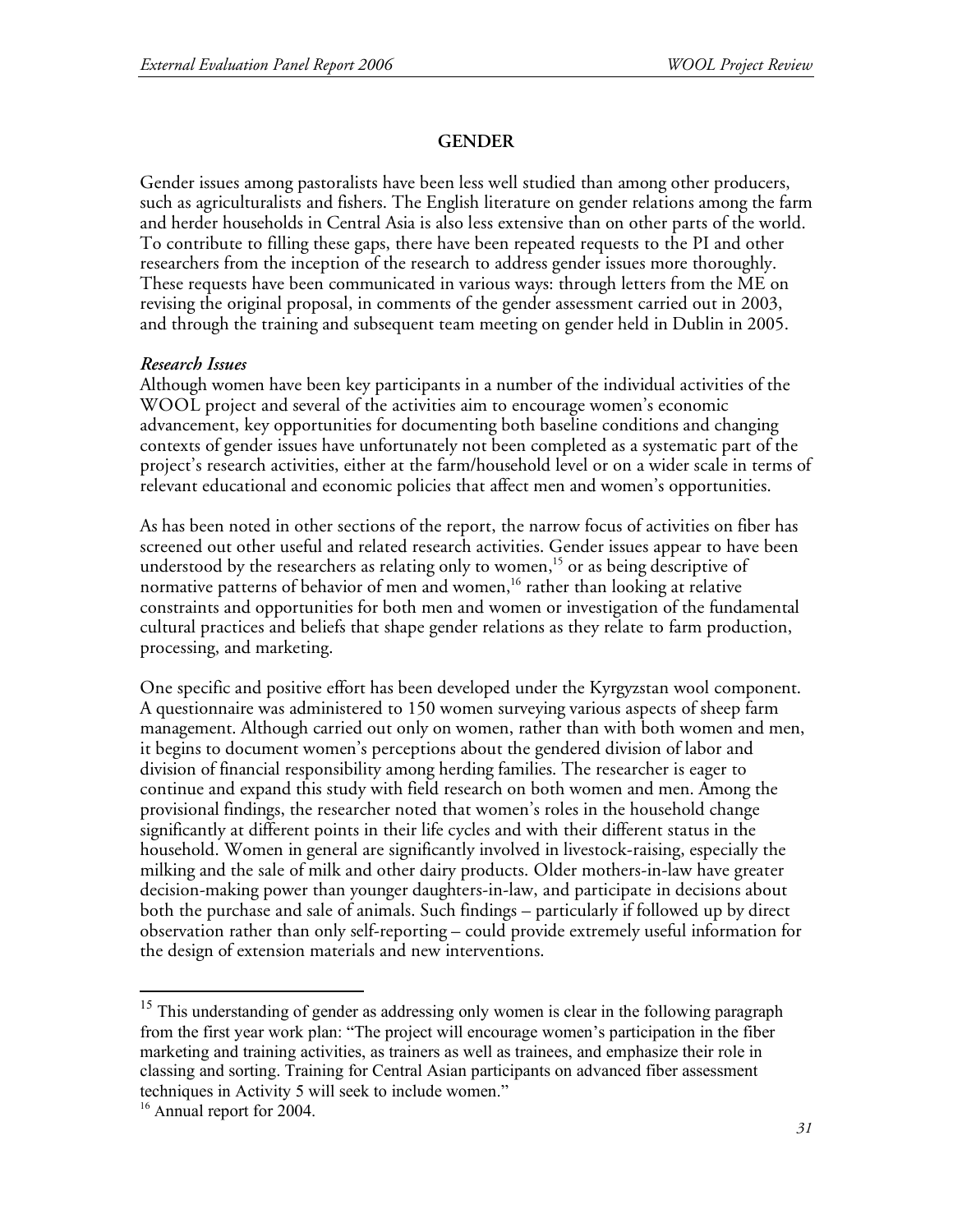A second effort focused on women has been Brent's activity to assist groups of Kazakh and Kyrgyz women who produce felt clothing and other items for export. Brent has been helping a group of five women to develop new market networks both in the US and between Kazakhstan and Kyrgyzstan to link groups of women felt producers and fine wool producers in both countries.

### *Training and Extension Issues*

The training and extension programs have included both women and men, but men have dominated the attendance lists. Women's involvement has been more opportunistic rather than as result of any gender analysis to determine where women or men have been underrepresented and to make an effort to broaden recruitment to include the underrepresented group. Women have been overrepresented among the trainings on handicraft production and wool dying and spinning, as these are areas in which they have historically been involved. Similarly, women have received training in fiber measurement training, yet the team learned that in Kazakhstan it is more common for women to work in the fiber analysis laboratories, although in Kyrgyzstan, the head of KSBA's wool and fiber lab in Bishkek is a man, named Urmat Myrzakmatov, who was one of the participants on the Mongolia cashmere study tour, funded by the British Embassy in Kazakhstan.<sup>17</sup> The point remains that the project has an opportunity to provide trainings that transform gender-based segregation in the labor market. Increasing gender equality would in this case be better achieved by exploring this pattern of job segregation.

### *Staffing*

This project has involved a large number of women in its relatively short life span. Although the Lead PI is a man, the other activity component leaders have been women (Galvin, Brent, and Kerven). In addition, the head of the wool testing laboratory of the ST Group in Kazakhstan is also a woman.

<sup>&</sup>lt;sup>17</sup> Thanks to Carol Kerven for clarifying this point.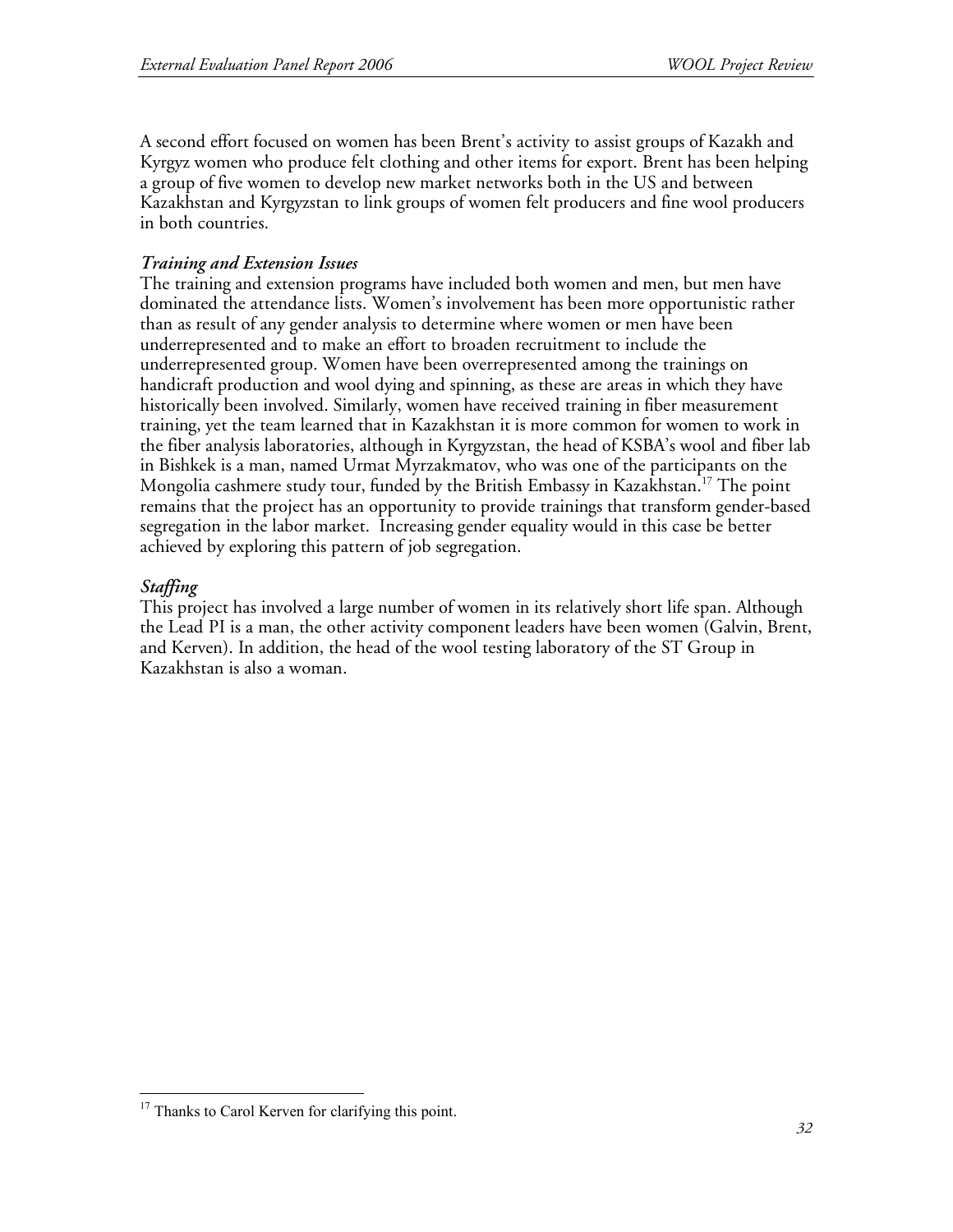# **SUMMARY OF KEY FINDINGS**

#### *Accomplishments*

- Each of the activity leaders (Stobart, Brent, and Kerven) has developed excellent working relationships with their host country colleagues.
- Institutional support, in the form of access to scientists and laboratory facilities, has been enthusiastically and generously supplied by the host country counterparts.
- Baseline data has been collected and analyzed on a range of topics from household production data to fiber measurements for both wool and cashmere.
- Training programs for operators and for professionals have been relatively numerous and have reached a large number of people. As reflected in comments to the review team, information was successfully communicated and remembered.
- A range of outreach materials have been prepared and disseminated, from videos to brochures.
- Links have been established between key segments of the market chain, particularly within each country between producers, traders, and processors.

### *Points of Concern*

- Perhaps the most significant concern about the program is its problems in the management: in communication among project members, in creating a harmonious working environment for participants, and in managing the flow of information and resources across the project.
- A second important concern is the lack of linkage between the overall macroeconomic and policy analysis and the selection of wool and cashmere as the research emphases.
- Although aspects of the research and extension findings have been distributed to herders, members of the private sector, and to researchers, there has been no clear overall publication or dissemination plan for research results.
- There has been little effort to analyze broader marketing issues in order to increase financial returns to the herders.
- The project has not incorporated any degree training into its efforts despite repeated requests for this and despite clear opportunities to work with students in the host countries who were affiliated with partner institutions.

In light of these findings, the team makes its recommendation to close this project and to have an open competition for additional research in the region because:

- The management issues affect the ability of the component leaders to expand together into needed new areas of work;
- the current project's tasks have been essentially completed and have established the necessary baseline information;
- the project has not responded in a timely manner to repeated requests to add expertise and focus on macro-economic and policy analysis of the two fiber industries;
- the student training component expected in projects supported by the CRSP has been weak; and,
- extension-related activities have been over-emphasized in relation to research for a CRSP project.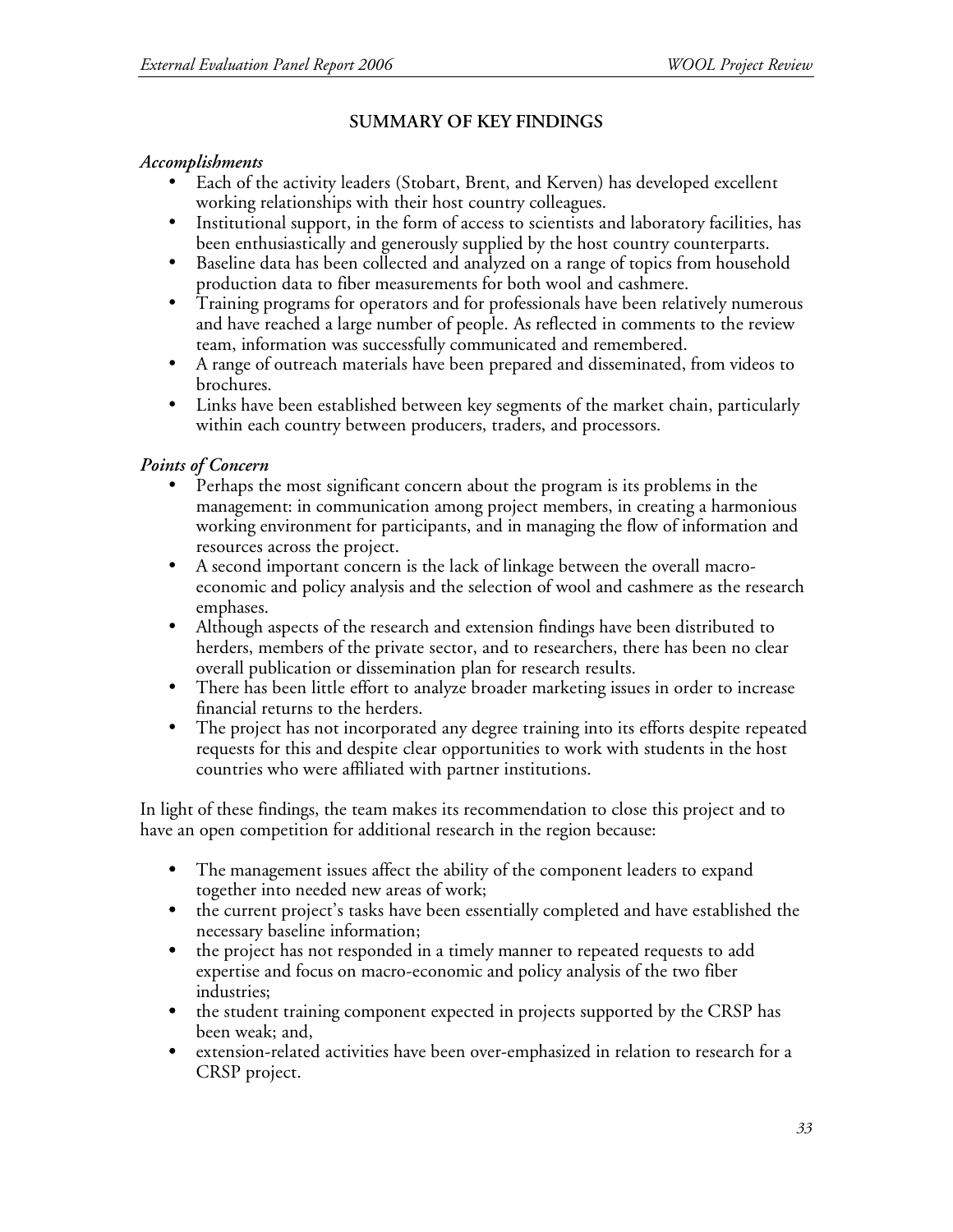## **APPENDIX A:**

#### **Scope of Work External Site Visit Review – WOOL**

#### **I. Adequacy of the Problem Model and the Quality of the Scientific Research**

- a) How does the Problem Model (PM) address a development issue of importance to the country(s) in which the project functions. Is the PM clear, fully developed, and scientifically sound?
- b) Is the scope of the research appropriate given the budget and timeframe? Does the budget accurately reflect the needs of the project?
- c) How do the objectives and activities fit the problem model?
- d) Are there aspects of the PM that are missing or are inappropriate? What are they?
- e) What is the quality of research being conducted? How does the research make a significant contribution to the relevant field(s) of science and how does it advance understanding of appropriate development processes?
- f) How does the research support a problem solving objective and does it link logically with the PM? Does it develop a technology that has development/science value? How can that technology be applied?
- g) How does the team's expertise match the research agenda? Is the level of contribution appropriate to the area of investigation? How does the team interact?
- h) Is the research agenda appropriately matched to the project's resources? Why or why not?
- i) How effectively has new knowledge been applied in the modification of the original PM and workplans?
- j) Evaluate the quality of publications and papers.

#### **II. Progress**

- a) Considering the funding history of the project, evaluate the accomplishments of the project and provide rationale for your evaluations.
- b) Have goals and objectives, as articulated in the workplans, been met? If not, please provide explanation.
- c) Should the project be continued or modified? Provide rationale for your evaluation.
- d) In what ways have the impacts and outputs been significant? Evaluate the mechanisms for dissemination of research results.
- e) What, if any, are the benefits to the US?
- f) Does the project have an effective plan for dissemination of research results? What is it?

#### **III. Policy**

- a) Do the project goals have policy implications? What are they and how have they impacted national development?
- b) Has policy been incorporated in the project design? At what level are appropriate policy makers engaged? (Ministries, provincial, regional, local, etc.)

#### **IV. Training**

a) Rate the adequacy of the amount and quality of the training. Is there an appropriate mixture of long- and short-term training? Evaluate the impact of the training on participants.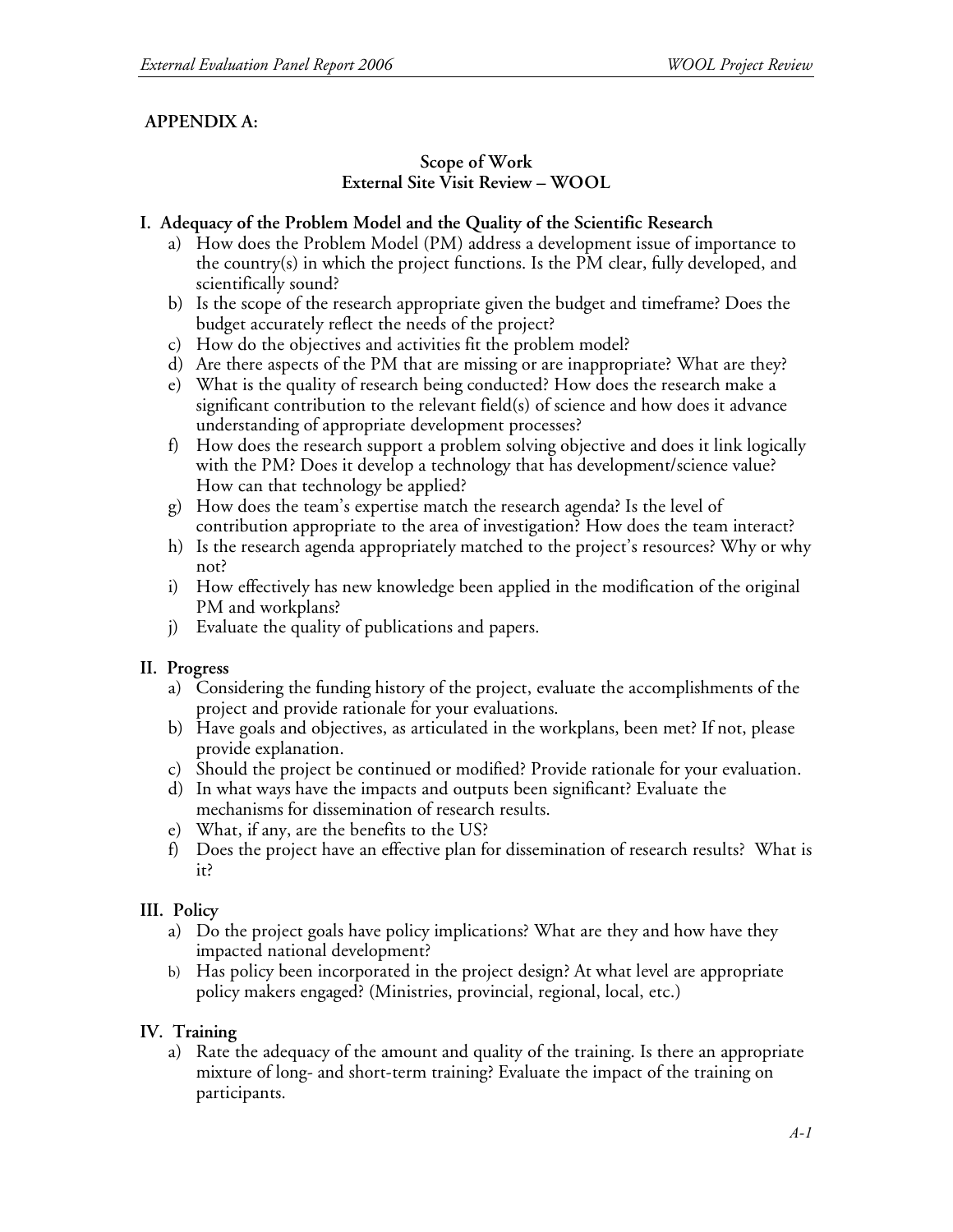- b) How does the human capacity building provide the basis for long-term capability to institutionalize the goals of the project?
- c) Evaluate the role of students on the project. Are students an integral part of the project? How are they selected and mentored?

### **V. Project Management**

- a) Has the team developed mechanisms to ensure that local, national and regional needs and priorities will continue to be incorporated into the development of the research agenda? What are these mechanisms?
- b) Do regional collaborators and team members have a substantive role throughout the life of the project? What are these roles?
- c) Describe the project management structure and function. Is it appropriate for the type of research being conducted?
- d) Evaluate the intra-project communication. Describe strengths or weaknesses.
- e) Does the project management function effectively? Why or why not?
- f) Evaluate the quality of communication with all members including host country collaborators. Is communication adequate and frequent enough, or are there problems?
- g) How effective are operational decisions? What mechanisms have been incorporated for evaluation of ongoing work? Are they effective?

#### **VI. Financial Management**

- a) Have USAID and GL-CRSP financial management guidelines been implemented? What has been the track record of the project in submitting vouchers and using funds in a timely manner each year?
- b) Have cost matching requirements been met? What has been the effect of the cost matching requirements?
- c) Have funds been provided to the project in a timely manner each year? If not, please provide explanation.
- d) What is the level of support that the lead university and host country university provides to the project? Do the universities have any formal reviews, oversight and internal/external evaluations?
- e) Is the administrative cost of the project appropriate for the size of the project? Is the present structure cost-effective and efficient? What modifications should be made to improve the administrative performance of the project?

# **VII. Gender**

- a) How were gender issues taken into account during project design and implementation?
- b) Has a gender component been incorporated into all activities as appropriate? If not, why not?
- c) How have US professional women been incorporated into the CRSP program?
- d) What are the contributions of each research project in supporting participation by US and host country women at the scientist, training and producer levels?
- e) Can project impact be disaggregated by sex?

# **VIII. Miscellaneous**

- a) Has the project leveraged significant funding from other sources? Why or why not?
- b) Is the project regional? Is the rationale for regionalization clear? What are the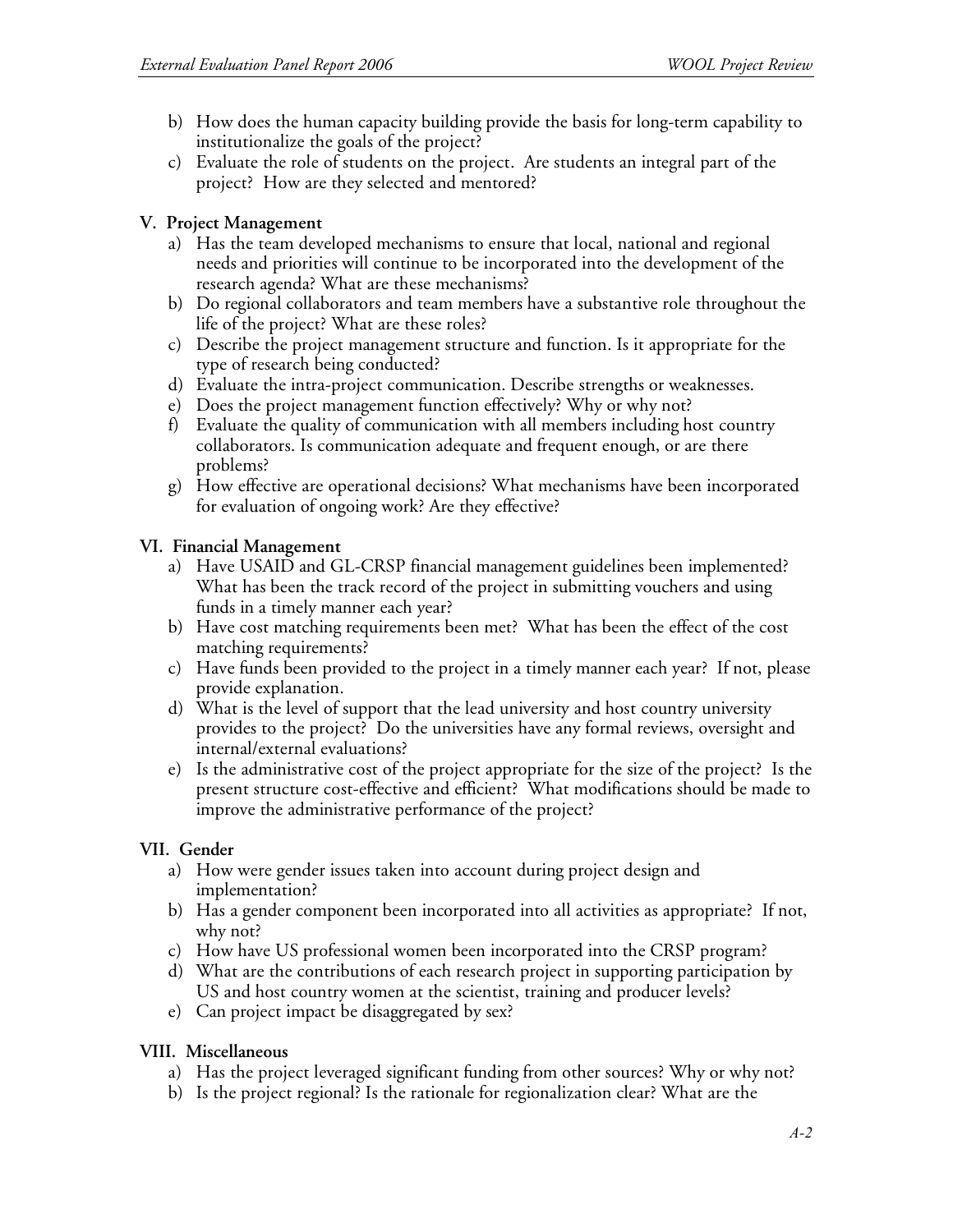linkages to regional activities? How appropriate are they? Should changes be made? Why? Are its linkages appropriate to its regional activities?

- c) What is the level and quality of inter-project collaboration?
- d) Describe any significant linkages to other research/development projects (CRSP or non-CRSP)?
- e) Identify unexplored areas of collaboration between projects that are feasible and have potential.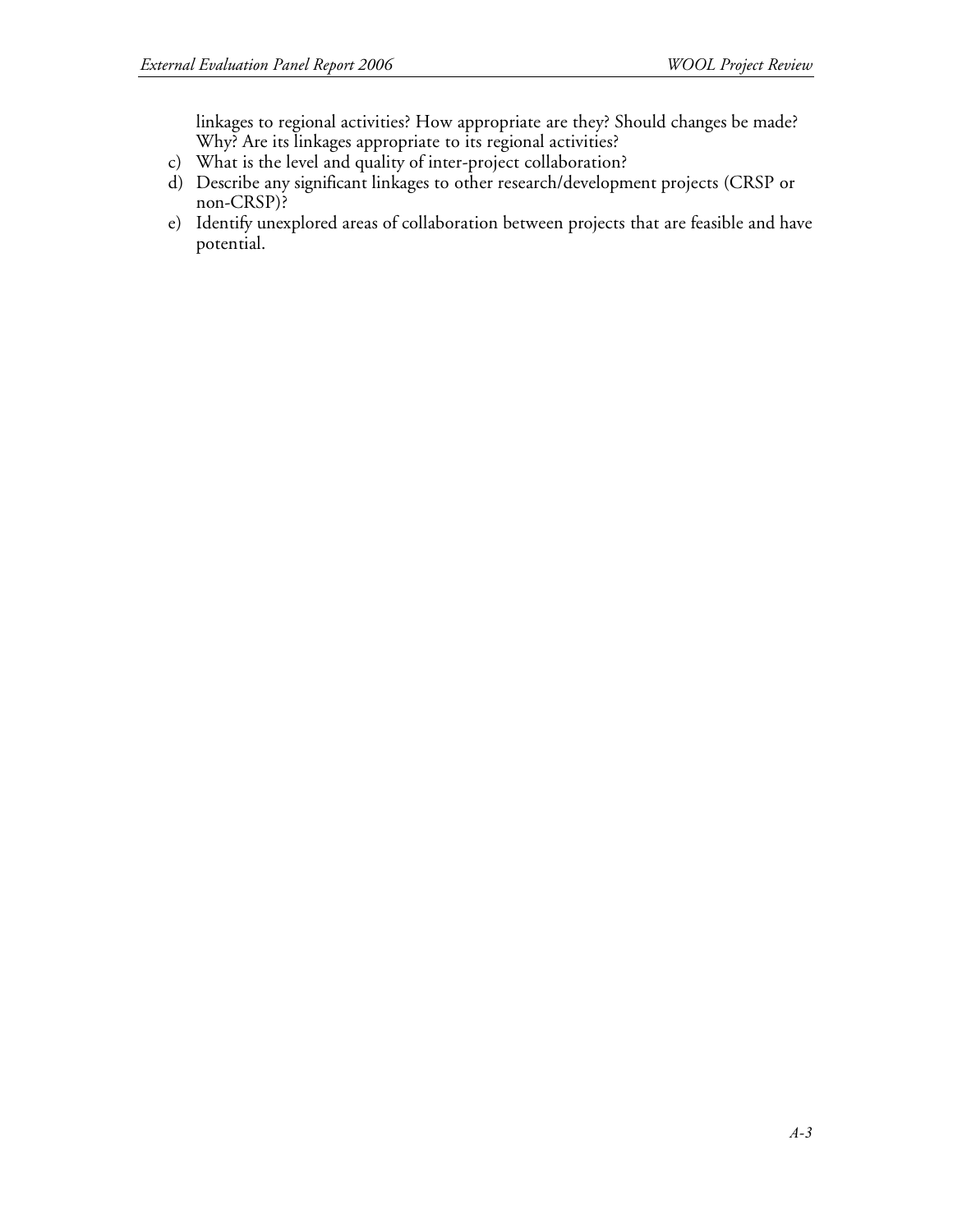### **APPENDIX B:**

## **Agenda for External Evaluation Panel – WOOL Review May 20 – 26, 2006**

| Saturday, May 20 <sup>th</sup> |                                                                                                                                                                                                                           |
|--------------------------------|---------------------------------------------------------------------------------------------------------------------------------------------------------------------------------------------------------------------------|
|                                |                                                                                                                                                                                                                           |
| $12:30 - 1:30$ p.m.            | External Evaluation Panel meeting with Susan Johnson,<br><b>GL-CRSP Management Entity</b><br>Meet in Lobby of Almaty Hotel<br><b>Review Process</b><br>Scope of Work<br><b>Team Assignments</b><br><b>Report Schedule</b> |
|                                | GL-CRSP/WOOL project background                                                                                                                                                                                           |
| $1:30 - 2:30$ p.m.             | EEP Lunch with Bob Stobart, WOOL Project lead PI<br>Meet in Lobby of Almaty Hotel                                                                                                                                         |
|                                | <b>Individual Meetings with EEP</b>                                                                                                                                                                                       |
|                                | $\overline{6}^{th}$ floor, Almaty Hotel                                                                                                                                                                                   |
| $3:00 - 3:30$ p.m.             | Liba Brent, University of Wisconsin - Madison                                                                                                                                                                             |
| $3:30 - 4:00$ p.m.             | Aidos Smailov, Cashmere Component                                                                                                                                                                                         |
| $4:00 - 4:30$ p.m.             | Carol Kerven, Cashmere Component                                                                                                                                                                                          |
|                                |                                                                                                                                                                                                                           |
| $7:00$ p.m.                    | Dinner                                                                                                                                                                                                                    |
|                                |                                                                                                                                                                                                                           |
| Sunday, May 21 <sup>st</sup>   |                                                                                                                                                                                                                           |
|                                |                                                                                                                                                                                                                           |
| $7:30 - 8:45$ a.m.             | EEP meeting with Gilles<br>Almaty Hotel Restaurant, 1st floor, (Breakfast)                                                                                                                                                |
| $9:00$ a.m.                    | Meet in Lobby                                                                                                                                                                                                             |
| $9:15-10:30$ a.m.              | <b>WOOL Project Presentations --Kazakhstan</b><br>Overview, Bob Stobart, Lead PI<br>Cashmere Component, Carol Kerven<br>Wool Component, Liba Brent                                                                        |
| $10:30 - 12:30$ p.m.           | Tour of ST Group wool testing facility<br>Asel Imasheva, ST Group Lab Director                                                                                                                                            |
| $1:00 - 2:00$ p.m.             | Lunch                                                                                                                                                                                                                     |
| $2:00 - 3:30$ p.m.             | Travel to Mynbaevo Village                                                                                                                                                                                                |
|                                |                                                                                                                                                                                                                           |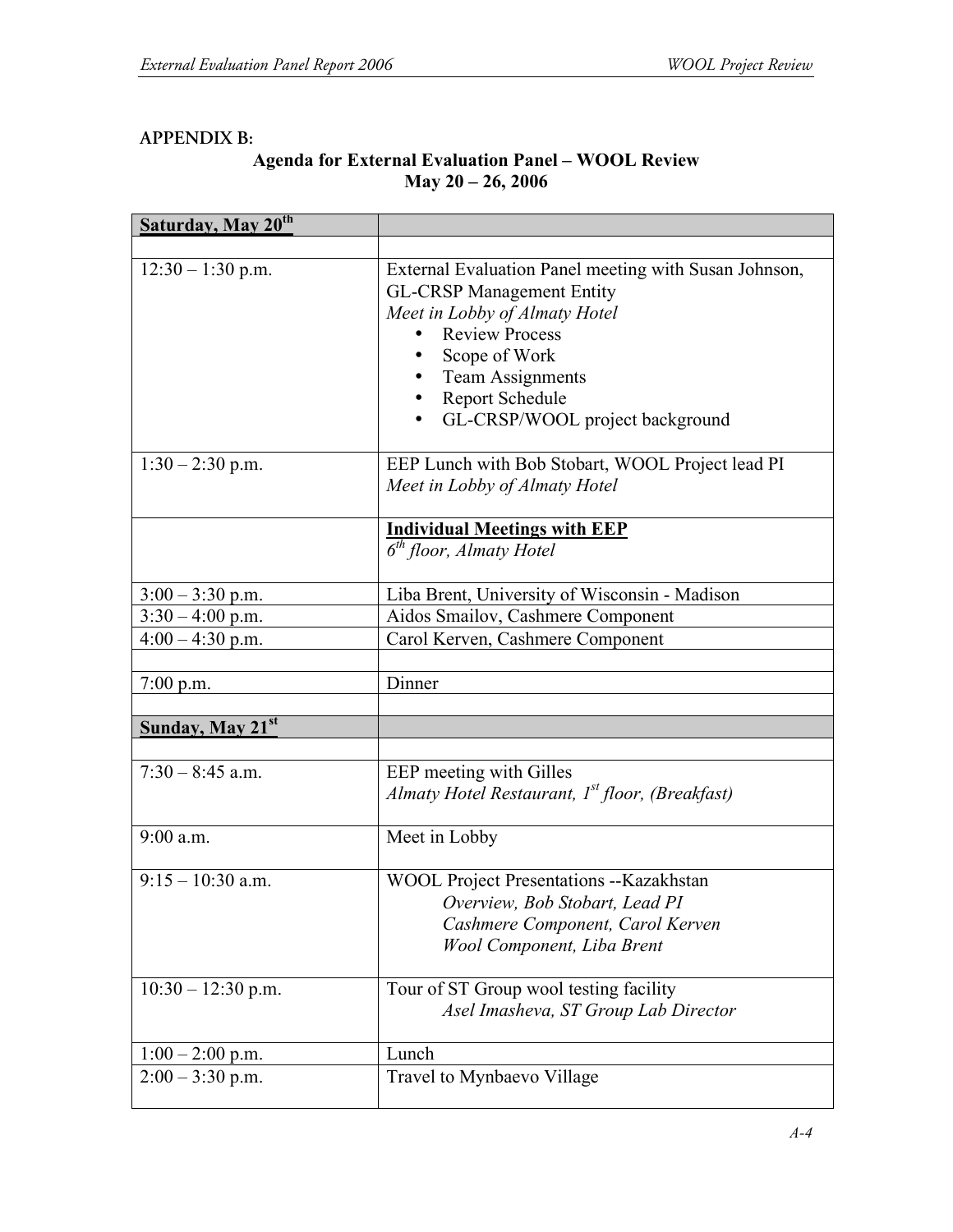| <b>Sunday, May 21st (continued)</b>        |                                                                                                  |
|--------------------------------------------|--------------------------------------------------------------------------------------------------|
|                                            |                                                                                                  |
|                                            | <b>Meeting and Tour of Facilities</b>                                                            |
| $3:30$ p.m.                                | Mynbaevo Institute of Sheep and Goat Breeding                                                    |
|                                            | Kazakh Scientific Centre for Livestock Veterinary                                                |
|                                            | Research, Ministry of Agriculture                                                                |
|                                            | Dr. Bishtai Seidaliev, Director                                                                  |
|                                            | Prof. Serik Aryngaziev, Deputy Director                                                          |
|                                            |                                                                                                  |
|                                            | Berik Aryngaziev, Head of Wool Lab                                                               |
|                                            | Mukhan Nuraliev, Head of Goat Dept.                                                              |
| 5:30 p.m.                                  | Dinner at home of Serik Aryngaziev                                                               |
|                                            |                                                                                                  |
|                                            |                                                                                                  |
| Monday, May 22nd                           |                                                                                                  |
|                                            |                                                                                                  |
|                                            | The cafeteria on the $3^{rd}$ floor of the hotel is open 24 hours and serves typical Kazak foods |
|                                            | and beverages. We will also have snacks available for the drive. At the first interview,         |
| 9:00 am, tea and breakfast will be served. |                                                                                                  |
|                                            |                                                                                                  |
| $7:00$ a.m.                                | Depart for Ay Darly, Jambul district, Almaty province                                            |
|                                            | Meet in Lobby                                                                                    |
|                                            |                                                                                                  |
| $9:00$ a.m.                                | Arrival in Ay Darly                                                                              |
|                                            | Accompanying the review team for the day:                                                        |
|                                            |                                                                                                  |
|                                            | Bob Stobart, Lead P.I.                                                                           |
|                                            | Carol Kerven, Cashmere Component PI                                                              |
|                                            | Serik Aryngaziev, Mynbaevo Institute                                                             |
|                                            | Berik Aryngaziev, Mynbaevo Institute                                                             |
|                                            | Aidos Smailov, Component Manager/Interpreter                                                     |
|                                            |                                                                                                  |
| $9:00 - 11:00$ a.m.                        | Interview and tea with farmer in family's home (Yurta)                                           |
|                                            |                                                                                                  |
| $11:00 - 12:45$ p.m.                       | Interview with second farmer                                                                     |
|                                            |                                                                                                  |
| $1:00 - 2:30$ p.m.                         | Lunch in local café                                                                              |
|                                            |                                                                                                  |
| $2:30 - 4:00$ p.m.                         | Interview with third farmer                                                                      |
|                                            |                                                                                                  |
| $4:00$ p.m.                                | Depart for Almaty                                                                                |
|                                            |                                                                                                  |
| $7:00$ p.m.                                | Dinner, on own                                                                                   |
|                                            |                                                                                                  |
|                                            |                                                                                                  |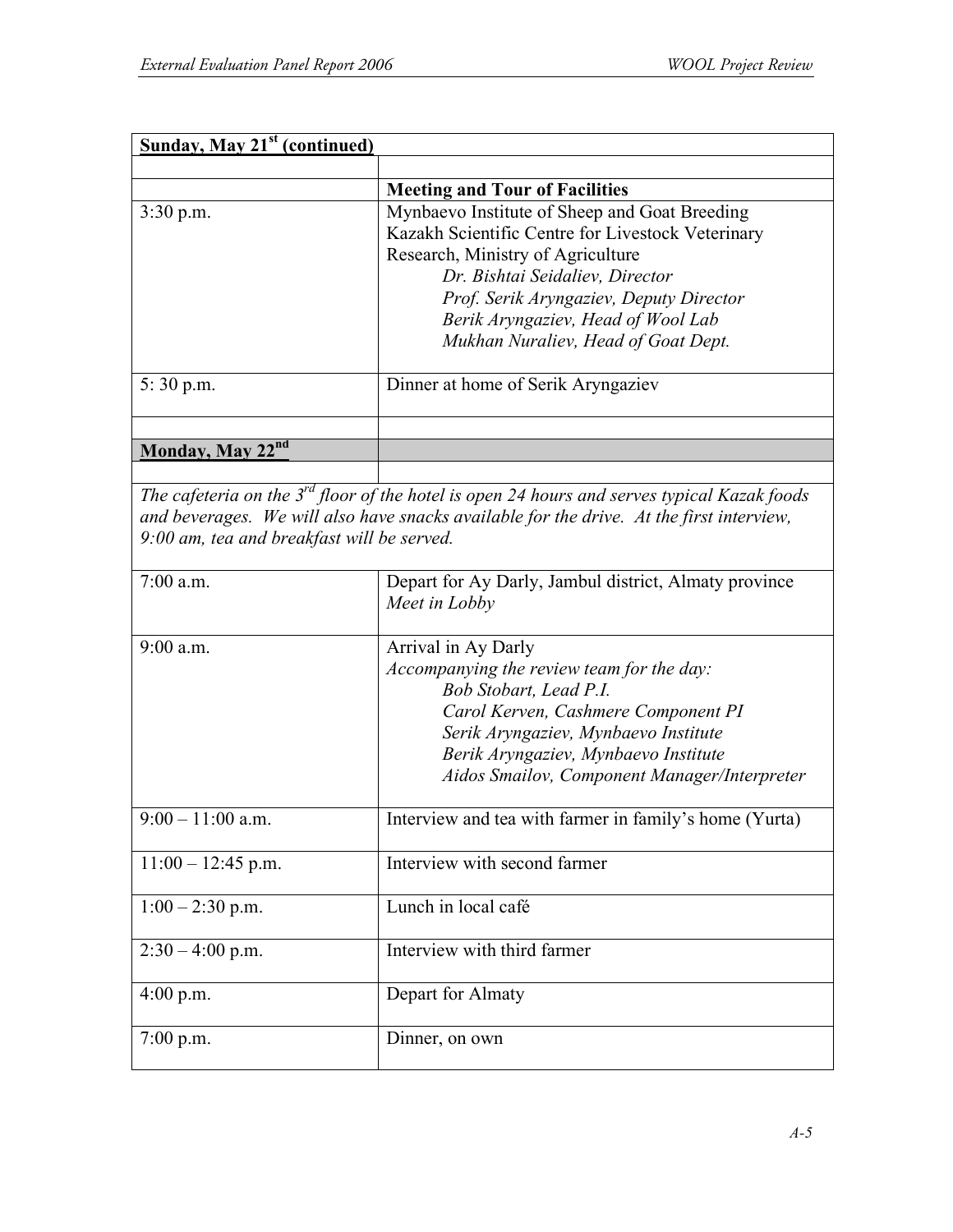| Tuesday, May 23rd                       |                                                                                                                                                                 |
|-----------------------------------------|-----------------------------------------------------------------------------------------------------------------------------------------------------------------|
|                                         |                                                                                                                                                                 |
| 7:30 a.m. $-$ 8:45 a.m.                 | EEP meeting<br>Almaty Hotel Restaurant, 1 <sup>st</sup> floor, (Breakfast)                                                                                      |
| $9:00 - 9:30$ a.m.                      | Meeting KazRuno (wool buying company)<br>Almaty Hotel Restaurant, 1 <sup>st</sup> floor<br>Tursun Gapashevich, Director                                         |
| 9:30 a.m.                               | Depart for Uzumbulak Village                                                                                                                                    |
| $1:15$ p.m.                             | Arrival in Uzumbulak Village<br>Accompanying the review team for the day:<br><b>Bob Stobart, Lead PI</b><br>Liba Brent, Component PI<br>Asel Imasheva, ST Group |
| 1:15 p.m. $-2:30$ p.m.                  | Lunch at home of Orontai Shonov, Chief zootechnician<br>Joining the group, Mr. Timirkhan Bennebaev,<br>Scientist, Mynbaevo Institute                            |
| $2:30 - 3:30$ p.m.                      | Visit to Sheep-shearing station and sheep flocks                                                                                                                |
| $3:45 - 5:00$ p.m.                      | Visit with local women spinners                                                                                                                                 |
| $5:00 - 6:00$ p.m.                      | Dinner at the home of Chief zootechnician and meet with<br>farm director                                                                                        |
| $6:00$ p.m. (arrive 10 pm)              | Depart for Almaty                                                                                                                                               |
| <b>Wednesday</b> , May 24 <sup>th</sup> |                                                                                                                                                                 |
| $6:00$ a.m.                             | Departure for Bishkek, Kyrgyzstan<br>(Check-out of hotel)                                                                                                       |
| 8:00 a.m.                               | Breakfast at café enroute (EEP Meeting), arrive Bishkek<br>around $10:00$ a.m.                                                                                  |
| 10:30 a.m.                              | Departure for Kyrgyz Sheep Breeders Association (KSBA)<br>Meet in hotel lobby                                                                                   |
| $11:00 - 12:30$ p.m.                    | Presentation: Wool Component in Kyrgyzstan<br>Akylbek Rakaev, Manager KSBA<br>Urmatbek Akmyrzaevich<br>Kamchybek Tursunaleivich                                 |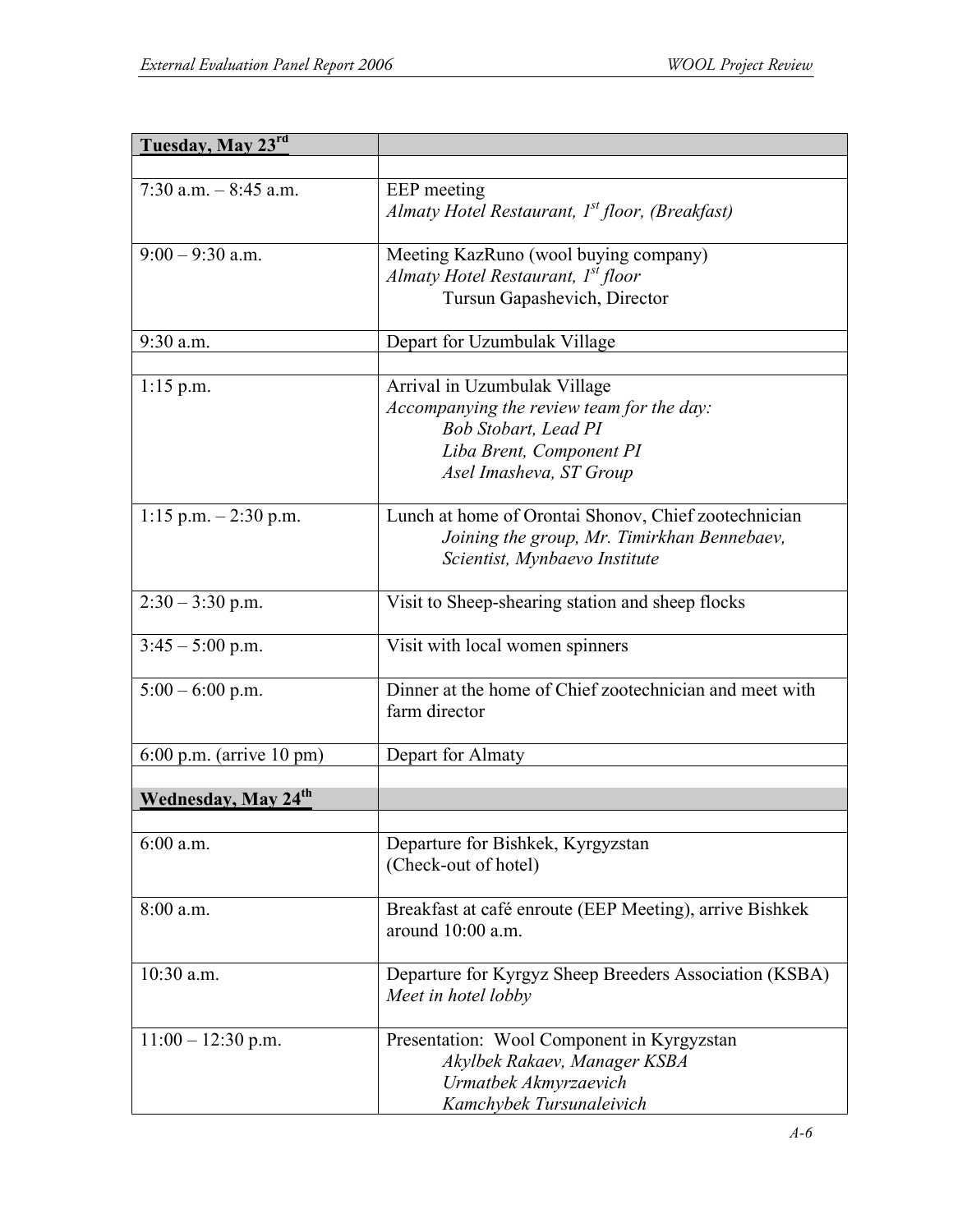| <b>Wednesday, May 24<sup>th</sup> (continued)</b> |                                                                                                                                                           |
|---------------------------------------------------|-----------------------------------------------------------------------------------------------------------------------------------------------------------|
|                                                   |                                                                                                                                                           |
| $12:30$ p.m.                                      | Depart for Kemin Rayon, Kuttubai Village                                                                                                                  |
| 2:00 p.m.                                         | Lunch in Kuttubai Village                                                                                                                                 |
| $3:00 - 5:30$ p.m.                                | Visit to sheep marketing cooperative "Kuttubai"<br>Jumgalbek Moldouisaev, Leader<br>Shaiyk Mykyev, Member<br>Visit to Sheep shearing activity at Kuttubai |
| 5:30 p.m.                                         | Depart for Bishkek                                                                                                                                        |
| 8:00 p.m.                                         | Dinner meeting of EEP                                                                                                                                     |
|                                                   |                                                                                                                                                           |
| Thursday, May 25th                                |                                                                                                                                                           |
|                                                   |                                                                                                                                                           |
| $7:00$ a.m.                                       | Breakfast meeting of EEP                                                                                                                                  |
| $8:30 - 12:30$ p.m.                               | <b>Meetings</b>                                                                                                                                           |
| $8:30 - 9:15$ am                                  | Ministry of Agriculture and Water Resources<br>Baitemirov Baialin Janishevich, Deputy Minister                                                            |
| $\overline{9:30} - 10:00$ a.m.                    | World Bank and Winrock International Farmer to Farmer<br>program<br>Asyl Underland, World Bank<br><b>Bolotbek Oruzbaev, Country Director</b>              |
| $10:15 - 11:00$ a.m.                              | <b>KSBA Board of Directors</b><br>Kashkarbaev Siezdbek<br>Bokonbaev Ursulanbek<br>Saralaev Asranbek<br>Saliev Imanbek<br><b>Babataev Kadyrbek</b>         |

| $11:15 - 11:45$ a.m. | Kyrgyz Agriculture University<br>Professor Abdukerimov Asanbek, Department<br>Head, Livestock Development |
|----------------------|-----------------------------------------------------------------------------------------------------------|
| $12:00 - 12:45$ p.m. | Lunch                                                                                                     |
| $1:00 - 2:00$ p.m.   | <b>USAID Mission to Kyrgyz Republic</b>                                                                   |
|                      | Dr. Clifford Brown, Country Representative                                                                |
|                      |                                                                                                           |
| $2:00$ p.m.          | Depart for Almaty, Kazakhstan                                                                             |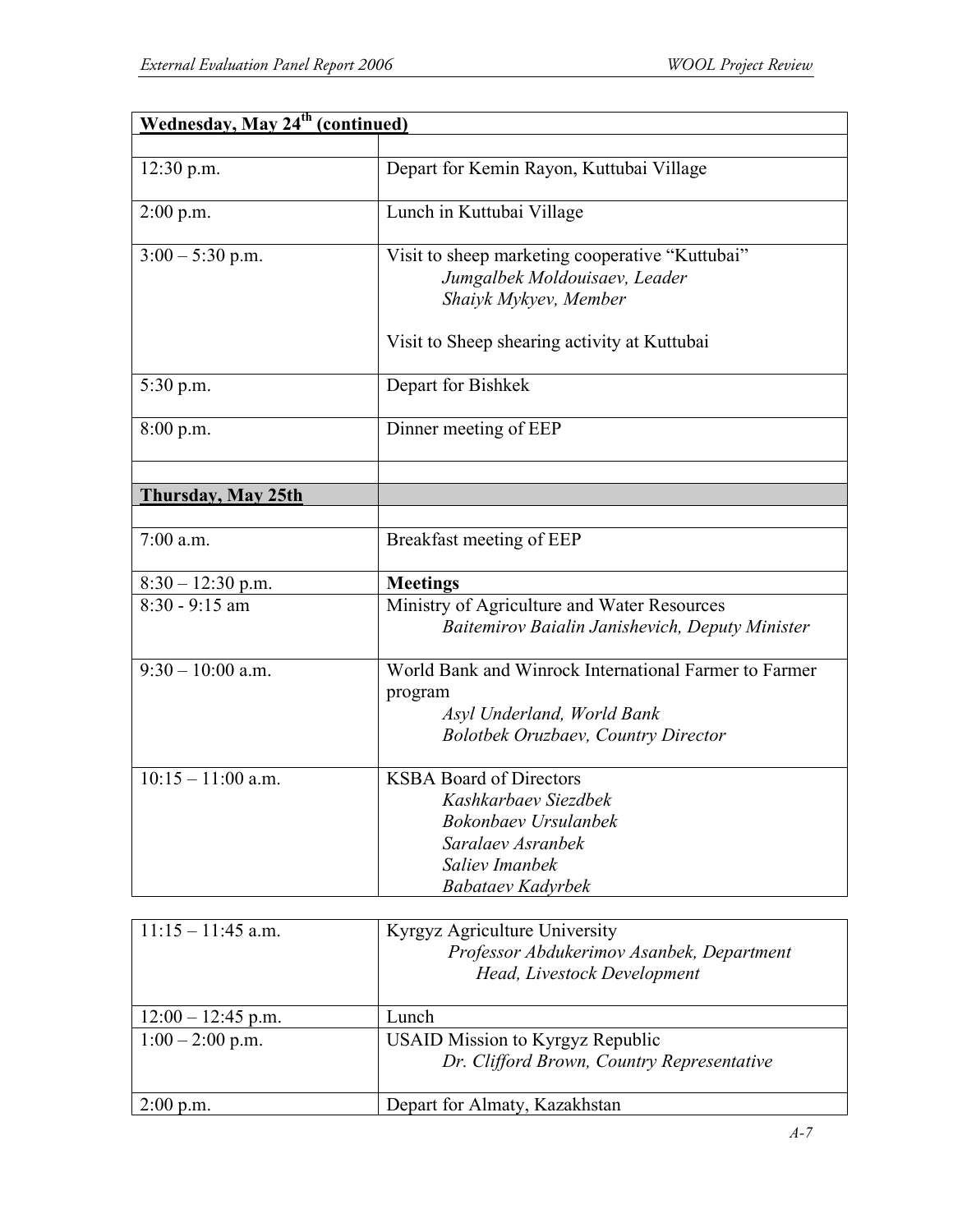| Thursday, May 25 <sup>th</sup> (continued) |                                    |
|--------------------------------------------|------------------------------------|
|                                            |                                    |
| 5:30 p.m.                                  | Arrive in Almaty                   |
|                                            | Check-in to hotel (near airport)   |
|                                            |                                    |
| $6:30 - 9:00$ p.m.                         | <b>EEP Dinner Meeting</b>          |
| $9:00 - 9:30$ p.m.                         | EEP Meeting with Lead PI           |
|                                            | (if possible, preliminary results) |
| $12:15$ a.m.                               | Depart for airport                 |
|                                            | Dennis Poppi                       |
|                                            | Ralph van Gelder                   |
|                                            | Gilles Bergeron                    |
|                                            | <b>Bob Stobart</b>                 |
|                                            |                                    |
| Friday, May 26 <sup>th</sup>               |                                    |
|                                            |                                    |
| $4:30$ a.m.                                | Depart for airport                 |
|                                            | Deborah Rubin                      |
|                                            | Susan Johnson                      |
|                                            |                                    |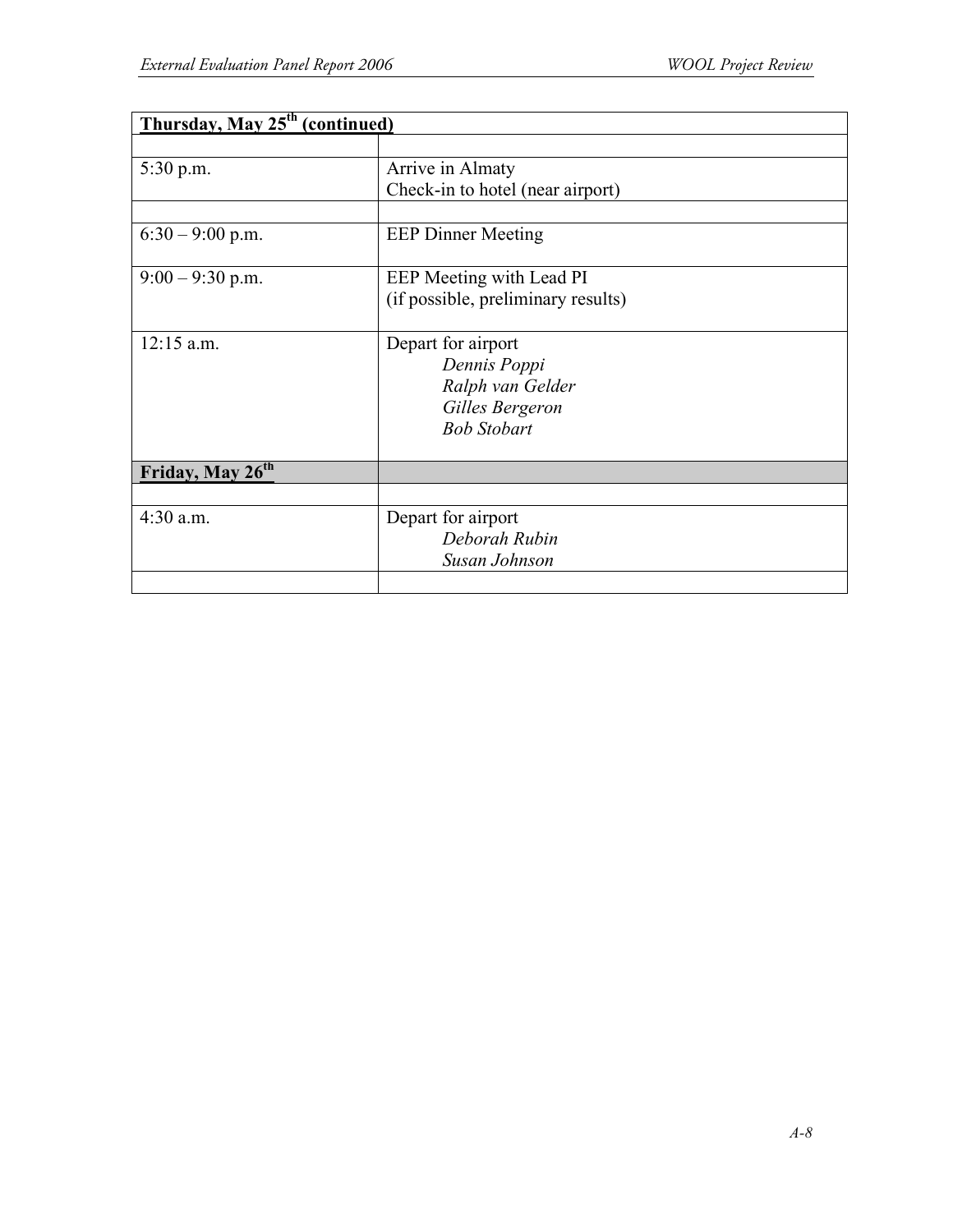### **APPENDIX C:**

#### **Meeting and Interview Contacts**

#### **Saturday, May 20, 2006, Almaty, Kazakhstan**

External Evaluation Panel Meetings (Poppi, Rubin, and Van Gelder) with

- o Susan Johnson, Associate Director, Global Livestock CRSP
- o Bob Stobart, Lead Principal Investigator, WOOL project, and Researcher, Wool component (Kyrgyzstan), University of Wyoming
- o Liba Brent, Researcher, Wool component (Kazakhstan), University of Wisconsin
- o Aidos Smailov, Research Assistant and Interpreter, Cashmere component
- o Carol Kerven, Researcher, Cashmere component, Independent Consultant

Arrival of team member Bergeron

#### **Sunday, May 21, 2006, Almaty, Kazakhstan**

1. Presentations by WOOL Team members Stobart, Brent, and Kerven

Also present:

- o Serik Aryngaziev, Professor, Deputy Director, Mynbaevo Institute of Sheep and Goat Breeding
- o Berik Aryngaziev, Head of Wool Lab, Mynbaevo Institute of Sheep and Goat Breeding
- o Mukhan Nuraliev, Head of Goat Department, Mynbaevo Institute of Sheep and Goat Breeding
- o Aidos Smailov, Research Assistant and Interpreter, Cashmere component
- o Nurgul Zhumasheva, Interpreter
- 2. Visit to ST Group wool testing facility
	- o Murat Otynshiyev, ST Group
	- o Asel Imasheva, ST Group Lab Director
- 3. Visit to Mynbaevo Institute of Sheep and Goat Breeding, Kazakh Scientific Centre for Livestock and Veterinary Research, Ministry of Agriculture, Kazakhstan
	- o Bishtai Seidaliev, Director, Mynbaevo Institute of Sheep and Goat Breeding
	- o Serik Aryngaziev, Professor, Deputy Director, Mynbaevo Institute of Sheep and Goat Breeding
	- o Berik Aryngaziev, Head of Wool Lab, Mynbaevo Institute of Sheep and Goat Breeding
	- o Mukhan Nuraliev, Head of Goat Department, Mynbaevo Institute of Sheep and Goat Breeding
- 4. Serik Aryngaziev's home for dinner (located in Mynbaevo Village)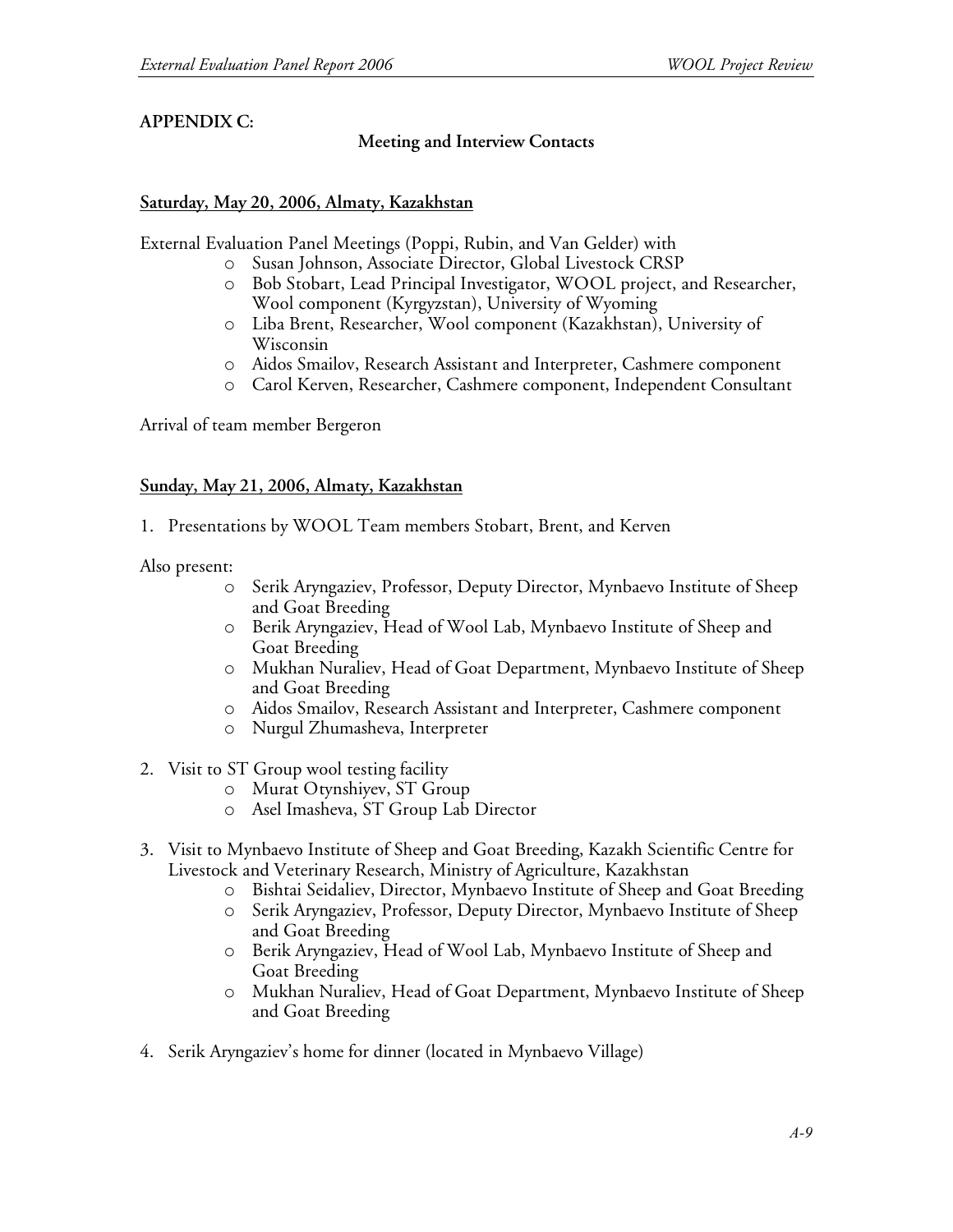### **Monday, May 22, 2006, Ay Darly, Kazakhstan**

Visit in Ay Darly to meet with three different livestock owners (one local Kazakh family and two ethnic Kazakh families from China) accompanied by Serik Aryngaziev, Professor, Deputy Director, Mynbaevo Institute of Sheep and Goat Breeding, and Jeksenbai Sisatov, Center for Livestock and Veterinary Research.

### **Tuesday May 23, 2006, Uzumbulak, Kazakhstan**

- 1. Tursun Gapashevich, Director, KazRuno, a wool-buying company that is part of the ST Group.
- 2. Uzumbulak Sheep Shearing station
- 3. Orontai Shonov, Chief Zootechnician
- 4. Timirkhan Bennebaev, Scientist, Mynbaevo Institute of Sheep and Goat Breeding
- 5. Visit with three local women spinners who produce hand-spun yarn from local wool for the American market.
- 6. Orontai Shonov's house for dinner (Uzumbulak village)

### **Wednesday, May 24, 2006, to Bishkek, Kyrgyzstan**

- 1. Kyrgyz Sheep Breeders Association (KSBA) offices
	- o Akylbek Rakaev, General Manager of KSBA
	- o Urmatbek Akmyrzaevich, Regional Manager, KSBA
	- o Kamchybek Tursunaleivich, Regional Manager, KSBA
- 2. Kuttubai village
	- o Members of the sheep marketing cooperative "Kuttubai" including:
	- o Jumgalbek Moldouisaev, leader
	- o Shaiyk Mykyev, member
	- o Others

#### **Thursday, May 25, Bishkek, Kyrgyzstan**

- 1. Kyrgyz Sheep Breeders Association (KSBA) offices
	- o Bolotbek Oruzbaev, Country Director; Farmer to Farmer program Winrock International
	- o Prof. Abdukerimov Asanbek, Kyrgyz Agriculture University, Head, Livestock Development Department
	- o Dr. Abdugany Abdurasulov, Kyrgyz Agriculture University
	- o Baitemirov Baialin Janishevich, Deputy Minister of Ministry Agriculture and Water Resources
	- o Kyrgyz Sheep Breeders Association, Board of Directors Kashkarbaev Siezdbek
		- Bokonbaev Ursulanbek Saralaev Asranbek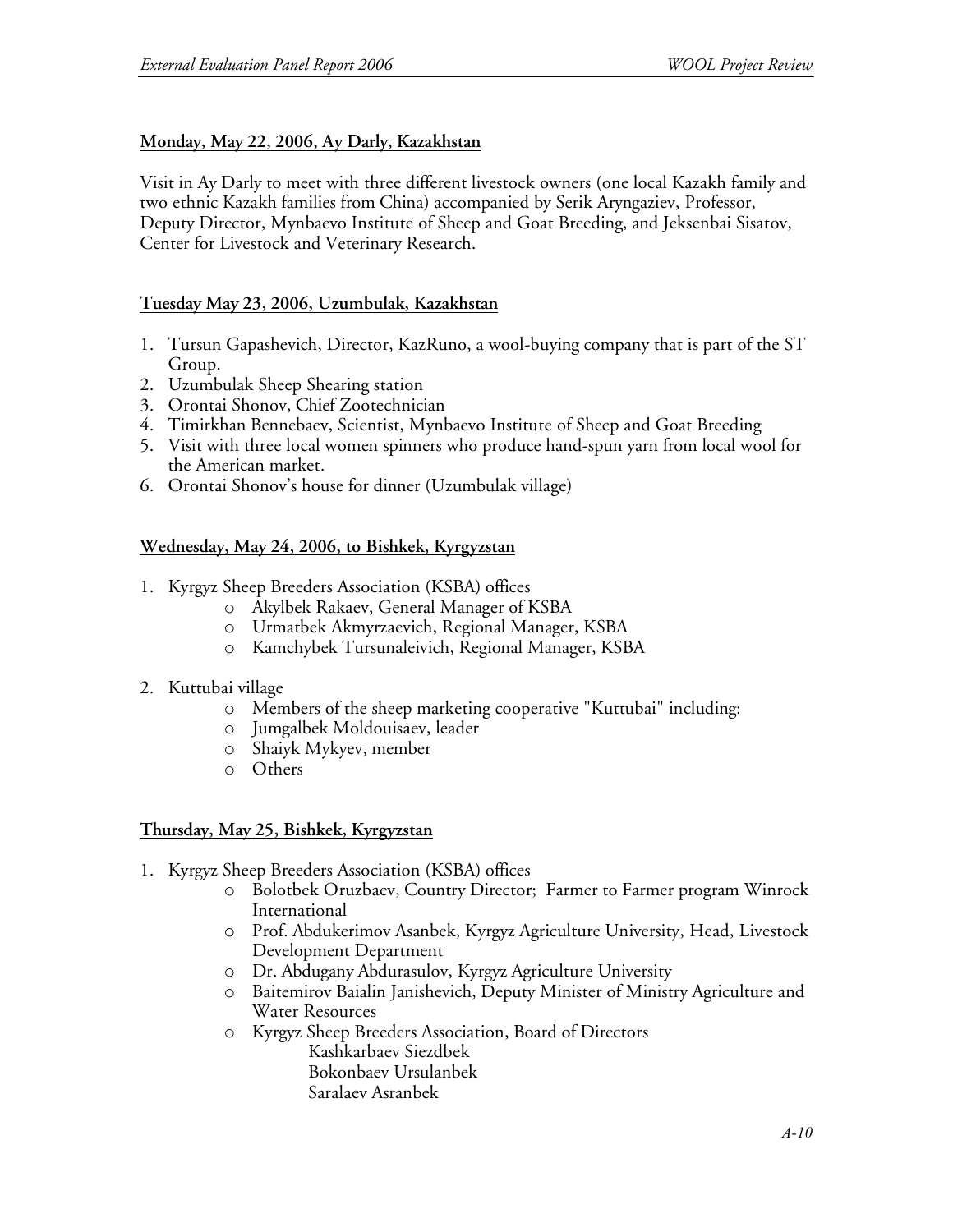Saliev Imanbek Babataev Kadyrbek Katira Junusheva Altyn Baitokoeva

- 2. Johnson and Rubin also met with the Financial Manger, Burul Tashbaeva.
- 3. Clifford Brown, USAID Kyrgyz Republic Country Representative

*Return to Almaty, Kazakhstan*

4. Meeting with researchers Stobart, Brent, Smailov, and Kerven to share preliminary results of review